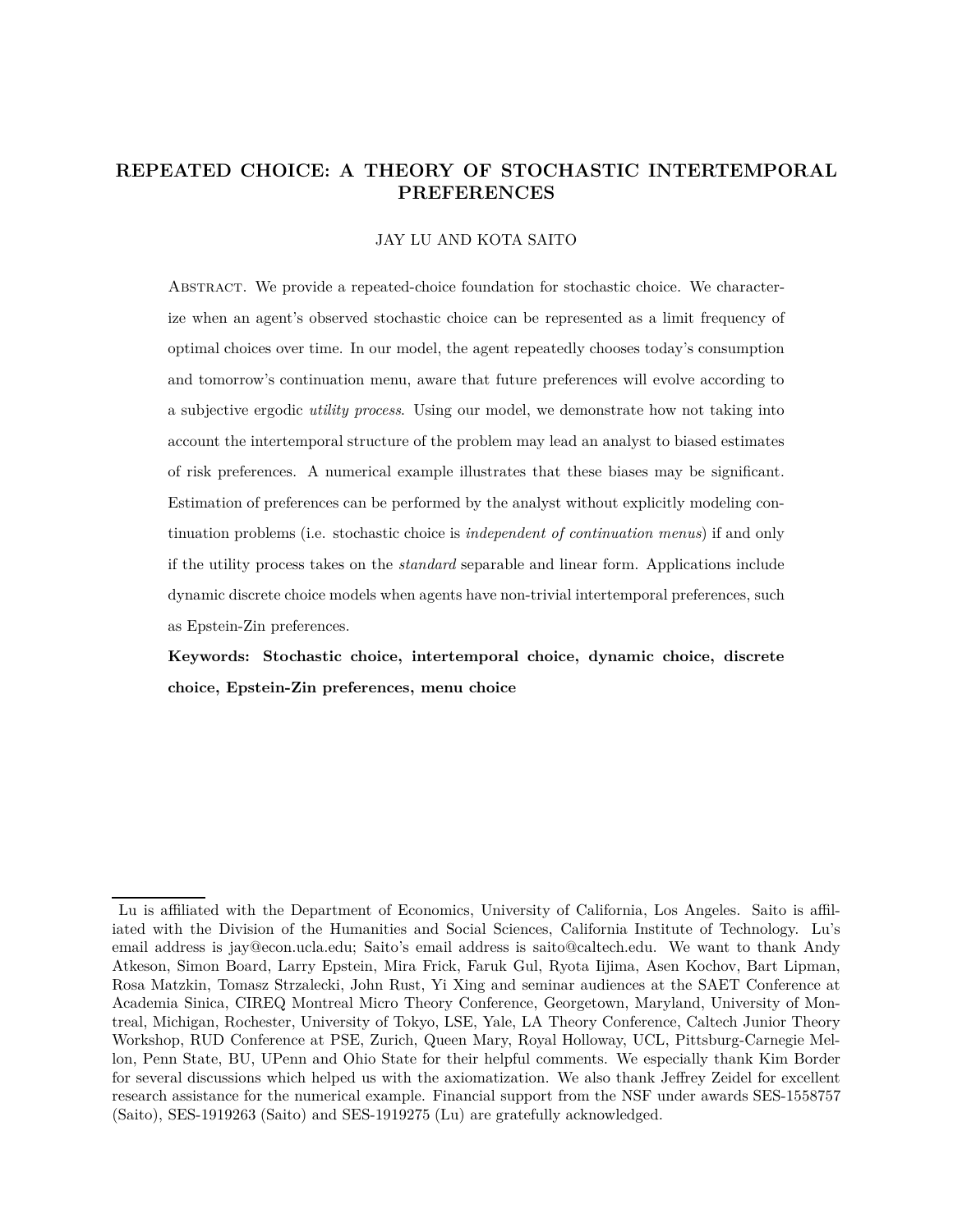### $\begin{tabular}{ll} \bf \textit{REPEATED CHOICE} & \textit{\textbf{1}}\\ \end{tabular}$

## 1. INTRODUCTION

Modeling choice behavior as stochastic is common across many economic applications. In many of these applications, stochasticity is interpreted as a result of unobserved heterogeneity in a population of agents (henceforth, the "population interpretation"). On the other hand, the psychological origins of stochastic choice point to a single-agent interpretation.<sup>1</sup> There, stochasticity is interpreted as a result of a single agent making choices from the same decision problem repeatedly (henceforth, the "individual interpretation"). The literature on stochastic choice, however, has mostly taken such choice frequencies as given without considering when such a repeated-choice interpretation is possible and the underlying dynamic process generating stochastic choice.

In this paper, we provide the first theoretical foundation for this repeated-choice interpretation. Given an agent's stochastic choice, we obtain necessary and sufficient conditions under which the agent's observed stochastic choice can be represented as a limit frequency of his optimal repeated choices over time; in the representation, the agent repeatedly chooses today's consumption and tomorrow's continuation menu, aware that future preferences will evolve according to a *subjective utility process*.

Applying our model, we show that whenever the agent has non-trivial intertemporal preferences (e.g. Epstein-Zin preferences), his stochastic choice would be highly sensitive to the dynamic structure of future continuation menus. Slight changes to the structure (e.g. changing the frequency of how often choices are repeated) can affect stochastic choice in systematic ways. While we mostly focus on the single-agent interpretation of stochastic choice, our results also apply to the population interpretation and can be used to understand the systematic ways in which general intertemporal preferences affect the estimation of any dynamic discrete choice model.

We now provide an overview of our main results. First, we describe the formal setup. Based on the works of Kreps and Porteus (1978), Epstein and Zin (1989), and Gul and Pesendorfer (2004), we develop an infinite-horizon framework to study the agent's problem. Every period, the agent faces a *menu* (i.e., a choice set) which consists of risky prospects over consumption today and a continuation menu tomorrow. We focus on menus such that regardless of what the agent chooses or which outcome is realized, he will always face the same menu again after some finite time. Call such menus *repeated*. The structure of a repeated menu guarantees that the agent will choose from the same menu infinitely many

<sup>&</sup>lt;sup>1</sup> Early work on models of stochastic choice include Thurstone (1927), Luce (1959), Block and Marschak (1960), and Falmagne (1978). The adoption of these models in economics to study unobserved heterogeneity naturally led to the population interpretation. For an overview of this history, see McFadden (2001).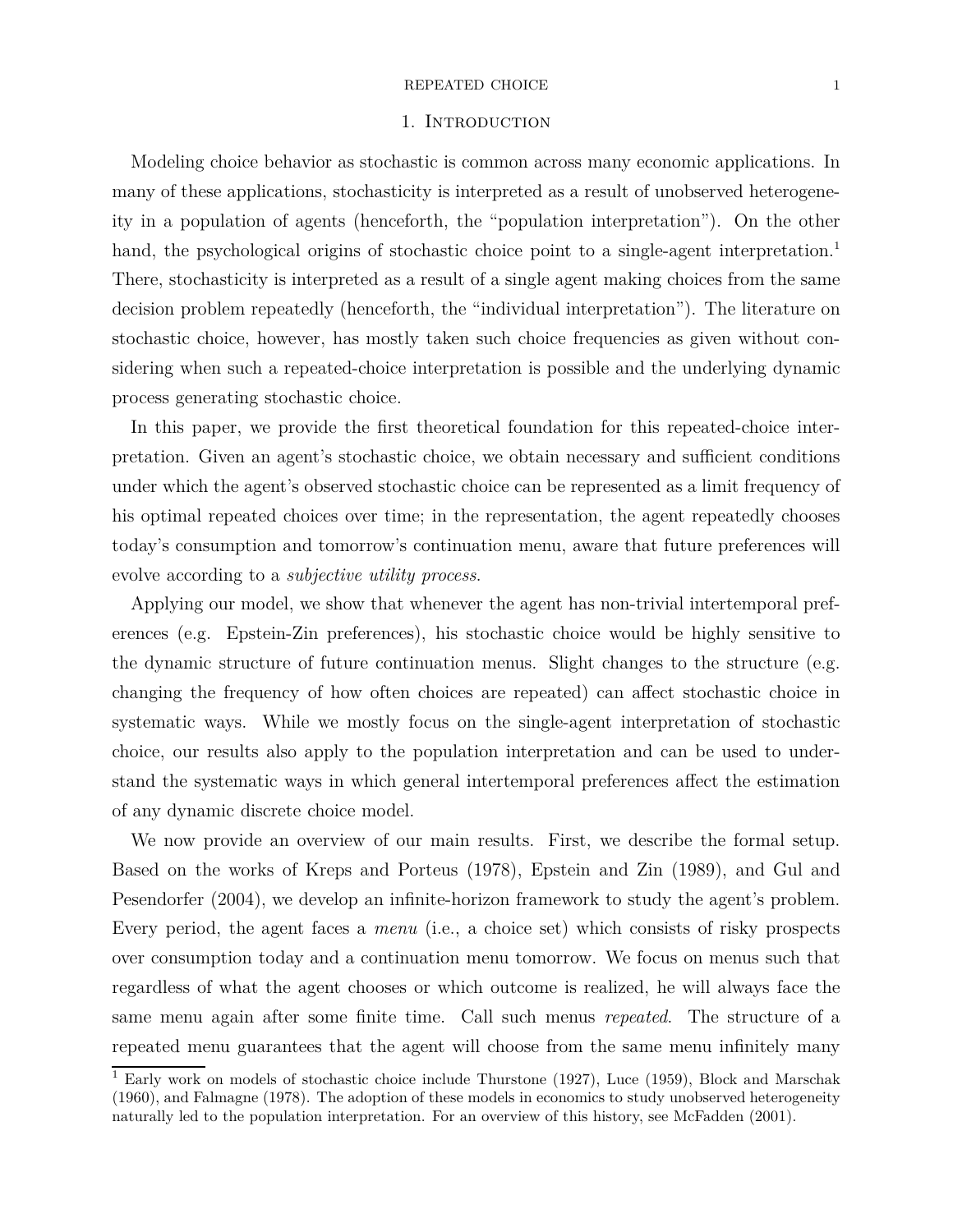times, generating a time series of choices. As a result, the agent's *stochastic choice* can be interpreted as the long-run frequency of choices from the repeated menu.<sup>2</sup>

Based on the setup, we introduce a new tractable model of stochastic choice. The agent's utility at time period *t* depends on some state variable *s<sup>t</sup>* that evolves according to an ergodic Markov process. The Markov process is fixed and known to the agent but unknown to the analyst, which makes the agent's choice stochastic from the perspective of the analyst. For example, the state could be the agent's mood on a particular day, which affects how riskaverse and how impatient he is that day. Given the realization of state  $s_t$  at time  $t$ , the agent's utility of a pair (*c, z*) of today's consumption *c* and tomorrow's continuation menu *z* is recursively given by

(1) 
$$
u_t(c, z) = \phi_{s_t}\left(c, \mathbb{E}_{s_t}\left[\max_{p \in z} u_{t+1}(p)\right]\right).
$$

There are two parts to this utility. First, the stochastic aggregator  $\phi_{s_t}$  specifies the agent's intertemporal attitudes toward current consumption and future continuation value. Second, continuation values are evaluated by taking expectations with respect to the Markov process of the state. In other words, the agent is fully sophisticated; he knows the Markov process and takes expectations with the understanding that he will be choosing from the menu *z* tomorrow. The utility function (1) can be seen as a stochastic version of the model from Kreps and Porteus (1978) where continuation values are evaluated according to the linear representation of Dekel et al. (2001).

The *utility process*  $u_t$  defined in (1) is ergodic and describes the agent's stochastic intertemporal preferences at every time period *t*. In our representation theorem, for any menu *z* that repeats every *t* periods, the probability  $\rho_z(p)$  that an option *p* is chosen from the menu repeated *z* is given by

(2) 
$$
\rho_z(p) = \lim_{n \to \infty} \frac{1}{n} \sum_{i=0}^n 1 \{ u_{it+1}(p) \ge u_{it+1}(q) \text{ for all } q \in z \},
$$

where  $1 \{\cdot\}$  is the indicator function and  $u_t(p) = \int u_t(c, z) dp$  with  $u_t(c, z)$  described as in (1). In this case, we say  $\rho$  is *ergodic*. Here, the probability that  $p$  is chosen from a set  $z$  is exactly the long-run frequency of the event that *p* is the best element in *z* according to the utility process. This is exactly the individual interpretation of stochastic choice models. We thus provide a theoretical foundation for this interpretation.

<sup>&</sup>lt;sup>2</sup> We focus on repeated menus for simplicity and because of the fact that they are sufficient for identifying and characterizing our model, although we can extend our domain to include richer menus. For instance, we can consider menus that repeated with some probability. This extension is straightforward as long as the repetition probability does not depend on the agent's choice (otherwise, selection issues may complicate the identification exercise). See the discussion at the end of Section 2.1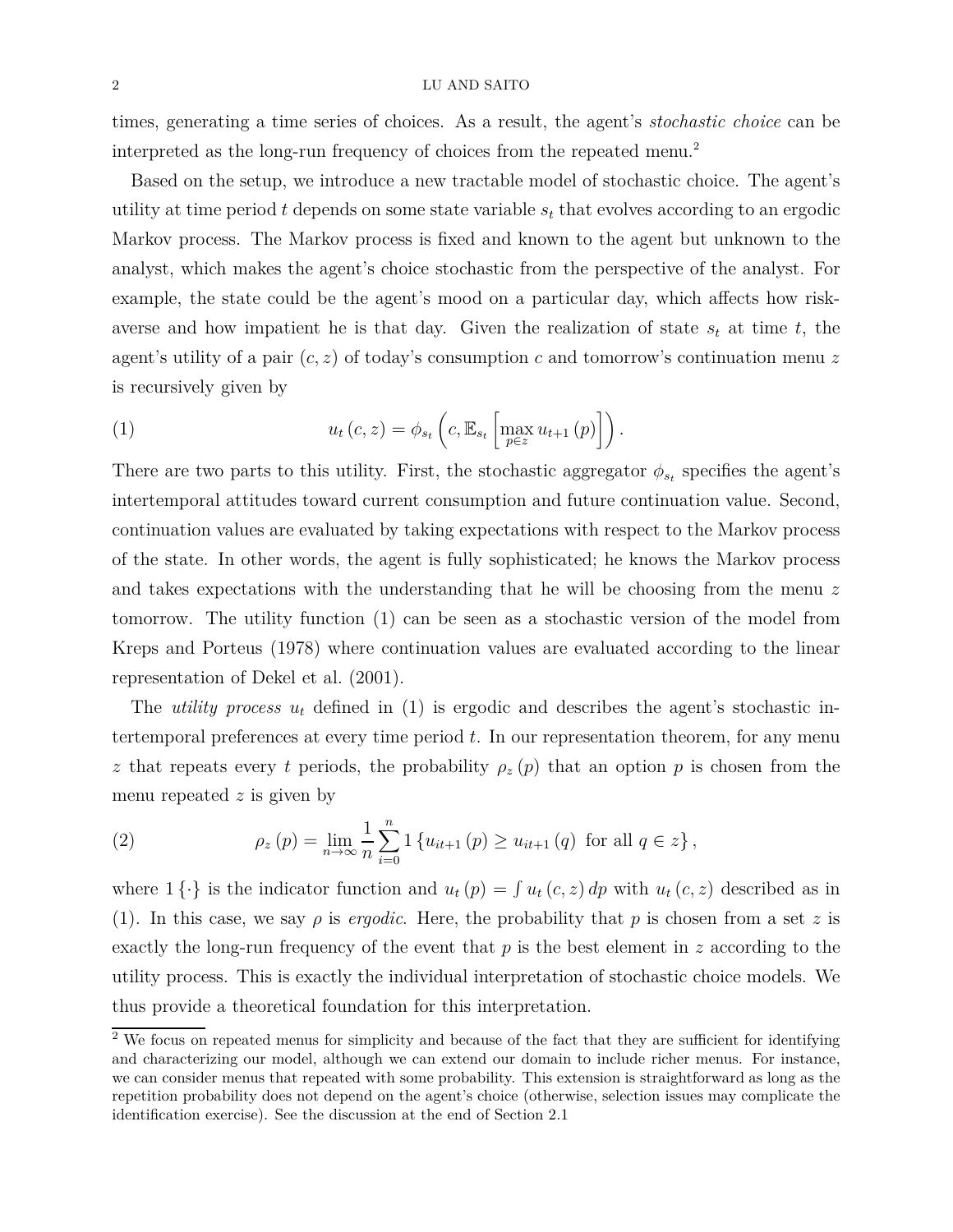The representation has strong uniqueness properties. Despite the generality of the model and the fact that our domain is restricted to only repeated menus, we show that the analyst can fully identify the agent's utility process from stochastic choice over repeated binary menus.

To study how intertemporal preferences affect estimation and inference in stochastic choice models, we present two applications. In the first application, we consider an analyst interested in eliciting an agent's risk aversion when the agent's stochastic aggregator  $\phi$  takes on the well-known formula provided by Epstein and Zin (1989) (we call this *stochastic Epstein-Zin*). Understanding that the agent's preferences may be stochastic, the analyst asks the agent to repeatedly choose between a safe option (e.g., \$3 for sure) and a risky option (e.g., \$10 or \$0 with equal probability) repeatedly. We show that under stochastic Epstein-Zin, if his risk aversion is higher than his desire for consumption smoothing, then the probability of choosing the risky option increases when repetition becomes more frequent.<sup>3</sup> This is a novel behavioral phenomenon absent in stochastic choice models that do not explicitly address repetition.

We then show that if the analyst misspecified the model and ignored repetition, then she will *underestimate* the agent's atemporal risk aversion. To illustrate the magnitude of the bias, we consider a numerical example and find that even if the agent chooses the safe option in one time static choice, he will choose the risky option more than 80% of the time in a repeated choice setup. Thus, an analyst who ignores the intertemporal structure would incorrectly infer that the agent is mostly risk-loving. All this demonstrates the importance of modeling repetition when analyzing stochastic choice data.

In the second application, we consider a simple two-period example of a dynamic discrete choice model. Based on the same insight as in the first application, we illustrate the inherent inference issues that can arise if intertemporal preferences are not taken into account in applications of dynamic discrete choice estimation.

Both applications suggest that modeling repetition is crucial for inference when agents have more general intertemporal preferences. We also address the question of when an agent's preferences can be correctly inferred *without* modeling repetition explicitly. We define this formally using an axiom called *Independence of Continuation Menu (ICM)* and show that it is satisfied if and only if the utility process is *standard*, i.e., the stochastic aggregator takes the form of  $\phi_s(c, v) = (1 - \beta_s) w_s(c) + \beta_s v$  where  $w_s$  is a random von Neumann–Morgenstern

<sup>3</sup> For such an agent, the risky option feels "safer" under repeated choice; intuitively, even if today's outcome is bad, repeating the choice means that there is always a chance that tomorrow's outcome will be good. As a result, the risky option becomes more attractive as repetition becomes more frequent.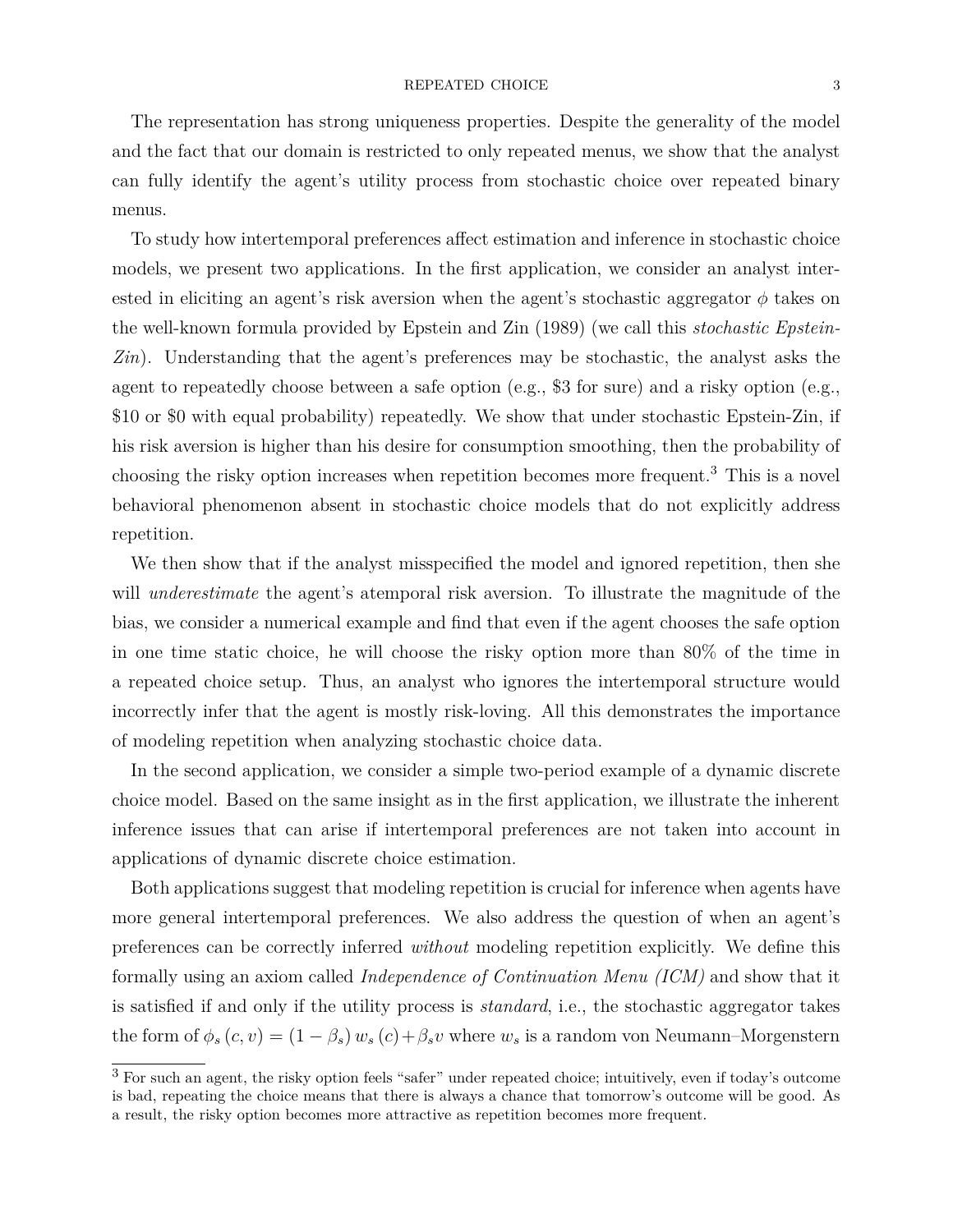(vNM) utility function and  $\beta_s$  is a random discount factor. In the case of stochastic Epstein-Zin preferences, *Indifference to Timing of Resolution of Uncertainty (IRU)* would ensure that the utility process is standard. In general, however, this is not true; we show that the gap between IRU and ICM is exactly a repeated version of the classic independence axiom, which we call *Repeated Independence (RI)*. We thus demonstrate the following threeway equivalence: ICM  $\Leftrightarrow$  IRU + RI  $\Leftrightarrow$  Standard Utility. The takeaway is that any generalization of standard utility will require the analyst to take into account repeated choice when conducting estimation or inference from stochastic choice. On the other hand, if agents are standard, then the analyst can conduct estimation ignoring continuation menus which would be useful in situations when continuation menus themselves may be unobservable.

Finally, we provide an axiomatic characterization of our model. While we focus only on the smaller domain of repeated menus, we show that the set of repeated menus is in fact dense in the set of all menus. In other words, for any generic menu *z*, we can construct a sequence of repeated menus that approximate *z* with arbitrary closeness. By considering a continuous extension, we can therefore focus on a stochastic choice function  $\rho$  over all finite (but not necessarily repeated) menus.

To axiomatize our representation, we construct a random expected utility model on an infinite-dimensional space where continuation menus are evaluated according to the representation in Dekel et al. (2001). This construction faces known technical challenges in the literature: extending Dekel et al. (2001) and Gul and Pesendorfer (2006) with countablyadditive probability measures to an infinite-dimensional space has been considered to be difficult due to the lack of compactness in the infinite-dimensional setting.<sup>4</sup> We provide a unified methodology using the set of Lipschitz continuous utilities to address both challenges.

Our axioms combine the axioms of Gul and Pesendorfer (2006) with the linearity and continuity axioms of Dekel et al. (2001). We introduce three new axioms. The first two axioms (*Deterministic Stationarity* and *Average Stationarity*) are weaker analogs of the stationarity axiom of Koopmans (1960) for stochastic choice.<sup>5</sup> They allow us to construct a recursive and stationary Markov utility process. The last axiom (*D-continuity*) is a continuity condition stating that preference for flexibility is robust to small perturbations. It ensures ergodicity of the utility process. Finally, the representation is obtained by an application of the Birkhoff ergodic theorem. See the discussion after Theorem 4 for details.

<sup>4</sup> See Krishna and Sadowski (2014) for an outline of the technical issues of extending DLR. See Ma (2018) and Frick et al. (2018) for recent extensions of GP.

 $5 \text{ A similar axiom appears in Lu and Saito } (2018)$ .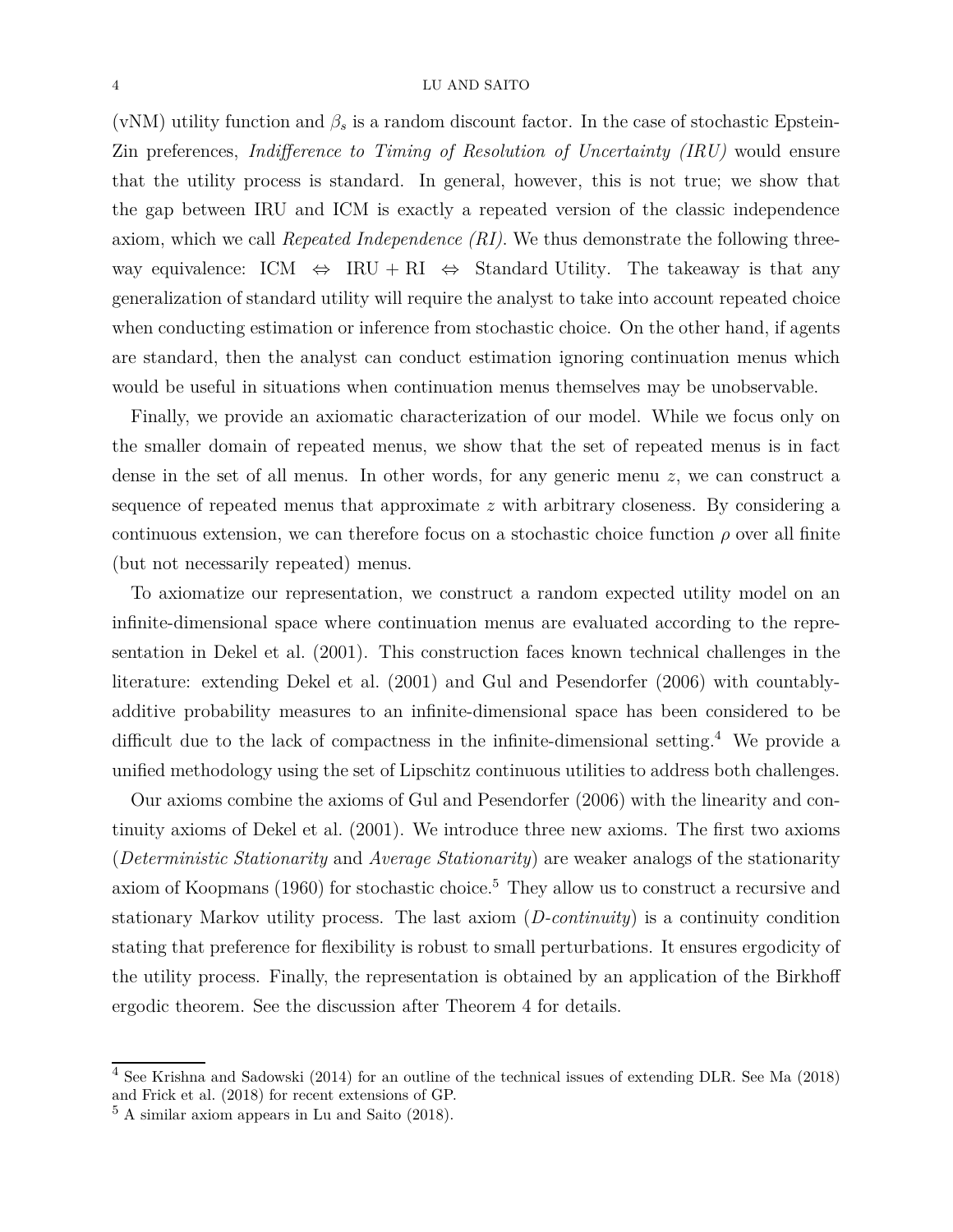## ${\bf \texttt{REPEATED CHOICE}} \qquad \qquad {\bf \texttt{5}}$

The rest of the paper is organized as follows. Section 2 introduces our repeated menus setup and our model with ergodic utilities. Section 3 presents the three applications of estimation under stochastic Epstein-Zin and dynamic discrete choice. In Section 4 we introduce ICM and its relationship with intertemporal preferences. Finally, Section 5 contains the axiomatic characterization. All omitted proofs are contained in the appendices.

1.1. **Related Literature.** Our paper is mainly related to four strands of literature in the following areas: (i) random expected utility, (ii) menu preferences, (iii) intertemporal choice, and (iv) dynamic discrete choice. The first strand of literature is on stochastic choice models of random expected utility. Gul and Pesendorfer (2006), Ahn and Sarver (2013), Lu (2016), and Lu and Saito (2018) study static models of stochastic choice, while Fudenberg and Strzalecki (2015) and Frick et al. (2018) study dynamic random choice.<sup>6</sup> Our paper is most closely related to the latter. The main differences are in motivation and the mathematical modeling. Given their motivation to study history dependency, Frick et al. (2018) study stochastic choice conditional on past menus, past choices, and consumption realizations, while our stochastic choice function is not conditional on these. Although they can interpret stochastic choice in their model as the result of a single agent, in contrast to our paper, they mainly focus on the population interpretation as it facilitates the interpretation of their primitive.<sup>7</sup> They consider any menus in a finite-horizon setup, while we consider repeated menus in an infinite-horizon setup.<sup>8</sup>

The second relevant strand consists of the modern literature on menu preferences, which began with Dekel et al. (2001) and Gul and Pesendorfer (2001). The former was extended to an objective state space by Dillenberger et al. (2014). Gul and Pesendorfer (2004) extends menu preferences to a dynamic setting by proposing an infinite-horizon consumption setup, which we have adopted in our paper. Other papers that make use of this framework include Higashi et al. (2009) and Krishna and Sadowski (2016). The first considers a random discounting model in which the agent anticipates the stochasticity of his future discount factor. The second extends the additive linear representation into an infinite-dimensional

<sup>6</sup> A more recent paper is Duraj (2018), which extends Frick et al. (2018) to a setting with an objective state space. Ke (2018) also studies expected utility in a Luce model.

<sup>&</sup>lt;sup>7</sup> Given our motivation to provide a theoretical repeated-choice foundation for stochastic choice, we mainly focus on the individual interpretation although we can adopt the population interpretation (see Section 3.2). <sup>8</sup> On the technical side, they also provide an extension of Gul and Pesendorfer (2006) to an infinitedimensional setting. While they use the finiteness condition of Ahn and Sarver (2013) to extend the representation to a finitely additive measure, we use Lipschitz continuity to extend the representation to a countably additive one.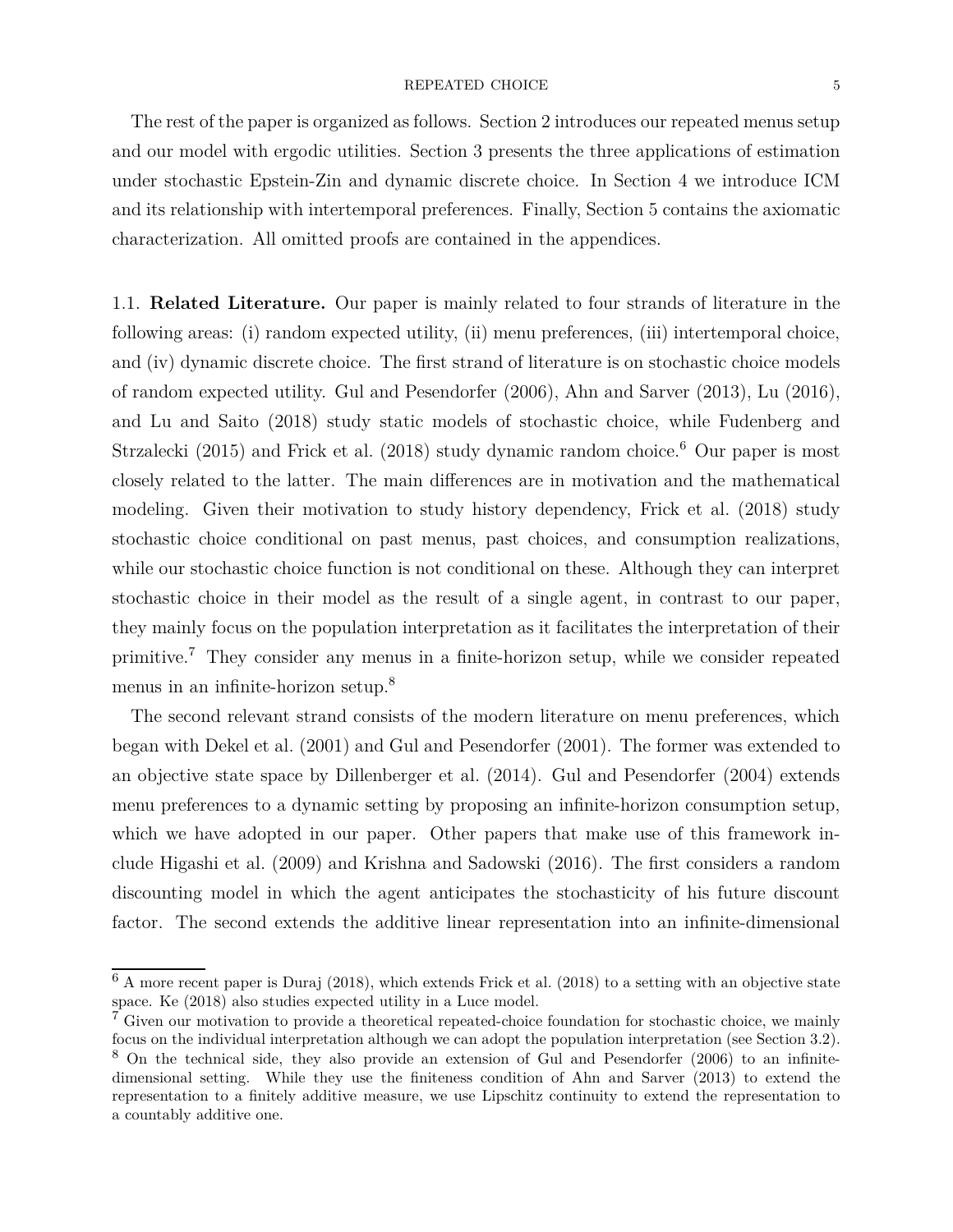space. While their extension is finitely additive, our extension is countably additive while still preserving the uniqueness of the representation.<sup>9</sup>

Third, our paper is related to the classical literature on intertemporal choice. As mentioned, our model can be seen as a stochastic version of Kreps and Porteus (1978), including the popular special case of Epstein and Zin (1989) and Weil (1990). We also characterize a stochastic version of Uzawa-Epstein preferences, which was originally proposed by Uzawa (1968) and later axiomatized by Epstein (1983) in an extended setup with lotteries.<sup>10</sup> More recently, Bommier et al. (2017) also characterize standard utility via a monotonicity axiom.

Finally, our paper is related to the large literature on dynamic discrete choice. While the importance of considering more general intertemporal preferences (e.g., a preference for early resolution of uncertainty) is well-known, the literature has assumed standard additively separable preferences for the sake of tractability.<sup>11</sup> As far as we know, we are the first to analyze the effects of more general intertemporal preferences on inference under dynamic discrete choice. In addition, our ergodic representation (2) features in estimation methods of dynamic discrete choice models. Expanding on the work of Rust (1987), Hotz and Miller (1993) introduced an estimation methodology that is computationally less demanding. Their method of calculating conditional choice probabilities (CCP) from a sequences of choices uses a formula similar to our ergodic representation.<sup>12</sup>

# 2. A Model of Ergodic Utility

In this section, we first formally define repeated menus and then introduce our stochastic choice primitive. We then define a utility process and present our general model, an ergodic representation of stochastic choice. Finally, we discuss identification and uniqueness.

2.1. **Repeated Menus.** This section describes the basic setup of the model. Let time  $T = \{1, 2, \dots\}$  be discrete and  $M = [0, m]$  denote a closed interval representing consumption (e.g., money). The agent is faced with an infinite-horizon consumption problem (IHCP), that

 $9$  More recently, Krishna and Sadowski (2014) and Dillenberger et al. (2017) augment the dynamic setup with an informational structure. See Dillenberger et al. (2017) for a review of this literature.

<sup>&</sup>lt;sup>10</sup> Recent papers that study the macroeconomic implications of stochastic intertemporal preferences include Alvarez and Atkeson (2017) and Barro et al. (2017).

<sup>11</sup> From Rust (1994), "expected-utility models imply that agents are indifferent about the timing of the resolution of uncertain events, whereas human decision-makers seem to have definite preferences over the time at which uncertainty is resolved. The justification for focusing on expected utility is that it remains the most tractable framework for modeling choice under uncertainty."

<sup>&</sup>lt;sup>12</sup> On the other hand, a typical model in dynamic discrete choice assumes both observable states as well as unobservable states. While our model only includes unobservable states, it would be possible to extend our model to allow for observable states as well. This would allow for stochastic choices conditional on the observable state, which is exactly CCP.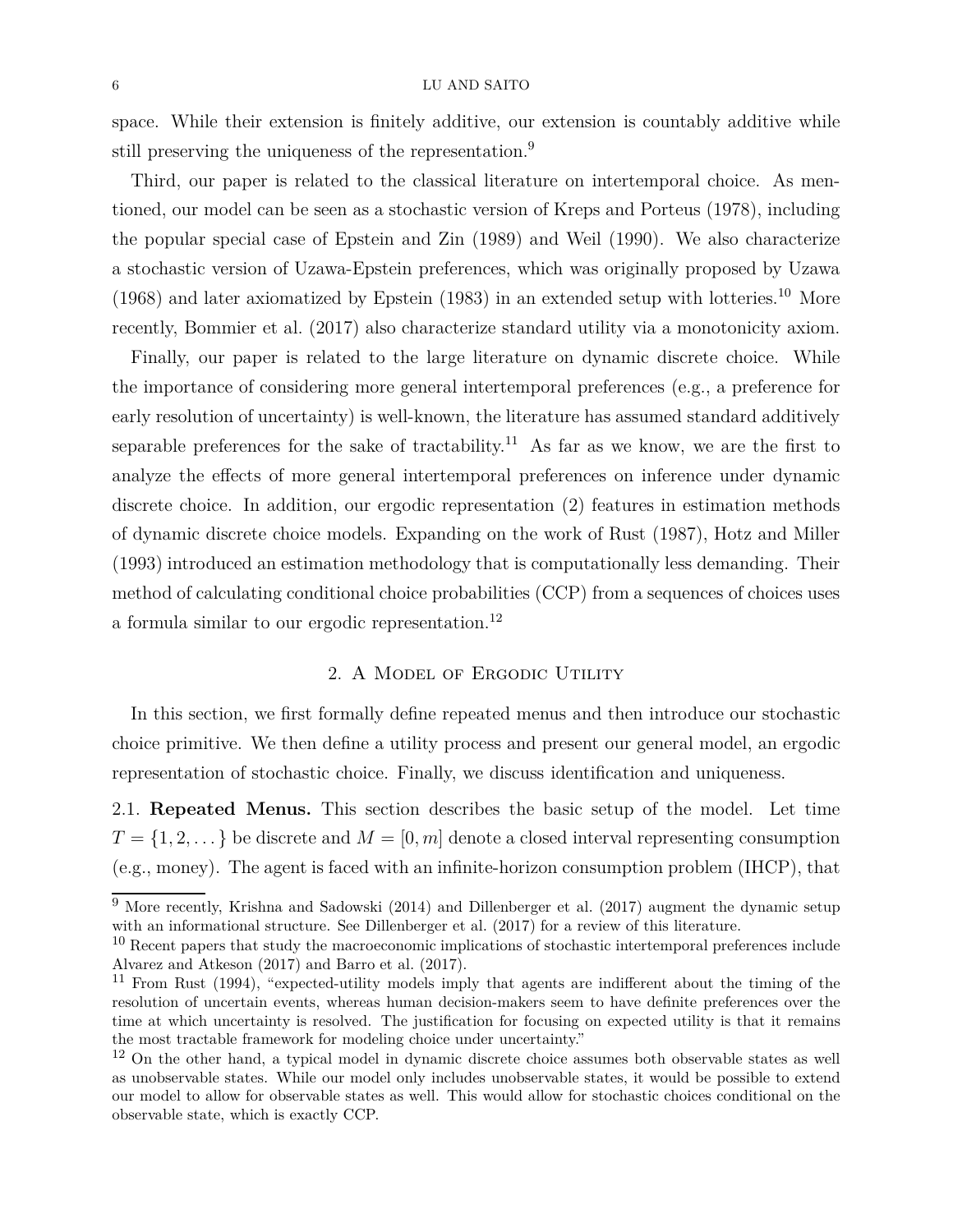### REPEATED CHOICE 7

is, a menu of choice options in which each option corresponds to a lottery over consumption today and a continuation menu tomorrow. We will refer to IHCPs simply as *menu*s and denote them by  $z \in Z$ . From Gul and Pesendorfer (2004), we know that *Z* is homeomorphic to  $\mathcal{K}(\Delta(M \times Z))$ , where  $\Delta(\cdot)$  denotes the set of probability measures and  $\mathcal{K}(\cdot)$  denotes the set of nonempty compact subsets. Thus, we will associate *Z* with  $\mathcal{K}(\Delta(M \times Z))$  without loss of generality.

Let  $X = M \times Z$  denote the set of possible *outcomes*. For  $x \in X$ , we sometimes let  $x \in \Delta X$ denote the degenerate lottery  $\delta_x$ . For any  $p \in \Delta X$ , we let  $p_M \in \Delta M$  and  $p_Z \in \Delta Z$  denote its marginal distributions on *M* and *Z* respectively. We also sometimes use  $p \in Z$  to denote the singleton menu  $\{p\}$ . Finally, let  $ap + (1 - a) q \in \Delta X$  denote the usual mixture between any two probability measures  $p, q \in \Delta X$  and  $a \in [0, 1]$ .

The main focus of our study will be on menus that repeat themselves after a fixed number of periods. The following example illustrates what we mean by such *repeated* menus.

**Example 1** (Safe vs. Risky Option)**.** Consider an analyst interested in eliciting an agent's risk aversion which may be stochastic every period. Every day, the agent is offered a choice between a safe option *b* and a risky option *r* from the menu  $z = \{b, r\}$ . The safe option  $b \in \Delta X$  yields \$3 for sure today and the menu  $z \in Z$  again for sure tomorrow. The risky option  $r \in \Delta X$  yields either \$10 or \$0 with equal probability today and the menu  $z \in Z$  again for sure tomorrow. Note that the agent is sophisticated and understands that regardless of what he chooses today and which outcome is realized, he will always be faced with the menu *z* again for sure tomorrow. We will refer to this example in later sections.

Example 1 illustrates a menu that is repeated every period. More generally, we consider menus such that, regardless of what the agent chooses and which outcome is realized, he will always face the menu again for sure after a fixed number of time periods. Formally, for  $z \in Z$ , let  $R_0(z) = \{z\}$  and for  $t \in T$ , define  $R_t(z) := \mathcal{K}(\Delta(M \times R_{t-1}(z)))$ . Thus,  $R_t(z) \subset Z$  are the subset of menus that yield *z* for sure after *t* periods.

**Definition.** A menu *z* is *t-period* if  $z \in R_t(z)$ . The menu *z* is *repeated* if it is *t*-period for some  $t > 0$ .

The menu in Example 1 is 1-period since  $z \in R_1(z)$ . Let  $Z^r \subset Z$  denote the set of repeated menus. In general, for a repeated menu, the agent will always face the *same* menu again after some fixed number of time periods. For example, if the menu is *t*-period, then the agent chooses from the menu at periods  $1, 1+t, 1+2t$  and so forth. Since this is repeated ad infinitum, this can generate an infinite time series of choice data.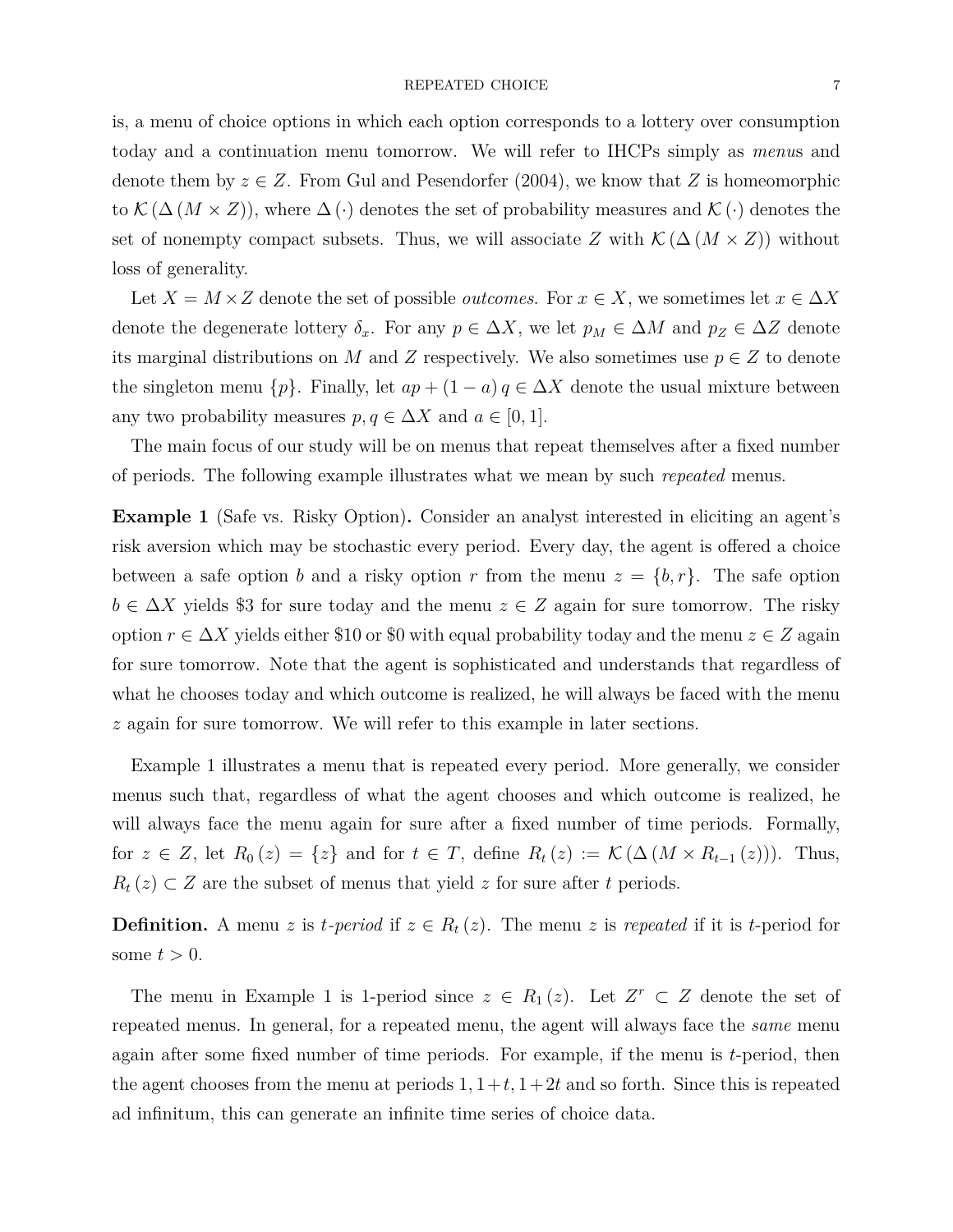Repeated menus have several interesting properties. First, in a repeated menu, repetition is completely independent of the agent's choices. As a result, the analyst need not worry about selection biases interfering with the data collection process.

Second, even though repeated menus form a small subset of menus, they are rich enough to fully identify and characterize our model. In other words, the analyst can without loss only focus on repeated menus for identifying the parameters of our model (see Section 2.5). The reason for this is that repeated menus are dense in the set of all menus, i.e. they can be used to approximate any menu. We discuss this property further in Section 5.1.<sup>13</sup>

Finally, note that while we focus on repeated menus for simplicity and the fact that they are sufficient for identification and characterization, we can extend our setup to incorporate more common consumption-savings problems. For instance, instead of repeated menus that repeated with probability one, we can consider menus that repeated with some positive probability. For example, menu *z* could consist of two options, where each option yields *z* tomorrow with probability *p* and some other menu with probability 1−*p*. Such extensions are straightforward as long as the repetition probability *p* does not depend on the agent's choice; otherwise, identification may be complicated by selection issues where a menu's occurrence depends on the agent's past choices. We can then approximate any consumption-saving problem by making the probability of repetition arbitrarily small.<sup>14</sup>

2.2. **Stochastic Choice.** In our model, the observable data, or primitive, is *stochastic choice*. Given repeated menus, we can interpret stochastic choice as the long-run frequency of the time series of choices. This interpretation of stochastic choice is standard in the literature, although it has not been modeled explicitly. For instance, in the random expected utility model of Gul and Pesendorfer (2006), stochastic choice can be interpreted as the long-run frequency of the time series choices from 1-period menus.<sup>15</sup> We now provide a formal definition of stochastic choice. Let  $Z^f \subset Z$  denote the set of finite menus and let  $Z^* = Z^r \cap Z^f$  denote the set of finite repeated menus.

**Definition.** A *stochastic choice* is a mapping  $\rho: Z^* \to \Delta(\Delta X)$  such that for every  $z \in Z^*$ , *ρ<sup>z</sup>* is a probability distribution on *z*.

<sup>&</sup>lt;sup>13</sup> Moreover, it can be shown that there is always some minimal  $t^*$  for which  $z$  is  $t^*$ -period. Note that every *t*-period menu is also trivially *kt*-period for any positive integer *k*. In fact, *t* ∗ is the greatest common divisor of all possible periods of the menu; this is simply the first time *z* appears after the initial period.

<sup>&</sup>lt;sup>14</sup> Note that if the menu never repeats, then choice is deterministic rather than stochastic choice as the analyst never observes the agent choosing again from the same menu.

<sup>&</sup>lt;sup>15</sup> See Luce (1959) and Luce and Suppes (1965) for more detailed descriptions of the individual interpretation of stochastic choice.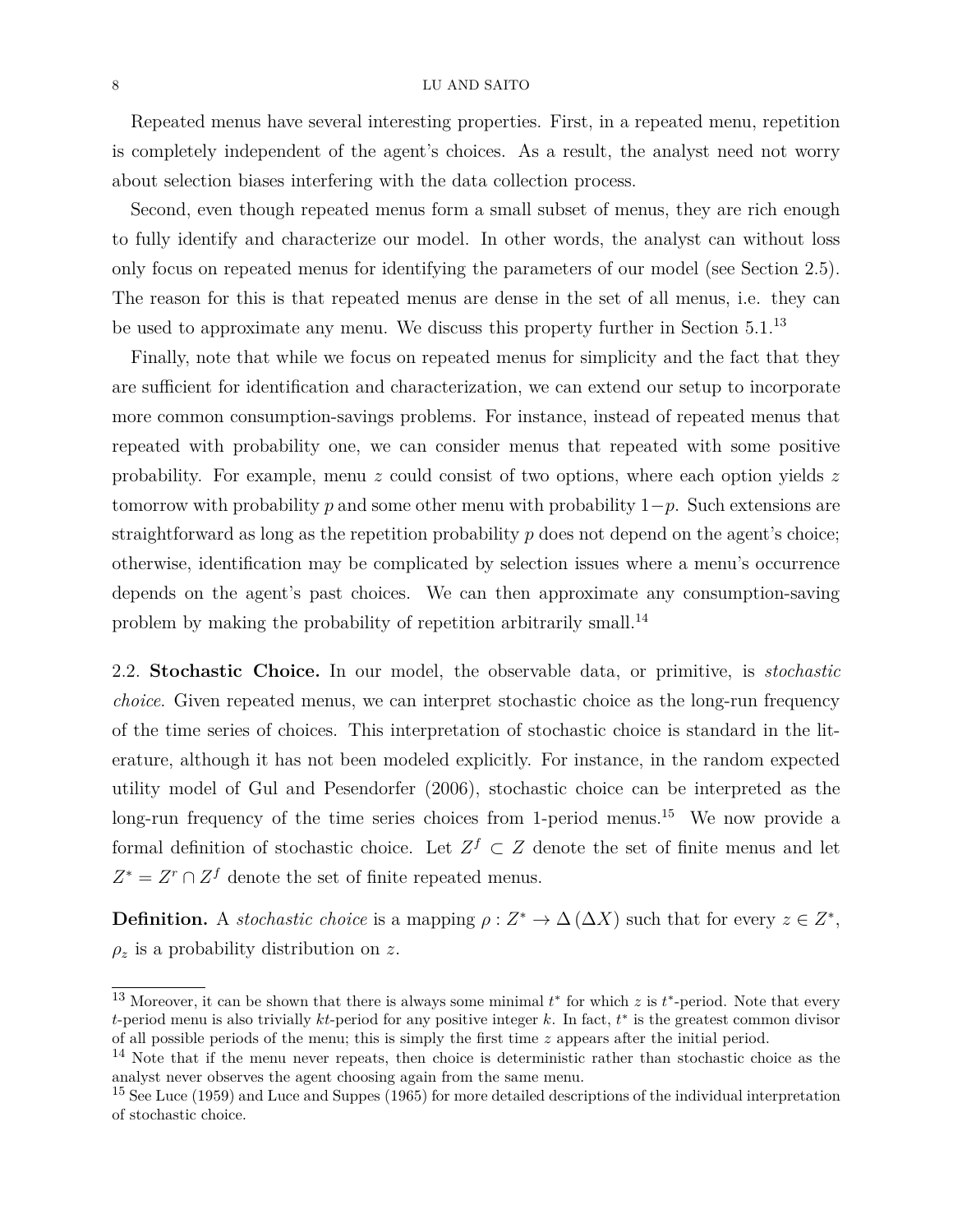Given a repeated menu  $z \in Z^*$  and an option  $p \in z$ , the stochastic choice  $\rho_z(p)$  designates the probability of choosing *p* from *z*. We deal with ties following Lu (2016) and Lu and Saito (2018) in allowing for some probabilities to be unspecified. This is analogous to how under standard deterministic choice, indifference characterizes exactly when the model is silent about which option the agent will choose. This approach allows the analyst to be agnostic about data that is orthogonal to the parameters of interest. For example, if two options are tied, then the stochastic choice is silent about the choice frequency for each option. Formally, we model this as non-measurability and let  $\rho$  denote the corresponding outer measure without loss of generality.<sup>16</sup> To simplify notation going forward, we sometimes let  $\rho(z, y) = \rho_{z \cup y}(z)$  for  $z, y \in \mathbb{Z}^*$ .<sup>17</sup> Thus,  $\rho(p, q)$  denotes the frequency with which *p* is chosen over *q*.

We follow the literature on stochastic choice in assuming that the analyst only observes stochastic choice (i.e. the long-run choice frequency) and *not* the actual time path of choices. This is common in many empirical applications of stochastic choice, especially those that adopt the population interpretation. In dynamic discrete choice for instance, the analyst collects choices across both time and agents who are observationally identical under a standard i.i.d. assumption.<sup>18</sup> Since agents are i.i.d. across time, keeping track of the actual time series choice data is unnecessary so most models assume only stochastic choice is observable. For the individual interpretation, our paper is the first to connect stochastic choice with long-run choice frequencies; we represent stochastic choice as if it is generated from an infinite time series of optimal choices. Our focus on stochastic choice as a primitive is motivated by the existing literature and the fact that stochastic choice in our model is sufficient for identifying all the relevant parameters (see Theorem 1).<sup>19</sup>

2.3. **Utility Process.** In our model, the agent's utility at every period is stochastic and depends on the realization of state variable  $s \in S$  that is unobserved by the analyst. We could interpret *S* as a set of subjective states that influence the agent's utility. For example, the state could be the agent's mood on a particular day, which affects how risk-averse or

<sup>&</sup>lt;sup>16</sup> Let F be a  $\sigma$ -algebra on  $\Delta X$ . Given any  $z \in Z^*$ , let  $\rho_z$  be a measure on the  $\sigma$ -algebra generated by  $\mathcal{F} \cup \{z\}$ . We can let  $\rho$  denote the outer measure with respect to this  $\sigma$ -algebra without loss of generality. See Lu (2016) for details.

<sup>&</sup>lt;sup>17</sup> Note that if *z* contains no ties, then  $\rho(z, y) = \sum_{p \in z} \rho_{z \cup y}(p)$  as all choice probabilities are specified. Otherwise,  $\rho_{z\cup y}(z)$  denotes the outer measure.

<sup>&</sup>lt;sup>18</sup> That is, the distribution of states is i.i.d. across both time and agents.

<sup>&</sup>lt;sup>19</sup> Studying models that adopt time series choice data as a primitive would be interesting avenues for future research. In this case, the behavioral restrictions (on time series choice data) for representation would be more stringent as there will be different choice paths that generate the same long-run choice frequency. We thank Tomasz Strzalecki for discussions on this issue.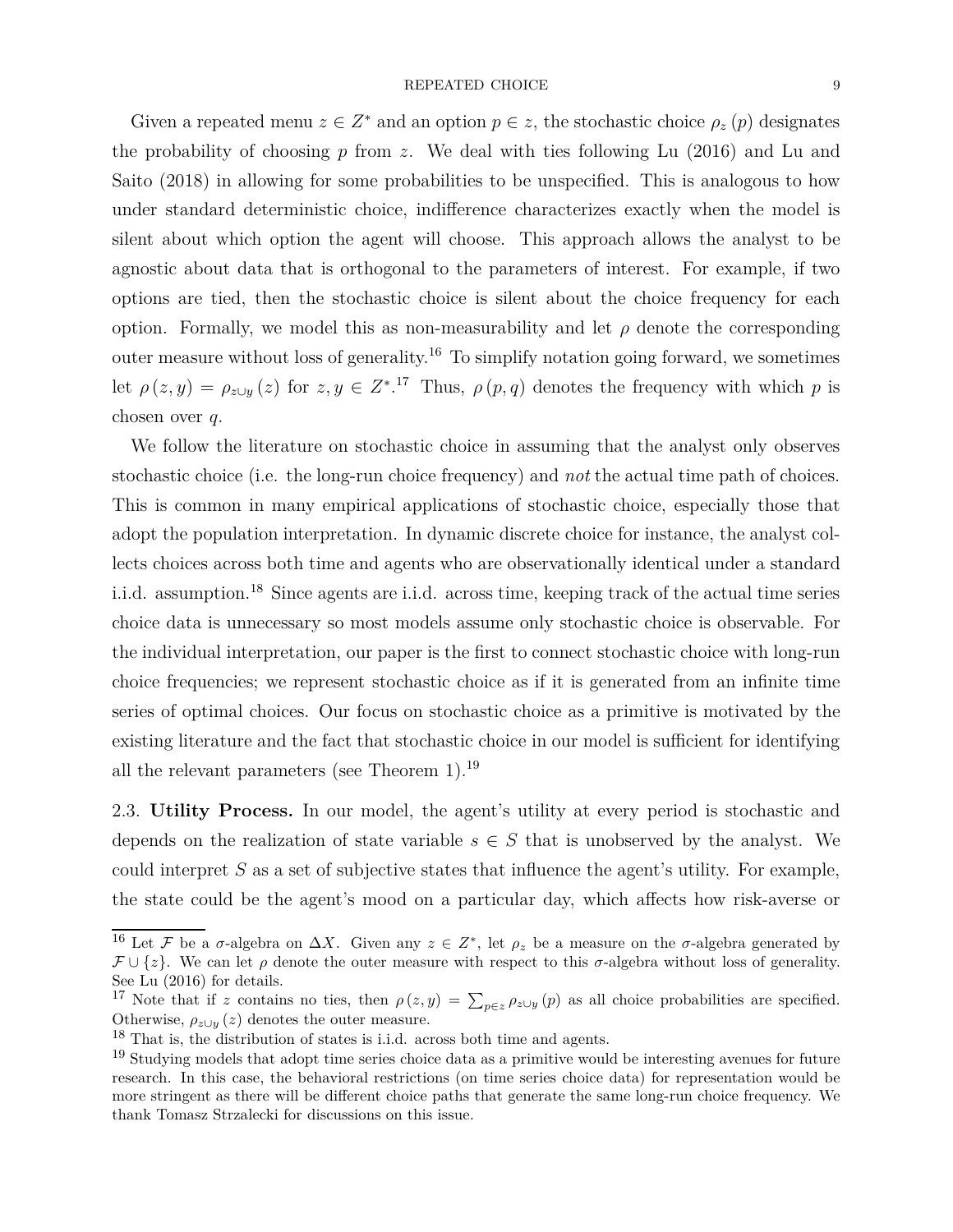how patient he is on that day. We could also interpret the state as the realization of some private news arriving every period which affects the agent's utility that period.

The state evolves according to a Markov process  $(s_t)_{t \in T}$  with transition probabilities  $P$ :  $S \to \Delta S$  and a stationary distribution  $\pi \in \Delta S$ . The Markov process is fixed and known to the agent but unknown to the analyst. We assume the Markov process satisfies the continuity condition that  $P_s \geq \delta \pi$  for some  $\delta > 0$ . This ensures that the Markov process has full support with respect to its stationary distribution and guarantees ergodicity.<sup>20</sup> Going forward, we let  $[P]$  denote such a Markov process on the subjective state space.

We now describe the agent's utility. Let *U* denote the set of all utilities  $u : X \to [0,1]$ normalized such that  $u(\underline{x}) = 0$  and  $u(\overline{x}) = 1$ , where <u>x</u> and  $\overline{x}$  correspond to consuming 0 and *m* forever, respectively.<sup>21</sup> For any measurable  $u \in U$ , we let  $u(p) := \int_X u(x) dp$  denote the expected utility of  $p \in \Delta X$ .

Every period  $t \in T$ , a state  $s_t \in S$  realizes and determines two things: (i) the agent's utility  $u_{s_t} \in U$  at period *t*, and (ii) his expectation  $\mathbb{E}_{s_t}$  about next period's state  $s_{t+1} \in S$ according to the transition probability  $P_{s_t}$ . For example, the agent's mood determines his risk aversion and discount factor today and also informs his beliefs about his mood tomorrow. The agent is fully sophisticated and has correct beliefs; he anticipates what his mood will be tomorrow in order to determine his utility tomorrow as well as his beliefs about what his mood will be the day after, and so forth.

Following Kreps and Porteus (1978), we model utilities recursively as aggregator functions of current consumption and future continuation value. To accommodate changing utilities, we allow the aggregator function to be stochastic. A *stochastic aggregator*  $\phi_s(c, v)$  specifies how the agent evaluates his current consumption *c* versus his future continuation value *v* given state  $s \in S$ . Formally, the stochastic aggregator  $\phi_s : M \times [0,1] \to [0,1]$  is Lipschitz continuous (with some bound  $N$ ) and strictly increasing in the second argument.<sup>22</sup> Since the agent anticipates that he may be choosing again next period, future continuation values are evaluated via the additive linear representation of Dekel et al. (2001). We now define a utility process as follows.

<sup>&</sup>lt;sup>20</sup> The classic Doeblin's condition states that  $P_s^n \geq \delta \lambda$  for some  $n \geq 1$  and probability measure  $\lambda$ . Our condition obtains if we set  $n = 1$  and  $\lambda = \pi$ .

<sup>21</sup> The range of utility need not be [0*,* 1] but any compact interval will suffice. Later, when we consider stochastic Epstein-Zin preferences, we use the range [0*, m*] for convenience, where *m* is the largest monetary prize.

<sup>&</sup>lt;sup>22</sup> Recall [0,1] is the range of  $u \in U$ . If we change its range, then the domain of  $\phi_s$  must be changed accordingly. For instance, when we consider stochastic Epstein-Zin preferences,  $\phi_s$  is a function from  $M \times M$ to *M*. All proofs and results go through.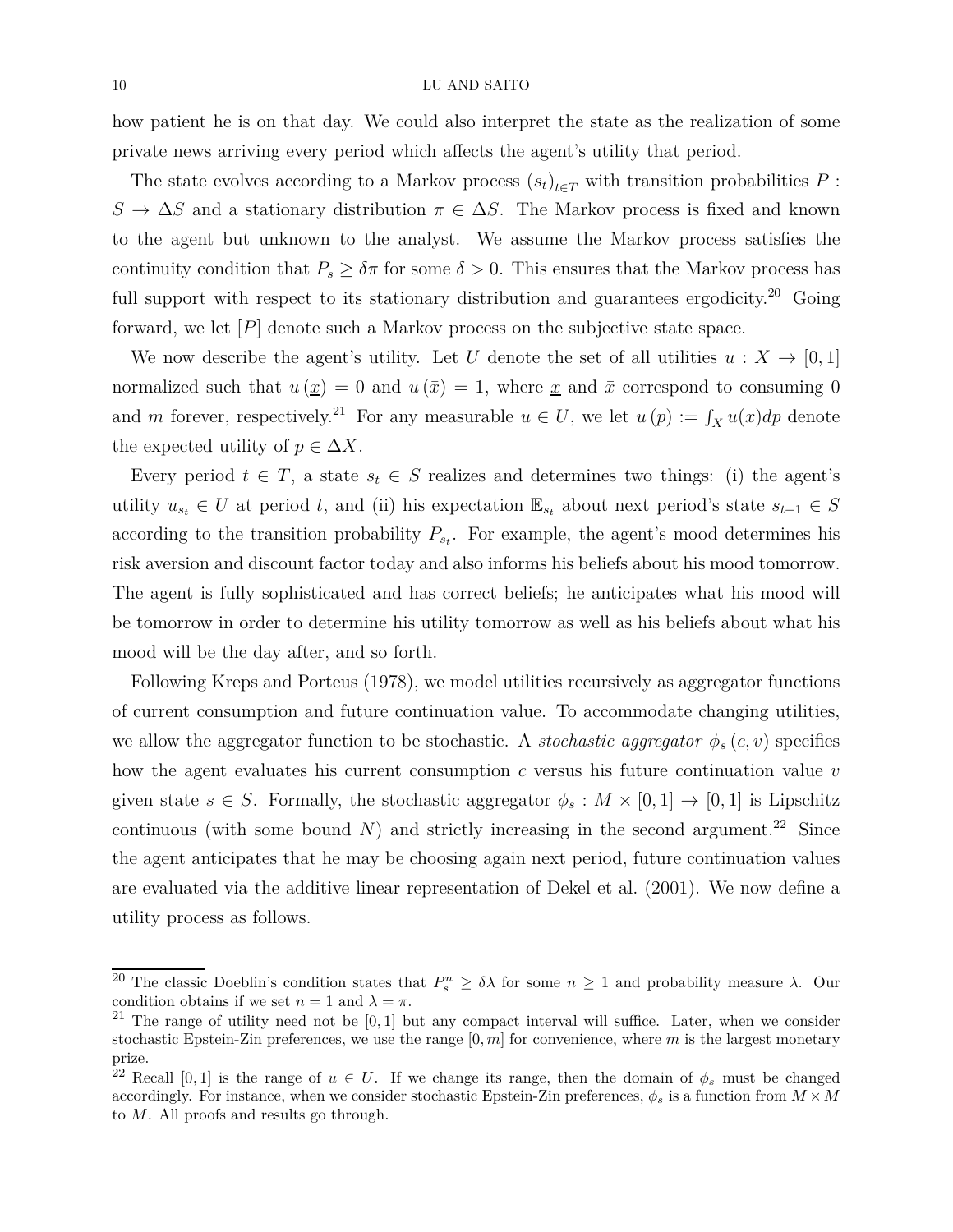**Definition.** A stochastic process  $(u_t)_{t \in T}$  on *U* is a *utility process* if there exists a Markov process  $|P|$  on *S* and a stochastic aggregator  $\phi$  such that a.s.

(3) 
$$
u_t(c, z) = \phi_{s_t}\left(c, \mathbb{E}_{s_t}\left[\sup_{p \in z} u_{t+1}(p)\right]\right),
$$

where the expectation  $\mathbb{E}_{s_t}$  is taken with respect to  $P_{s_t}$ .

In this case, we say the utility process is *generated by*  $(P, \phi)$ . At a period  $t \in T$ , if  $s_t = s$ for some  $s \in S$ , we sometimes write  $u_s$  or  $u_{s_t}$ , instead of  $u_t$ .

Every utility process is also an ergodic Markov process on the space of utilities. To see why it is a Markov process, note that if  $u_s = u_{s'}$ , then the agent's expectations  $\mathbb{E}_s$  and  $\mathbb{E}_{s'}$ are the same. Since the agent has correct beliefs, this means that the distribution of the next period's utility induced by  $P_s$  and  $P_{s'}$  is also the same. Moreover, the following lemma shows that the utility process is ergodic as well. See Appendix A.1 for the proof.

Lemma 1. A utility process is an ergodic Markov process.

2.4. **Ergodic Representation of Stochastic Choice.** We are now ready to define the main model. We say the utility process is *regular* if  $u_s(p) = u_s(q)$  with  $\pi$ -probability of either zero or one for all  $p, q \in \Delta X$ . In other words, ties either never occur or occur for sure.

**Definition.**  $\rho$  is *ergodic* if there exists a regular utility process generated by  $(P, \phi)$  such that for any *t*-period  $z \in Z^*$ , a.s.

$$
\rho_z(p) = \lim_{n \to \infty} \frac{1}{n} \sum_{i=0}^n 1 \left\{ u_{it+1}(p) \ge u_{it+1}(q) \text{ for all } q \in z \right\},\
$$

If  $\rho$  is ergodic, then we say it is represented by  $(P, \phi)$ .

In our model, the stochastic choice of an option  $p \in z$  corresponds exactly to the long-run frequency of optimally choosing *p* in an infinite sequence of choices by the agent. At every period, *p* is chosen only if it is ranked the highest in *z* according to realization of the utility process *u*. Recall that the utility process has a rich recursive intertemporal structure. Note that this is an as-if representation that corresponds exactly to the individual interpretation of stochastic choice in a repeated setup. Moreover, this features prominently in dynamic discrete choice estimation.<sup>23</sup> In Section 5, we provide an axiomatic characterization of the representation. For a simple illustration, consider a well-known special case of our model.

<sup>&</sup>lt;sup>23</sup> For instance in Hotz and Miller (1993), similar formulas are used for the computation of conditional choice probabilities which are then used to estimate value functions for identifying parameters of interest. This methodological approach is now common in the literature.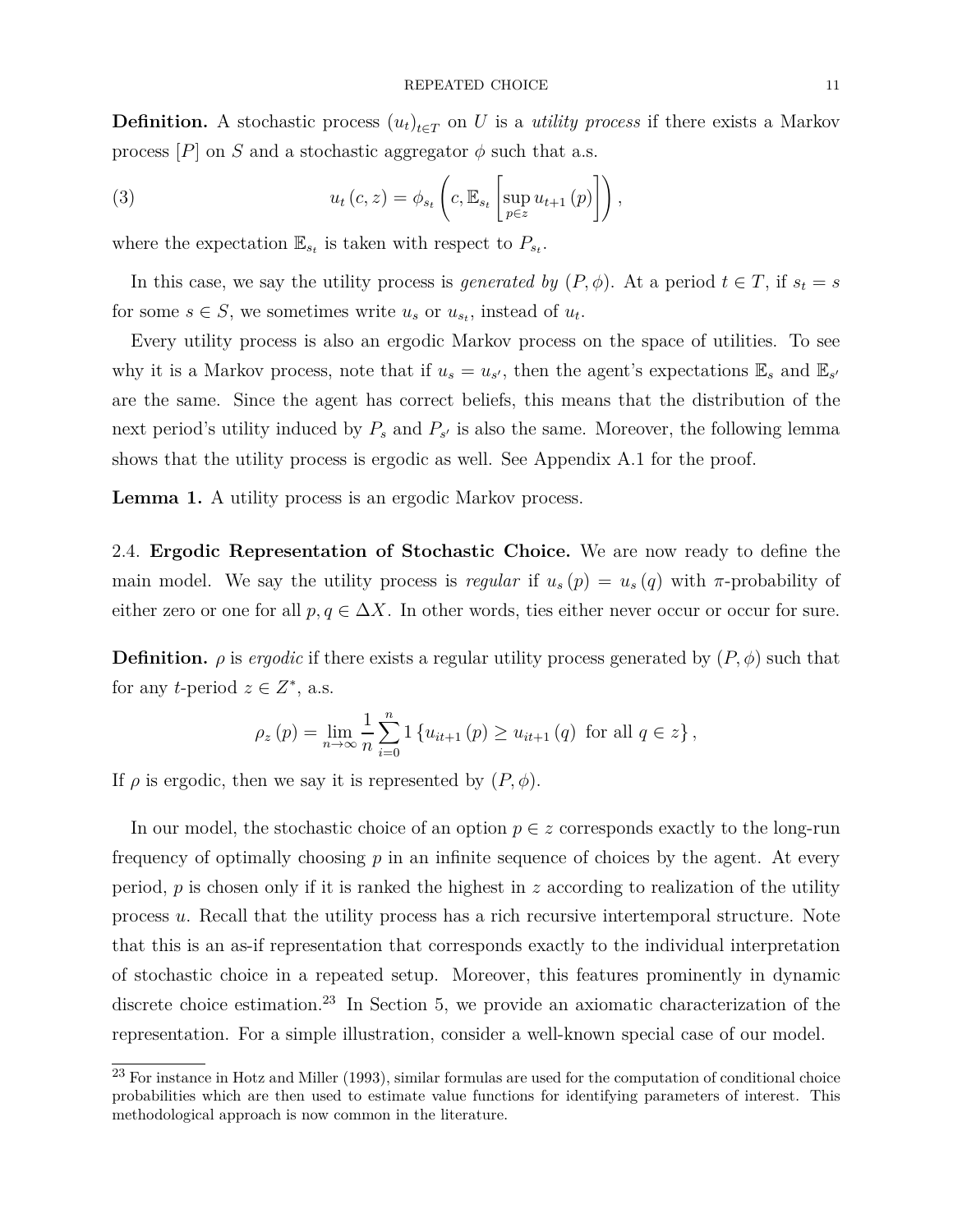**Definition.** A utility process is *standard* if there is a random vNM utility *w<sup>s</sup>* and a random discount factor  $\beta_s \in (0, 1]$  such that a.s.  $\phi_s(c, v) = (1 - \beta_s) w_s(c) + \beta_s v$ .

Standard utility is additively separable and linear in continuation values. It reduces to the random expected utility model of Gul and Pesendorfer (2006).

**Example 2** (Random Expected Utility)**.** Let [*P*] denote an i.i.d process and let the utility process to be standard. Thus,  $u_t(c, z) = (1 - \beta_s) w_{s_t}(c) + \beta_{s_t} \mathbb{E} \left[ \sup_{p \in z} u_{t+1}(p) \right]$ . Suppose  $\rho$ is represented by  $(P, \phi)$ . Consider a 1-period  $z \in Z^*$ . As a result, for any  $p, q \in z$ , we have  $u_t(p) \geq u_t(q)$  if and only if  $w_{s_t}(p_M) \geq w_{s_t}(q_M)$  from canceling out the continuation value of the menu *z*. From the ergodic representation, we thus have

$$
\rho_z(p) = \lim_{n \to \infty} \frac{1}{n} \sum_{i=1}^n 1 \left\{ w_{s_i}(p_M) \ge w_{s_i}(q_M) \, \forall q \in z \right\} = \pi \left\{ s \in S : w_s(p_M) \ge w_s(q_M) \, \forall q \in z \right\},\
$$

where the second equality follows from the ergodic theorem. This corresponds exactly to the random expected utility model of Gul and Pesendorfer (2006).

Standard utility also corresponds to the classic Bellman equation in dynamic discrete choice. In that literature, an agent's utility satisfies  $u_{s_t}(c, z) = (1 - \beta)(w(c) + \varepsilon_{s_t}(c, z)) +$  $\beta \mathbb{E}_{s_t} \left[ \sup_{p \in z} u_{s_{t+1}}(p) \right]$ , where the shocks  $\varepsilon$  are i.i.d. across both consumption *c* and continuation menus *z*. This coincides with standard utility when the continuation menu is the same across different choice options as in typical dynamic discrete choice problems (see Section 3.2).<sup>24</sup>

When the utility process is standard, the analyst does not need to model repetition explicitly. For instance, in Example 2, the agent's long-run choice frequency is independent of future continuation menus. However, this may no longer hold once we consider more general utilities processes, as we show formally in Section 4. For example, consider the widely-used intertemporal preferences of Epstein and Zin (1989) and Weil (1990). An interesting special case of our model which will feature prominently in our applications in Section 3 is stochastic Epstein-Zin.

 $^{24}$  To see why, note that when the continuation menu is the same, we can suppress the dependency of the shocks on continuation menus. We can rewrite the shock  $\varepsilon_s(c, z)$  simply as  $\varepsilon_s(c)$ , expressing the sum of current consumption utility *w* and the shock  $\varepsilon_s$  as a new current consumption utility  $w_s(c) := w(c) + \varepsilon_s(c)$ . As a result, the classic Bellman equation in dynamic discrete choice coincides with our standard utility model. One difference is that utilities in our model are bounded and Lipschitz continuous which would not be technically satisfied if shocks are extreme-value distributed. However, if we consider only a finite subset of choice options which is the case in most applications, then our conditions can be satisfied without loss of generality.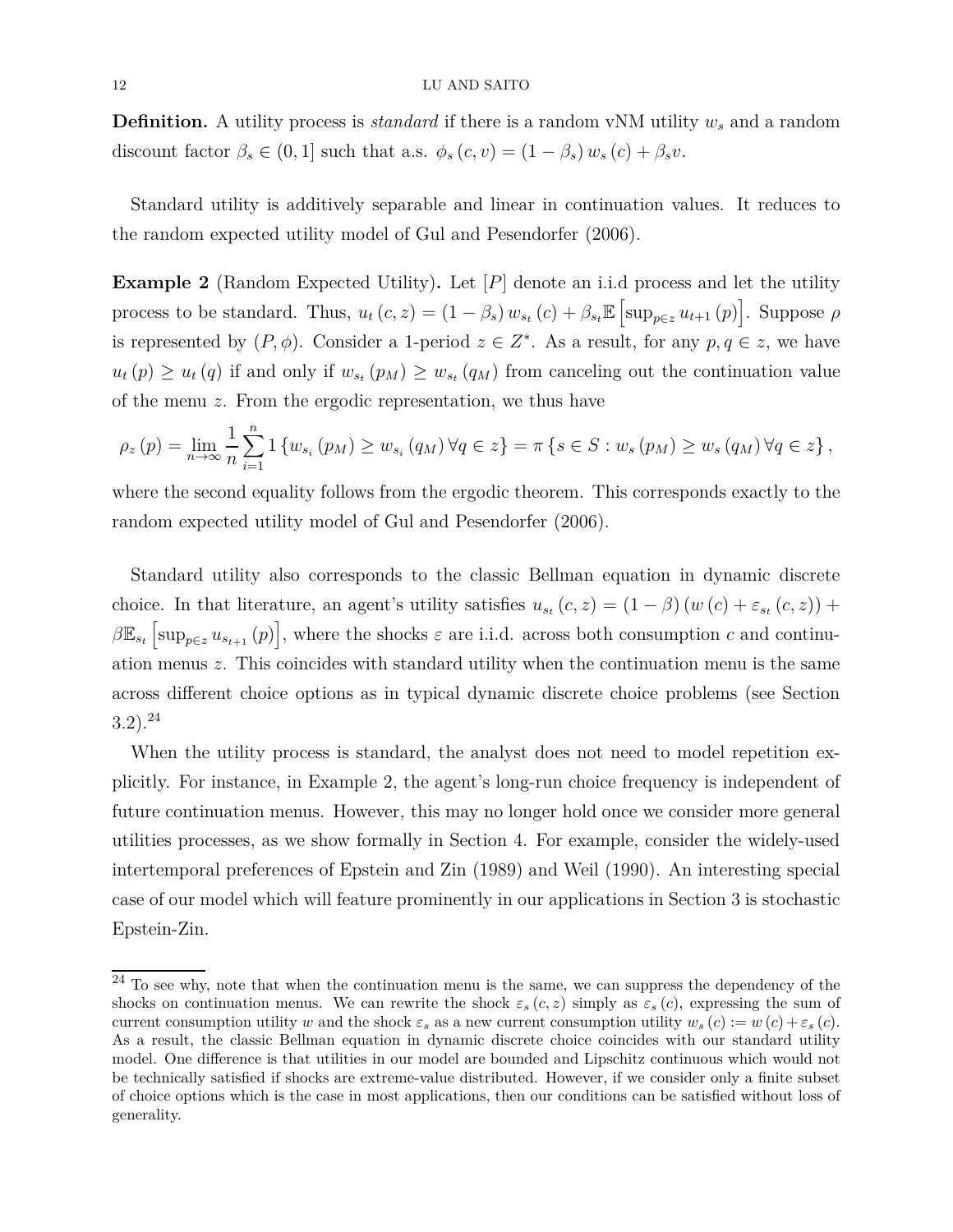**Definition.** A utility process is *stochastic Epstein-Zin* if there are  $RRA_s < 1$ ,  $\psi_s < 1$ , and  $\beta_s \in (0,1)$  such that a.s.  $\phi_s(c, v) = \left( (1 - \beta_s) c^{1 - \psi_s} + \beta_s v^{\frac{1 - \psi_s}{1 - \psi_s}} \right)^{\frac{1 - RR A_s}{1 - \psi_s}}$ .

In a stochastic Epstein-Zin utility process, each realized utility function is characterized by three stochastic parameters: (i) the relative risk aversion *RRA*, <sup>25</sup> (ii) the elasticity of intertemporal substitution  $EIS = \psi^{-1}$ , and (iii) the discount rate  $\beta$ . Since EIS captures how the agent is willing to shift consumption across periods in response to changes in interest rates, its reciprocal  $\psi = EIS^{-1}$  can be interpreted as the agent's preference for consumption smoothing. Note that when  $\psi = RRA$ , this reduces to a special case of random expected utility with constant relative risk aversion (CRRA). If an ergodic  $\rho$  has a stochastic Epstein-Zin utility process, then we say  $\rho$  is *stochastic Epstein-Zin*.<sup>26</sup>

As in the deterministic case, there is a relationship between the Epstein-Zin parameters and preferences regarding the timing of the resolution of uncertainty (see Epstein et al. (2014) for a recent discussion). The following are extensions of the classic definitions of preference for early or late resolution of uncertainty in our repeated choice setup.

**Definition.**  $\rho$  satisfies *Preference for Early Resolution of Uncertainty (PEU)* if for all  $\alpha \in$  $[0,1], \rho\left(\alpha\delta_{(c,z)} + (1-\alpha)\delta_{(c,y)}, \delta_{(c,\alpha z+(1-\alpha)y)}\right) = 1; \rho \text{ satisfies } Preference for Late Resolution$ *of Uncertainty (PLU)* if for all  $\alpha \in [0,1]$ ,  $\rho \left( \delta_{(c,\alpha z+(1-\alpha)y)}, \alpha \delta_{(c,z)} + (1-\alpha) \delta_{(c,y)} \right) = 1$ .

It is well known that PEU corresponds to  $\psi \leq RRA$  and PLU corresponds to  $\psi \geq RRA$ . As a result, indifference to the timing of the resolution of uncertainty (both PLU and PLR) corresponds to the case when  $\psi = RRA$ . This naturally extends to our setup as well (see Proposition 4 in Section 4).

2.5. **Identification and Uniqueness.** Given an ergodic representation, Theorem 1 below shows that the analyst can completely identify the agent's utility process from stochastic choice. In other words, the analyst does not require the full time series of choices for identification. Moreover, this can be done by focusing only on repeated binary menus.

**Theorem 1.** Let  $\rho$  and  $\rho'$  be represented by  $(P, \phi)$  and  $(P', \phi')$  respectively. Then  $\rho(p, q)$  =  $\rho'(p,q)$  for all  $p,q \in z \in Z^*$  if and only if  $(P,\phi)$  and  $(P',\phi')$  generate the same utility process.

<sup>25</sup> We follow Epstein and Zin (1989) in assuming *RRA <* 1 for simplicity. Technically when *RRA >* 1, the utility is decreasing in *c* but this can be ameliorated by dividing the utility by  $1 - RRA$  as in typical applications of CRRA utility.

<sup>&</sup>lt;sup>26</sup> A simple special case is when the subjective state space itself is  $s = (RRA, EIS, \beta)$ . Note that this is not without loss of generality, since utilities encode not only intertemporal preferences (in the form of the stochastic aggregator) but also the agent's expectations regarding tomorrow's state. The allowable subjective state space can thus be much richer than the three parameters (*RRA, EIS, β*).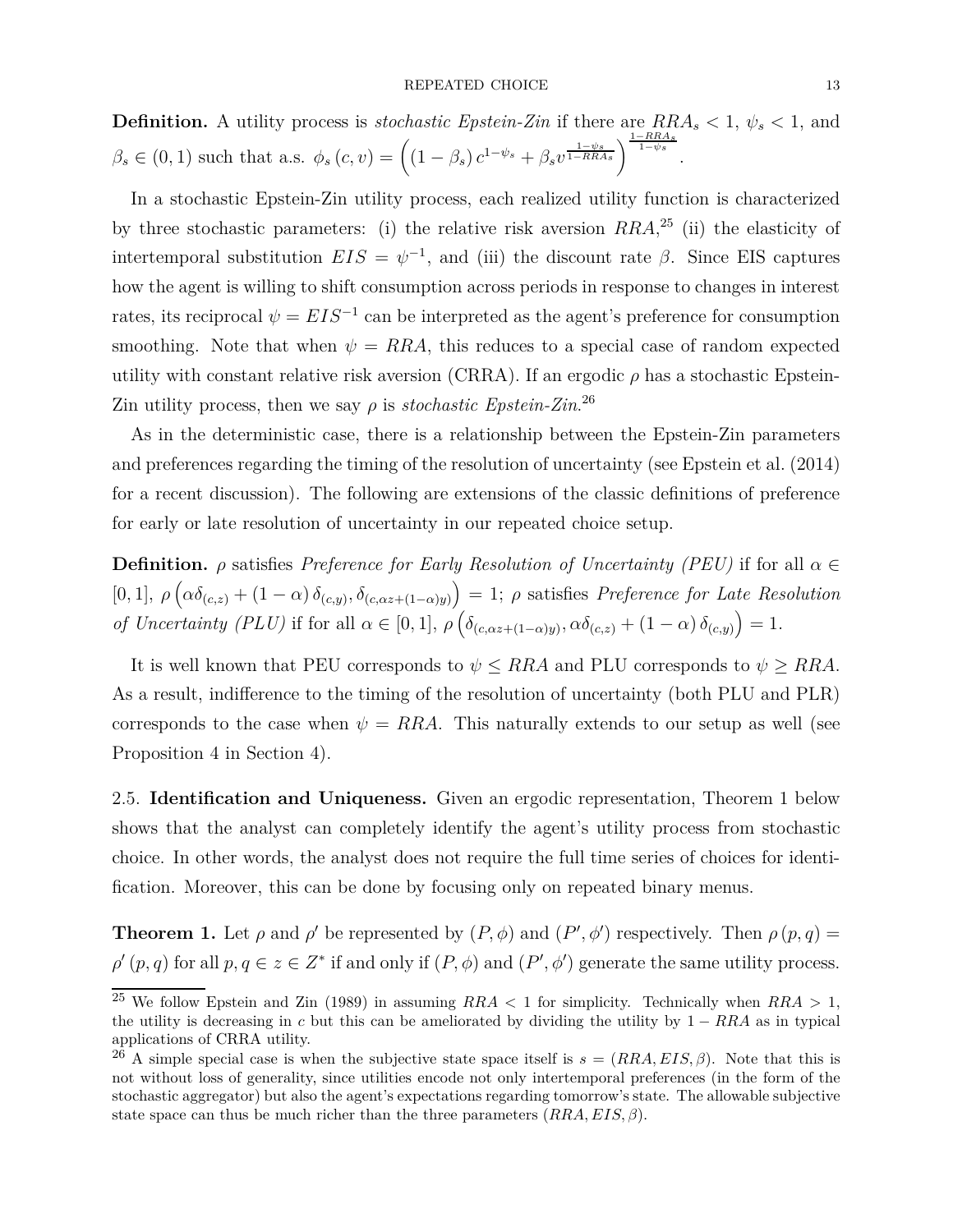See Appendix B for the proof. Given that stochastic choice data consist of only long-run frequencies, one may wonder how it would be possible to identify the agent's utility process completely beyond its stationary distribution. To see how this is possible, consider two different utility processes where one is i.i.d. and the other exhibits persistence but both have the same stationary distribution. Since the agent's utility also encodes information about his expectation regarding tomorrow's utilities, the analyst can distinguish between the two processes via the agent's attitudes toward continuation menus. Intuitively, in the i.i.d. case, tomorrow's utilities are more dispersed than in the persistent case so the agent would exhibit a greater preference for larger menus in the i.i.d. case than in the persistent case. $27$ 

# 3. Applications

We now demonstrate how intertemporal preferences affect estimation and inference in stochastic choice models. We present two applications. The first considers choice under risk with stochastic Epstein-Zin. The second considers a simple two-period dynamic discrete choice application.

3.1. **Choice Under Risk with Stochastic Epstein-Zin.** In this first application, we consider a setting where the agent chooses between risky and safe options. For instance, in Example 1, there is a safe option *b* that yields \$3 for sure and a risky option *r* that yields \$10 and \$0 with equal probability. In that example, repetition is modeled explicitly as occurring every period; in most models of stochastic choice (e.g., Gul and Pesendorfer (2006)) however, repetition is not modeled explicitly.

We first show how repetition affects the choice probability of the safe option for stochastic Epstein-Zin agents, introducing novel behavioral phenomena unique to stochastic choice. We then demonstrate a systematic way in which misspecifying intertemporal preferences bias risk aversion estimation. Finally, we provide a numerical example to demonstrate the magnitude of this bias.

3.1.1. *Delaying Repetition.* We first show how changing the frequency of repetition, e.g. delaying repetition, may significantly alter the agent's stochastic choice. This allows us to study novel behavioral phenomena resulting from the interaction between intertemporal preferences, risk and stochastic choice.

Given a 1-period menu *z*, consider delaying repetition so that the agent chooses every two periods instead of one. Call the new menu  $z^{+1}$ . In general, given a 1-period menu  $z \in Z^*$  and

<sup>&</sup>lt;sup>27</sup> Note that Theorem 1 does not mean that the Markov process on *S* can be identified uniquely; nonuniqueness can be easily obtained by relabeling or adding redundant states. Nevertheless, if we focus on a "minimal" state space such that no two states have the same utility, then unique identification holds.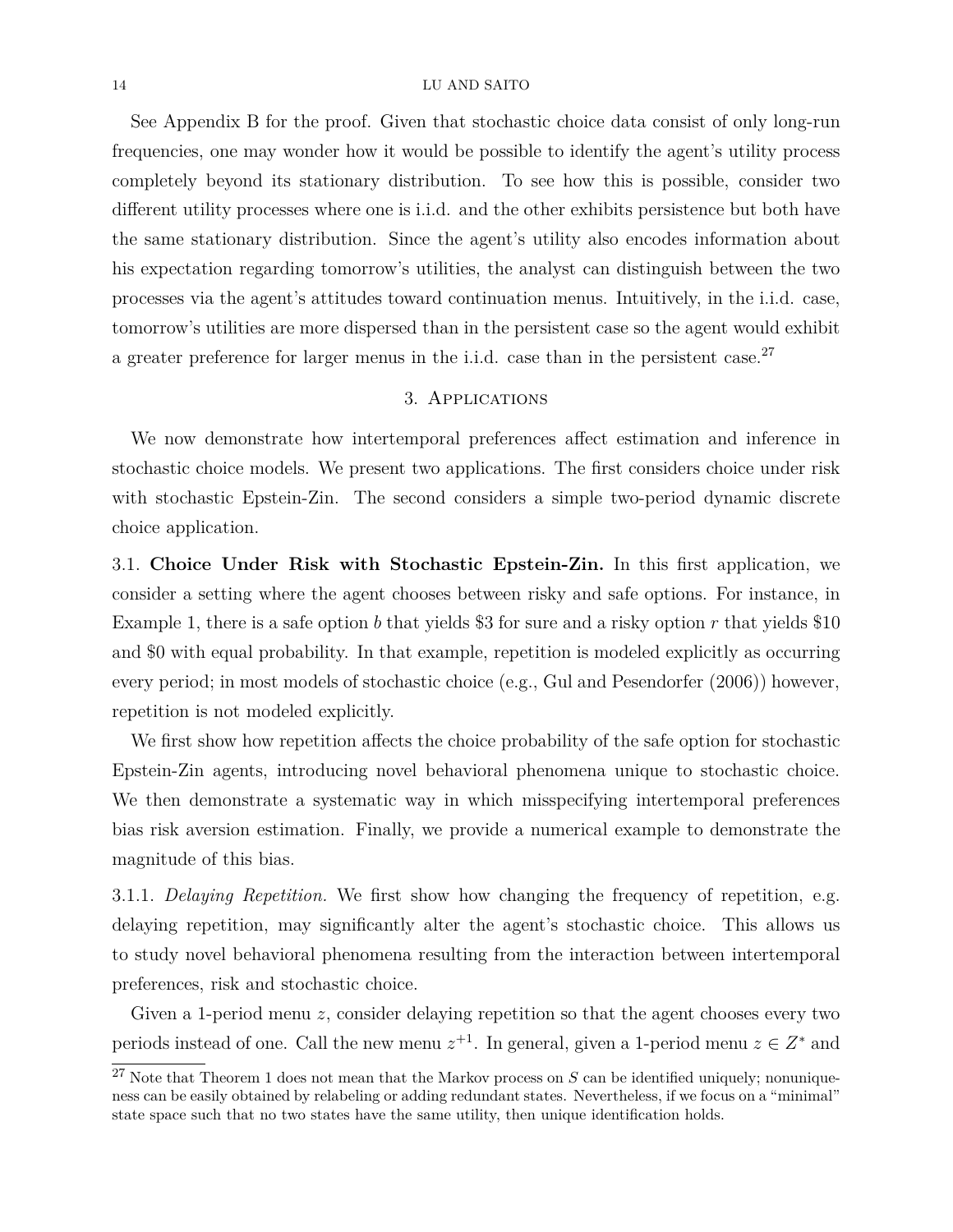$t \in T$ , let  $z^{+t}$  denote the menu obtained by delaying repeated choice by *t* periods. Intuitively, for every  $p \in z$ ,  $p^{+t} \in z^{+t}$  can be expressed as follows:  $p^{+t} = \left(p_M, 0, \ldots, 0\right)$  $\overline{\phantom{a}}_t$ *t*  $(z^{+t})$ , where recall  $p_M \in \Delta M$  is the marginal distribution of today's consumption. In other words,  $p^{+t}$  is the delayed lottery that yields the same marginal distribution of today's consumption as *p* but provides zero consumption for *t*-periods afterwards before repeating again. Note that  $z^{+t}$  is  $t+1$ -period. For an explicit example, consider Example 1. The delayed safe option  $b^{+1}$  will yield \$3 today, \$0 tomorrow, and  $z^{+1}$  the day after. The delayed risky option  $r^{+1}$  will yield \$10 and \$0 with equal probability today, \$0 tomorrow, and  $z^{+1}$  the day after. The delayed menu is  $z^{+1} = \{b^{+1}, r^{+1}\}.$ 

The following result shows that when the agent's desire for consumption smoothing (i.e.,  $\psi$ ) is less (more) than risk aversion (i.e.,*RRA*), the probability that a safe option is chosen increases (resp., decreases) with delay.<sup>28</sup> These are novel behavioral phenomena unique to stochastic choice under risk.

**Proposition 1.** Suppose  $\rho$  is stochastic Epstein-Zin . Let *z* be a 1-period menu and  $\delta_{(c,z)} \in z$ for some  $c \in M$ . Then, (i)  $\psi_s \leq RRA_s$  a.s. implies  $\rho_z \left( \delta_{(c,z)} \right) \leq \rho_{z^{+t}} \left( \left( \delta_{(c,z)} \right)^{+t} \right)$ ; moreover,  $\rho_{z^{+t}}((\delta_{(c,z)})^{+t})$  is increasing in t; (ii)  $\psi_s \geq RRA_s$  a.s. implies  $\rho_z(\delta_{(c,z)}) \geq \rho_{z^{+t}}((\delta_{(c,z)})^{+t});$ moreover,  $\rho_{z^{+t}}\left((\delta_{(c,z)})^{+t}\right)$  is decreasing in *t*.

*Proof.* Let  $p = \delta_{(c,z)}$  where  $z \in Z^*$  is 1-period and fix  $t_2$  and  $t_1$  such that  $t_1 < t_2$ . We will first show that if  $\psi_s \leq RRA_s$  a.s., then  $\rho_{z^{+t_1}}(p^{+t_1}) \leq \rho_{z^{+t_2}}(p^{+t_2})$ . Consider the singleton continuation menu  $r_i = (0, \ldots, 0; z^{+t_i})$  which gives 0 consumption for  $t_i$  periods. Let  $v_i := \mathbb{E}_s [u_{\tilde{s}}(r_i)]$ denote its continuation value. Note that  $v_1 \ge v_2$  as  $t_1 < t_2$ . Let  $\sigma_s := \frac{1-\psi_s}{1-RR}$  $\frac{1-\psi_s}{1-RRA_s}$  and since  $\phi_s(c, v_2)^{\sigma_s} - \beta_s v_2^{\sigma_s} = (1 - \beta_s) c^{1 - \psi_s}$ , we have  $\phi_s(c, v_1) = \varphi_s(\phi_s(c, v_2))$ , where  $\varphi_s(x) :=$  $(x^{\sigma_s}+\beta_s(v_1^{\sigma_s}-v_2^{\sigma_s}))^{\sigma_s^{-1}}$ . Note that  $\varphi_s''(x)=(\sigma_2-1)(v_1^{\sigma_s}-v_2^{\sigma_s})\beta_s x^{\sigma_2-2}\varphi_s(x)^{1-2\sigma_s}$ . If  $RRA_s <$ 1, then  $\sigma_s \geq 1$  as  $\psi_s \leq RRA_s$ . On the other hand, if  $RRA_s > 1$ , then  $\sigma_s < 0$  as  $\psi_s < 1$ . In either case,  $\varphi_s$  is convex so  $\phi_s(\cdot, v_1)$  is more convex (i.e. more risk-averse) than  $\phi_s(\cdot, v_2)$ . For every  $q \in z$ , note that  $q_M = q_M^{+t_1} = q_M^{+t_2}$  as the marginal distributions over today's consumption are the same. Thus, if  $u_s(p^{+t_1}) = \phi_s(c, v_1) \geq \int_M \phi_s(c', v_1) dq_M = u_s(q^{+t_1}),$ then  $u_s(p^{+t_2}) = \phi_s(c, v_2) \ge \int_M \phi_s(c', v_2) dq_M = u_s(q^{+t_2})$ , so (i) follows. The proof for (ii) where  $\psi_s \geq RRA_s$  a.s. is analogous.

To understand Proposition 1, recall Example 1 where the menu consists of a safe and and a risky option. Proposition 1 implies that whenever the agent's desire for consumption

 $^{28}$  For convenience, we present Proposition 1 in its weak form but it also holds with strictness. That is, if  $\psi_s$  < RRA<sub>*s*</sub> holds with some probability, then  $\rho_z \left( \delta_{(c,z)} \right)$  <  $\rho_{z^{+t}} \left( \left( \delta_{(c,z)} \right)^{+t} \right)$ .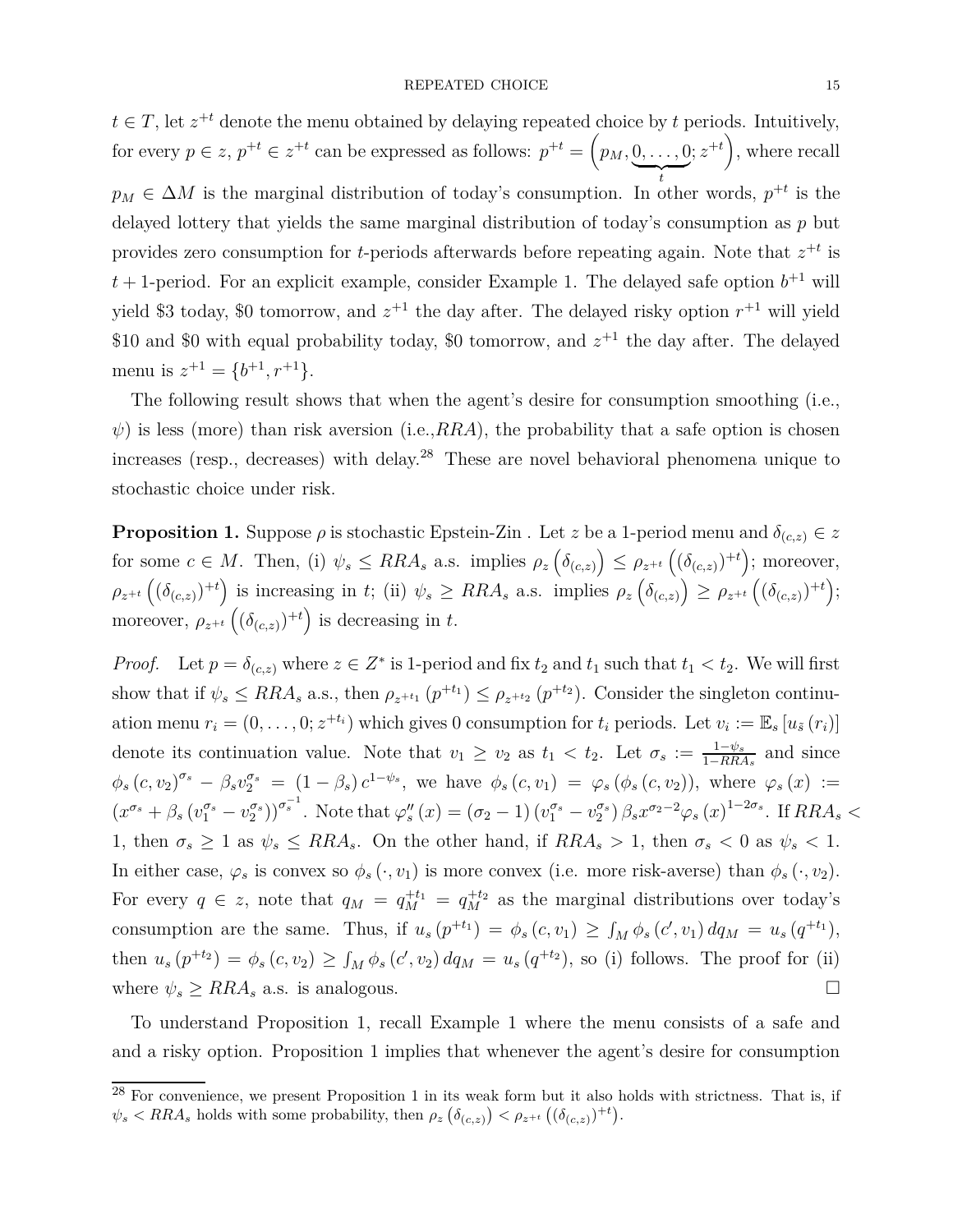smoothing is smaller than his relative risk aversion (i.e.,  $\psi_s \leq R R A_s$ ), his probability of choosing the risky option increases when repetition becomes more frequent (i.e., the delay +*t* becomes smaller). Intuitively, there are two forces at play. First, the risky option feels more attractive when repetition becomes more frequent because even if today's outcome is bad, there is always a chance that the agent will be lucky tomorrow and receive a good outcome. On the other hand, choosing the risky option will yield consumption that is more volatile over time. When preference for consumption smoothing is less than risk aversion, the first force dominates and the risky option is chosen more often when repetition is more frequent.

There are everyday examples where such behavior may be natural. For instance, a consumer may choose more "risky" brands if he knows he will visit the grocery store every day but stick to "safer" brands if he can visit the store only seldom.<sup>29</sup> A static model of stochastic choice that ignores repetition would fail to capture such behavioral phenomena. While we study delaying repetition as a simple example of changing continuation menus, our main point is that minor changes in continuation menus can profoundly alter stochastic choice in systematic ways.<sup>30</sup> We provide a more general analysis of such patterns in Section 4.

3.1.2. *Biased Estimation.* Suppose the analyst is interested in estimating the agent's risk aversion but misspecified the model and assumed standard instead of more general intertemporal preferences. This will naturally bias risk aversion estimates. We now show that there is a systematic way in which misspecification leads to biases.

Consider a stochastic Epstein-Zin agent as in Proposition 1 but  $\psi_s = R R A_s$  a.s. In this case, the agent is standard with stochastic CRRA utility. As in Example 2, the probability that the agent will choose an option  $p \in z$  is given by  $\pi \{s \in S : w_s(p_M) \geq w_s(q_M) \forall q \in z\},\$ where  $w_s(p_M) = \int_M c^{1-RRA_s} dp_M$  is the expected CRRA utility of the marginal lottery  $p_M$ over today's consumption. Note that this coincides with the probability of choosing  $p \in z$ in conventional stochastic choice models that are *static* and ignore the dynamic structure of repeated choice. As a result, using those models would lead to systematic biases in risk aversion estimates for general stochastic Epstein-Zin agents.<sup>31</sup>

 $^{29}$  Another example is when people would be willing to bet on a repeated lottery but not on a one-time lottery as in the well-known Law of Large Numbers fallacy of Samuelson (1963).

<sup>&</sup>lt;sup>30</sup> Proposition 1 assumes that when repetition is delayed, the agent receives zero (i.e., the lowest) consumption in the interim periods when there is no choice. Although this is a natural assumption, one may wonder what would happen if the agent receives the highest consumption in those periods. In this case, our results would naturally be flipped. That is, under stochastic Epstein-Zin, when the agent's risk aversion is higher (lower) than his desire for consumption smoothing, delaying repetition increases (decreases) his probability of choosing the safe option.

<sup>&</sup>lt;sup>31</sup> As the case of Proposition 1, we present Proposition 2 in its weak form but it also holds with strictness.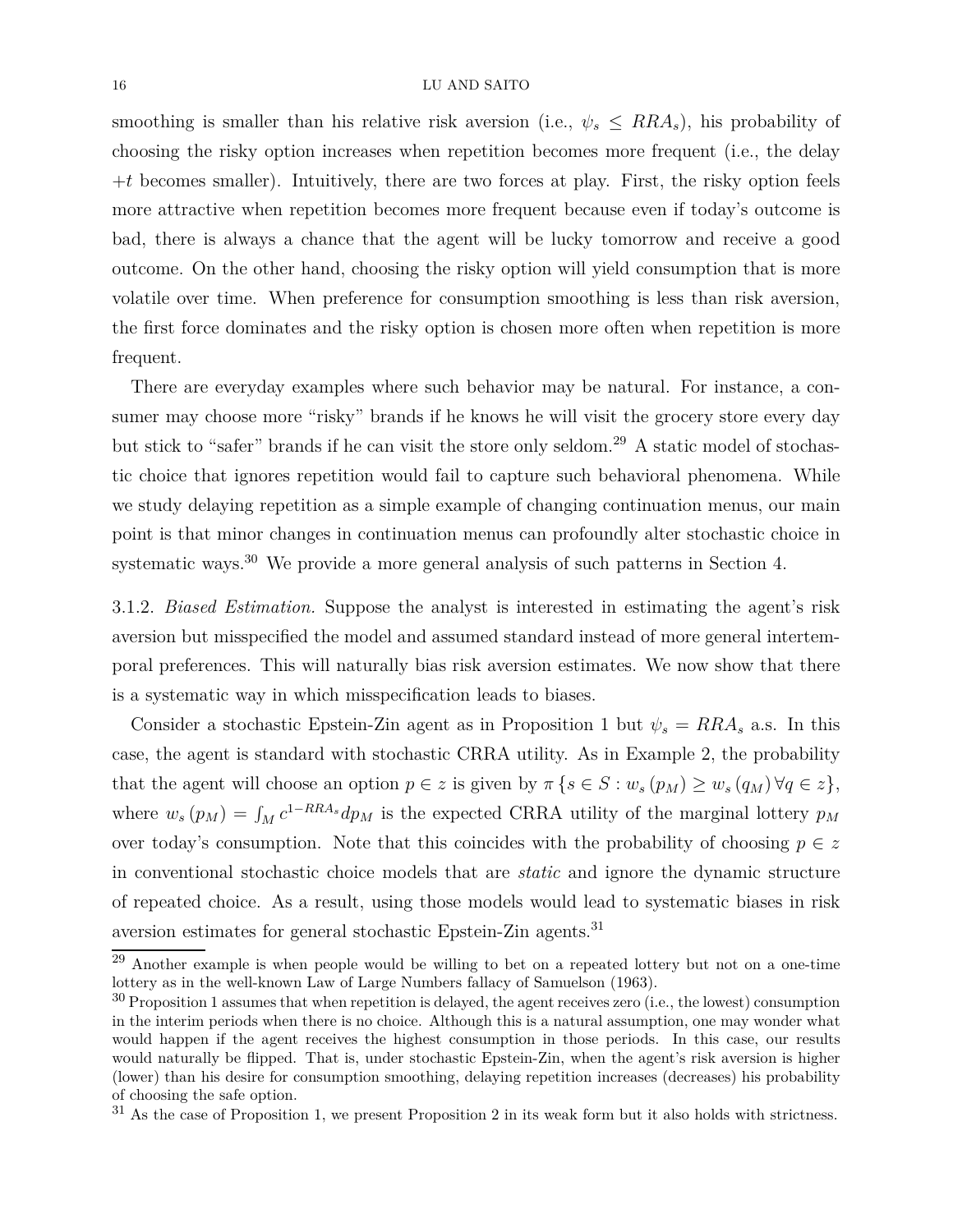**Proposition 2.** Suppose  $\rho$  is stochastic Epstein-Zin. Let *z* be a 1-period menu s.t.  $\delta_{(c,z)} \in z$ for some  $c \in M$ . Then, (i)  $\psi_s \leq R R A_s$  a.s. implies  $\rho_z(\delta_{(c,z)}) \leq \pi \{s \in S : w_s(c) \geq w_s(q_M)\}$ for all  $q \in z$ ; (ii)  $\psi_s \geq RRA_s$  a.s. implies  $\rho_z(\delta_{(c,z)}) \geq \pi \{ s \in S : w_s(c) \geq w_s(q_M) \text{ for all } q \in z \}.$ 

*Proof.* Let  $p \equiv \delta_{(c,z)}$  where  $z \in Z^*$  is 1-period. We will first show (i) where  $\psi_s \leq RRA_s$  a.s. By Proposition 1, we have  $\rho_z(p) \leq \rho_{z^{+t}}(p^{+t})$  for any *t*. Consider the singleton continuation menu  $r_t = (0, \ldots, 0; z^{+t})$ , which gives 0 consumption for *t* periods. Let  $v_t := \mathbb{E}_s[u_{\tilde{s}}(r_t)]$ denote its continuation value. Now, by making the delay *t* arbitrarily long, we can set the continuation value  $v_t$  arbitrarily small, i.e.  $v_t \to 0$  as  $t \to \infty$ . Since  $\phi_s(c, v) \to$  $(1-\beta_s)^{\frac{1-RR A_s}{1-\psi_s}} w_s(c)$  as  $v \to 0$ , we have  $\rho_z(p) \leq \lim_{t\to\infty} \rho_{z+t}(p^{+t}) = \lim_{t\to\infty} \pi\{s \in S$ :  $\phi_s(c, v_t) \geq \int_M \phi_s(c', v_t) dq_M \forall q \in z \} = \pi\{s \in S : w_s(c) \geq w_s(q_M) \forall q \in z\},\$  where the first equality follows from the ergodic theorem and the fact that  $q_M = q_M^{+t}$  for all  $q \in z$ . Thus, (i) follows. The proof for (ii) where  $\psi_s \geq RRA_s$  a.s. is analogous.

Proposition 2 implies that an analyst who assumes the standard model would *underestimate* the agent's risk aversion if the agent is, in fact, stochastic Epstein-Zin with  $\psi \leq RRA$ . This is because the analyst would misinterpret the observed choice frequency  $\rho_z(\delta_{(c,z)})$  as  $\pi \{s \in S : w_s(c) \geq w_s(q_M) \text{ for all } q \in \mathbb{Z}\}\$ and Proposition 2 shows the former is smaller than the latter when  $\psi_s \leq RRA_s$  a.s. Thus, the analyst who observes a low probability of choosing the safe option would incorrectly infer that the agent's risk aversion is low. In reality, however, the agent is more willing to choose the safe option due to his intertemporal preferences.

That misspecification leads to biased estimates is unsurprising; the significance of Proposition 2 is that it demonstrates a systematic and tight pattern in the direction of bias. Under stochastic Epstein-Zin, if an agent's risk aversion is higher (resp., lower) than his desire for consumption smoothing, then ignoring the dynamic structure and intertemporal preferences would lead to underestimation (resp.,overestimation) of risk aversion. In the special case when  $\psi = RRA$ , there is no misspecification and Proposition 2 (i) and (ii) imply that there is no bias in estimating risk aversion.

Finally, while it may be possible to obtain a qualitative result similar to Proposition 2 while assuming deterministic Epstein-Zin preferences, the importance of our analysis is that it provides a framework to assess the *quantitative* magnitude of the bias in estimation. We show this explicitly in the numerical example below. To the best of our knowledge however, no such result–even a qualitative result–has appeared in the literature.<sup>32</sup>

<sup>&</sup>lt;sup>32</sup> Epstein-Zin preferences have been widely used to resolve the equity premium puzzle in macro-finance. Those results, however, rely on equilibrium arguments that are intrinsically different from the analysis in Proposition 2.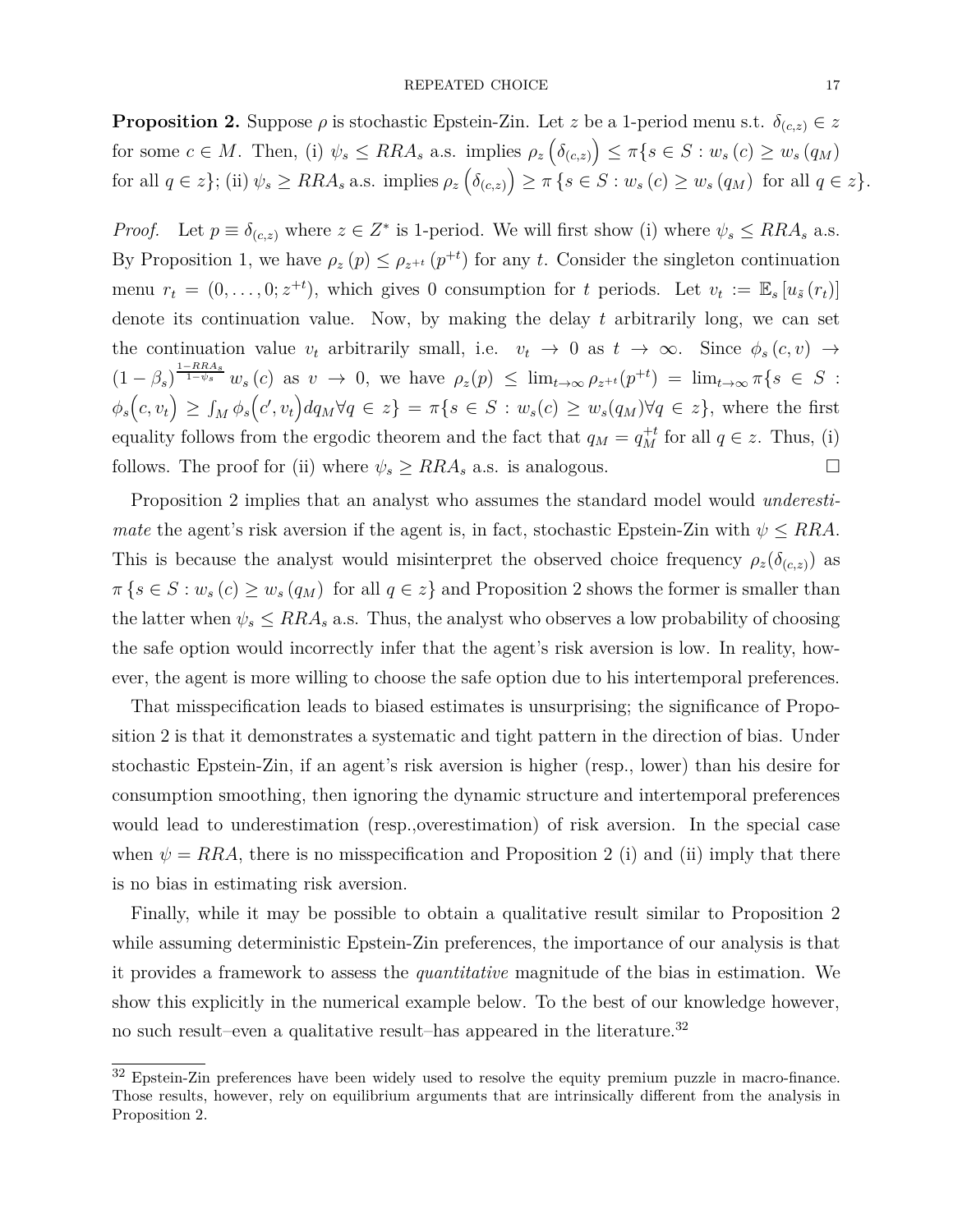3.1.3. *Numerical Result.* In actual empirical analysis, quantifying the magnitude of bias is important. This is useful especially for dynamic discrete-choice models in which agents receive preference shocks over time. We now provide an explicit numerical example to show that these biases can be highly significant and severe.

Consider Example 1 where every period, the safe option *b* yields \$3 for sure while the risky option *r* yields \$10 and \$0 with equal probability. Thus,  $b = \delta_{(3,z)}$  and  $r = \frac{1}{2}$  $\frac{1}{2}\delta_{(10,z)} + \frac{1}{2}$  $\frac{1}{2}\delta_{(0,z)}$ where  $z = \{b, r\}$  is the 1-period menu. Let  $r_M = \frac{1}{2}$  $\frac{1}{2}\delta_{10} + \frac{1}{2}$  $\frac{1}{2}\delta_0$  be the marginal distribution of consumption every period. The agent is stochastic Epstein-Zin and the state  $s = (RRA, \psi)$ follows an i.i.d. process. We will assume the agent is so risk averse (i.e.,  $RRA \geq 0.5$  a.s) that, given a choice between a one-time payout of \$3 and a one-time 50-50 lottery of \$10 and \$0, he will choose the safe option.

Now we consider the agent's choice in the repeated menu *z*. From the Bellman equation, the continuation value of *z* is given by

(4) 
$$
v(z) = \int_{S} \max \left\{ \phi_{s} (3, v(z)) , \frac{1}{2} \phi_{s} (10, v(z)) + \frac{1}{2} \phi_{s} (0, v(z)) \right\} ds.
$$

Notice that since *s* is independently distributed across time, the continuation value  $v(z)$  of the menu is the same across states. Thus the value of  $v(z)$  can be obtained as a solution of equation  $(4)$ .<sup>33</sup> The probability that the agent will choose the safe option *b* is then given by  $\rho_z(b) = \pi \Big\{ s \in S : \phi_s(3, v(z)) \geq \frac{1}{2}$  $\frac{1}{2}\phi_s\Big(10,v\left(z\right)\Big)+\frac{1}{2}$  $\frac{1}{2}\phi_s(0, v(z))\bigg\}$ . The following result shows that this is significantly below unity.

**Remark:** Suppose that (i)  $\rho$  is stochastic Epstein-Zin with  $\beta = 0.9$ ; (ii)  $\psi$  is uniform on [0*,* 0*.5*]; (iii) Independently of  $\psi$ , *RRA* is uniform on [0*.*50*,* 0*.*97].<sup>34</sup> If  $z = \{b, r\}$  is as in Example 1, then  $\rho_z(b) \leq 20\% < 100\% = \pi \{s \in S : w_s(3) \geq w_s(r_M)\}.$ 

The magnitude of the bias is significant: the agent is risk-averse and will choose the safe option under static choice but will choose it less than 20% of the time under repeated choice due to intertemporal considerations. As a result, if the analyst either misspecifies the agent's preferences as standard or ignores the inherent dynamic structure of stochastic choice, then she will significantly underestimate risk aversion. Remark thus provides a numerical quantifier to statement (i) of Proposition 2.

<sup>&</sup>lt;sup>33</sup> If *s* is not independently distributed across time, then the continuation value  $v_s(z)$  of menu *z* should depend on *s*. We can calculate the value of  $v_s(z)$  even for this case. In particular, when  $\psi_s \leq RRA_s \leq 1$ , it can be shown that  $\phi_s(c, \cdot)$  is a contraction mapping which allows us to solve the Bellman equation for  $v_s(z)$ . <sup>34</sup> We set the upper bound of *RRA* to 0*.*97 instead of 1 to avoid rounding errors due to computation (recall the fraction  $1/(1 - RRA)$  appears in the utility function).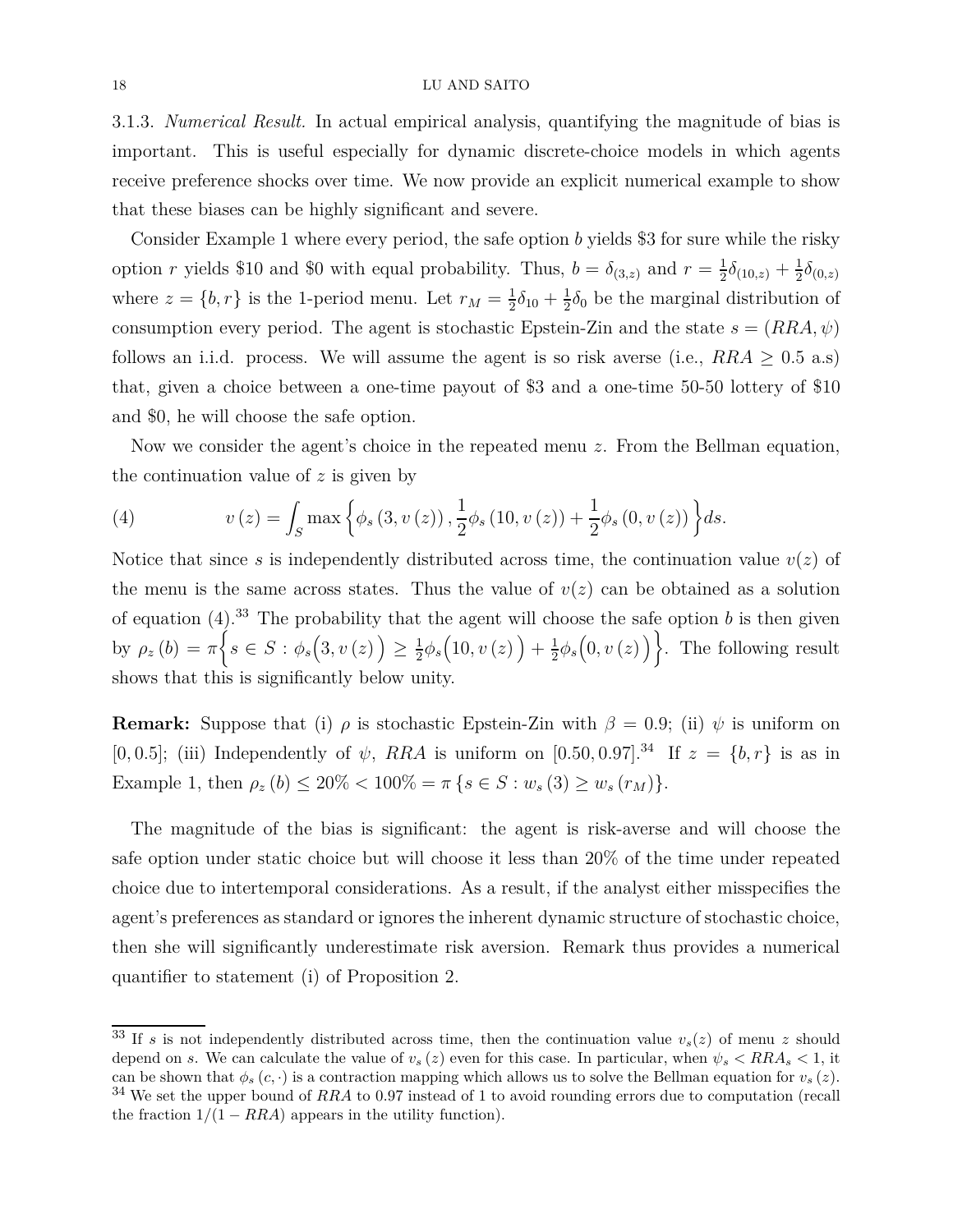### REPEATED CHOICE 19

Our finding is robust across a wide range of parameter values. We varied the discount rate  $\beta$  from 0.70 to 0.99 and found that while the agent chooses the safe option under static choice, he will choose it under repeated choice at most  $25\%$  of the time.<sup>35</sup> We also varied the distribution of  $s \equiv (RRA, \psi)$  by considering both binomial and beta distributions (assuming the independence between  $RRA$  and  $\psi$ ). In all cases, the agent would choose the safe option under static choice but would choose it under repeated choice at most half the time.<sup>36</sup> Relaxing the independence of *RRA* and  $\psi$  also did not change our main findings.<sup>37</sup>

3.2. **Dynamic Discrete Choice.** In this second application, we apply our model to a simple two-period dynamic discrete choice example to illustrate the effects of intertemporal preferences on inference. The purpose of this application is to illustrate how our model can be readily applied to problems of discrete choice estimation that allow for more general temporal preferences.

Following most applications in dynamic discrete choice, we adopt the population interpretation of stochastic choice in this subsection only. In other words, we consider a population of observationally identical agents facing the same choice problem. This is possible in our model under two assumptions. First, even though choices are not technically repeated (we consider only two periods), we can model this as the limit of delaying repetition for an arbitrarily number of periods (see Section 3.1.1). Second, we assume the state follows an i.i.d. process where the distribution of each agent's state tomorrow is exactly equal to the population distribution  $\pi$ <sup>38</sup> Under these assumptions, the long-run choice frequency that corresponds to stochastic choice also reflects the population choice. We can thus reinterpret stochastic choice in our ergodic model as a result of unobserved heterogeneity in a population of agents.<sup>39</sup>

The setup is as follows. There is a population of agents who decide whether to purchase phone insurance (e.g., AppleCare) at the beginning of years 1 and 2. We are interested in

<sup>&</sup>lt;sup>35</sup> We tested  $\beta$  for 0.7, 0.8, 0.9 and 0.99 and found  $\rho_z$  (*b*) to be 24.8%, 20.9%, 17.8% and 15.6% respectively. It is interesting that  $\rho_z(b)$  is decreasing in the discount rate  $\beta$ . This is because as  $\beta$  increases, the continuation value also increases and  $\phi_s(\cdot, v)$  becomes less concave. Note that the sensitivity of stochastic choice to the discount factor does not arise under standard intertemporal preferences.

<sup>&</sup>lt;sup>36</sup> We tested beta distributions with parameter values  $(2, 2)$ ,  $(0.5, 0.5)$ ,  $(1, 3)$  and  $(3, 1)$  and found  $\rho_z(b)$  to be 8.9%, 27.0%, 0.5% and 47.6%, respectively. For a binomial distributions with parameter 0.5,  $\rho_z(b)$  is close to zero.

<sup>&</sup>lt;sup>37</sup> We considered the case in which  $RRA$  and  $\psi$  are not independent;  $(RRA, \psi)$  is *jointly* uniformly distributed on the domain  $0 \leq \psi < RRA \leq 0.97$ . In this case, while the agent chooses the safe option 80% under static choice, he chooses it under repeated choice at most 32% of the time.

 $38$  We can relax this assumption as long as the stationary distribution of the (possibly non-i.i.d.) state process is the same as the population distribution.

 $39$  The latter assumption is a typical assumption when estimating conditional choice probabilities in the dynamic discrete choice literature. See Hotz and Miller (1993).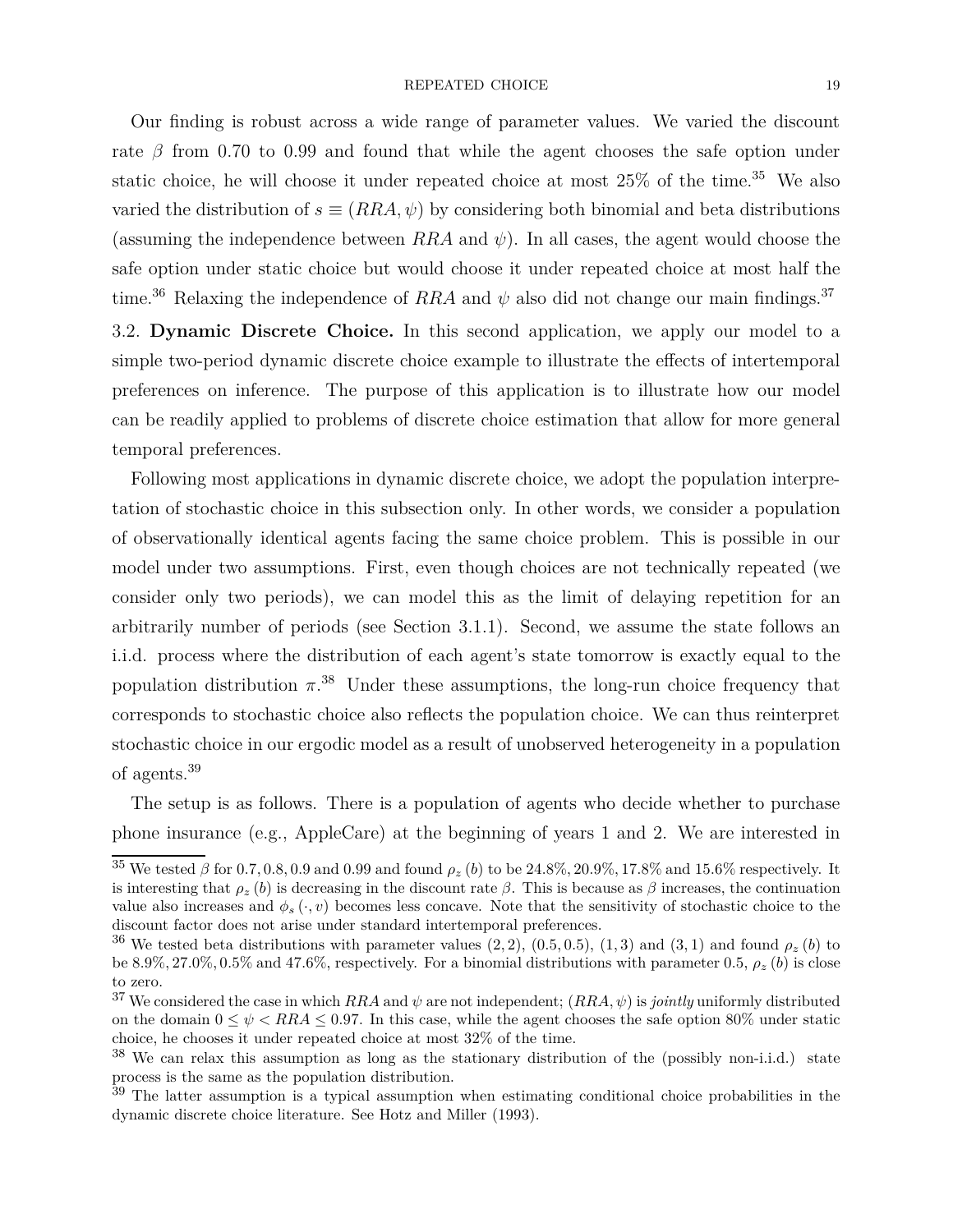modeling their choice of insurance. Let  $c<sub>s</sub>$  be the annual consumption value of the phone for an agent at state  $s \in S$ . We assume *s* is i.i.d. with stationary distribution  $\pi$ , which is also the population distribution of *s*. The price of insurance is *a*. In year  $t \in \{1, 2\}$ , there is  $p_t$  probability that the phone breaks down, in which case an agent's estimated cost for fixing a broken phone is  $\theta_s$ . Both the consumer and the analyst know *a*,  $p_1$ , and  $p_2$ . Only the consumer knows the repair cost  $\theta_s$ ; the analyst would like to estimate the distribution of  $\theta_s$ . For simplicity, we assume that  $c_s \geq a$  and  $c_s \geq \theta_s$  so all agents have positive final consumption. Note that in contrast to the application in the previous sections, utilities in this example appear stochastic to the analyst due to unobserved heterogeneity in the population (e.g., each agent's repair cost).

First, consider the case where all agents have risk-neutral standard preferences (i.e., stochastic Epstein-Zin from with  $RAA_s = \psi_s = 0$ . We study whether agents choose to buy insurance in year 1. Let  $\beta_s$  be the discount rate and *v* denote an agent's continuation value.<sup>40</sup> An agent will choose insurance if the following holds:  $(1 - \beta_s)(c_s - a) + \beta_s v \ge$  $p_1((1-\beta_s)(c_s-\theta_s)+\beta_s v)+(1-p_1)((1-\beta_s)c_s+\beta_s v)$ , or, equivalently,  $\theta_s\geq a/p_1$ . If we let *b* denote the "buy insurance" option, *r* denote the "not buy insurance" option and  $z = \{b, r\}$  denote the menu, then the probability that insurance is purchased is given by  $\rho_z^*(b) = \pi \{ s \in S : \theta_s \ge a/p_1 \}.$  Naturally, lower values of  $\theta_s$  correspond to fewer agents choosing insurance.

Next, we consider the case where all agents have more general intertemporal preferences. For instance, suppose the utility of an agent in state  $s \in S$  is given by stochastic Epstein-Zin with risk neutrality (i.e.,  $RAA_s = 0$ ):  $\phi_s(c, v) = ((1 - \beta_s)c^{1 - \psi_s} + \beta_s v^{1 - \psi_s})^{\frac{1}{1 - \psi_s}}$ , where  $\psi_s$ captures the agent's desire for consumption smoothing as in the previous subsection. Note when  $\nu$  is zero, this reduces to standard risk-neutral utility. The probability that insurance is chosen is given by  $\rho_z(b) = \pi \{ s \in S : \phi_s(c_s - a, v) \geq p_1 \phi_s(c_s - \theta_s, v) + (1 - p_1) \phi_s(c_s, v) \},$ where  $v := \int_S \max \{\phi_s(b'), \phi_s(r')\} d\pi$  is the value of the continuation menu  $z' = \{b', r'\},$ where  $b'$  and  $r'$  correspond to purchasing insurance or not respectively.

We now demonstrate how ignoring intertemporal preferences would lead to biased estimation of  $\theta_s$  in this dynamic discrete choice problem. Suppose that agents' utilities are given by equation above, and, hence, the insurance adoption rate is given by  $\rho_z(p)$ . The analyst however misspecifies the model and assumes that utilities are standard. In this misspecified model, the insurance adoption rate is given by  $\rho_z^*(p)$ . The following proposition characterizes the comparison between  $\rho_z^*(p)$  and  $\rho_z(p)$  depending on the agents' intertemporal preferences.

 $\overline{40}$  This is the same for all agents since the distribution of next period's state is  $\pi$  for everyone.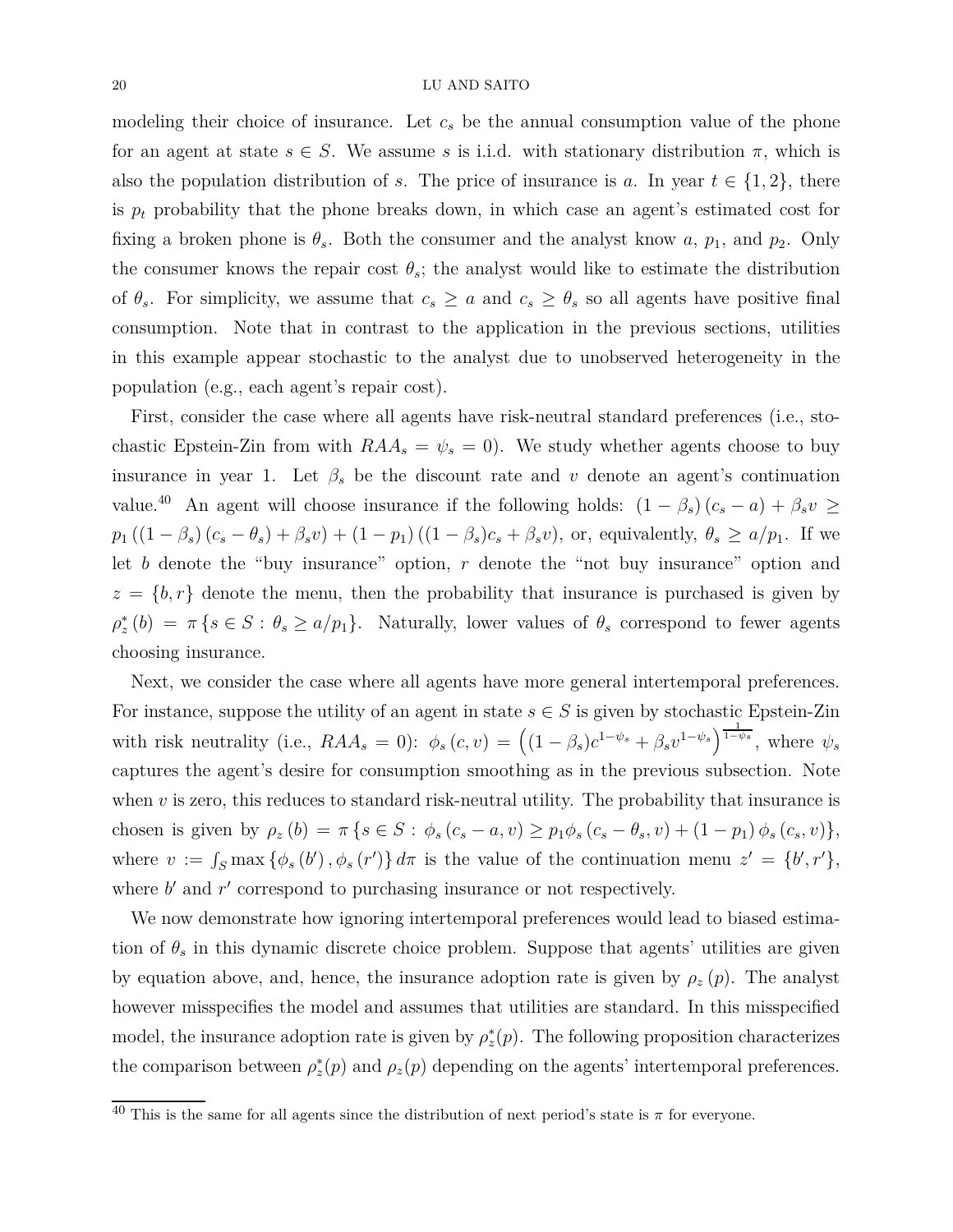**Proposition 3.** (i)  $\psi_s \leq 0$  a.s. implies  $\rho_z(p) \leq \rho_z^*(p)$ ; (ii)  $\psi_s \geq 0$  a.s. implies  $\rho_z(p) \geq \rho_z^*(p)$ . *Proof.* Note that  $\phi_s(\cdot, v)$  is convex if  $\psi_s \leq 0$ . Thus,  $\phi_s(\cdot, v)$  is risk-loving so  $\phi_s(c_s - a, v) \geq$  $p_1\phi_s(c_s - \theta_s, v) + (1 - p_1)\phi_s(c_s, v)$  implies  $c_s - a \geq p_1(c_s - \theta_s) + (1 - p_1)c_s$ . This means that  $\rho_z(p) \leq \rho_z^*(p)$  as desired. The case for  $\psi_s \geq 0$  is symmetric.

Proposition 3 implies that if  $\psi_s$  is negative for almost all agents, then ignoring intertemporal preferences will result in *underestimation* of repair costs.<sup>41</sup> To see this, note that the analyst misinterprets the observed adoption rate  $\rho_z(p)$  as  $\rho_z^*(p)$  and will estimate  $\theta_s$  based on the misspecified model. Proposition 3 shows that  $\rho_z(p) \leq \rho_z^*(p)$  when  $\psi_s$  is negative a.s. This means that if the analyst observes a low adoption rate, she would incorrectly infer that repair costs are low.<sup>42</sup> In reality however, agents are more willing to decline insurance due to their intertemporal preferences. The implication for when  $\psi_s$  is positive for almost all agents is symmetric.<sup>43</sup>

This example illustrates how our model can be readily applied to problems of discrete choice estimation that allow for more general temporal preferences. Although we assumed risk neutrality for simplicity, this example can be easily generalized to accommodate nontrivial risk attitudes. Our example is straightforward but it serves to illustrate the inherent inference issues that can arise if intertemporal preferences are not taken into account in many applications of dynamic discrete choice estimation. While ignoring intertemporal preferences would obviously affect inference, our main point is understanding the systematic way in which intertemporal preferences affect estimation as outlined in Proposition 3.<sup>44</sup>

## 4. Independence of Continuation Menus

In Section 3, we demonstrated how the explicit modeling of repeated choice is paramount for an analyst interested in elicitation or inference when the agent has more general intertemporal preferences. In this section, in a more general setup, we formalize when repeated choice

 $\overline{41}$  Since we are considering risk-neutral agents  $(RRA<sub>s</sub> = 0)$ ,  $\psi<sub>s</sub>$  is negative corresponds to preference for early resolution of uncertainty.

 $42$  Recall that a lower adoption rate corresponds to lower values of  $\theta_s$ .

<sup>&</sup>lt;sup>43</sup> The intuition for Proposition 3 parallels that of Proposition 2. Note that buying (not buying) insurance in Proposition 3 corresponds to choosing the safe option (resp., the risky option) in Proposition 2. This is because if agents purchase insurance, their payoffs are constant. Therefore, under the assumption of risk neutrality (i.e.,  $RAA = 0$ ), statements (i) and (ii) in Proposition 3 correspond respectively to statements (i) and (ii) in Proposition 2.

<sup>&</sup>lt;sup>44</sup> It is easy to incorporate additive shocks widely used in the dynamic discrete choice literature. With additive errors  $\varepsilon_s$ , the utility if the phone breaks is given by  $u_s(c_s - \theta_s, z) = \phi_s(c_s - \theta_s + \varepsilon_s(c_s - \theta_s), v_s(z))$ , where *θ<sup>s</sup>* is the repair cost. The same argument for Proposition 3 then applies in this setting. If *ψ<sup>s</sup>* is negative for almost all agents, then ignoring intertemporal preferences will result in underestimation of repair costs. Vice-versa, if  $\psi_s$  is positive for almost all agents, then ignoring intertemporal preferences will result in overestimation of repair costs.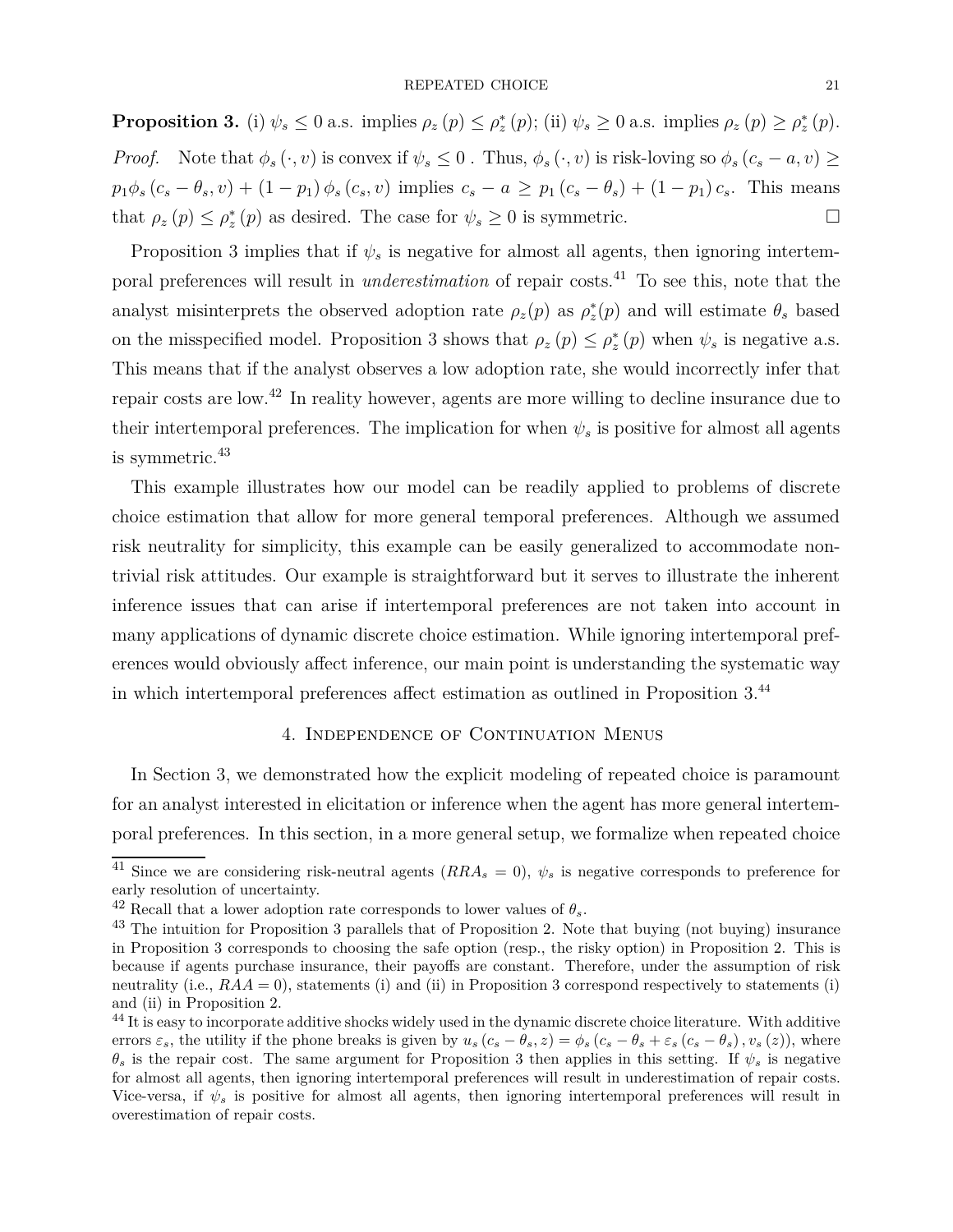needs to be taken into account by the analyst versus when it is unnecessary to do so as in static random choice. In the case of the latter, we say the stochastic choice satisfies an axiom called *Independence of Continuation Menus.*

To illustrate, recall Example 1 where the menu consists of a risky option that yields \$10 and \$0 with equal probability and a safe option that yields \$3 for sure. Proposition 1 implies that the probability of choosing the risky option over the safe option depends on the timing of the next repetition; in other words, continuation menus matter unless the agent is indifferent to the timing of resolution of uncertainty. On the other hand, in Example 2 where we assume standard utility, the only thing that matters is the distribution of current consumption; in that case, choice is independent of continuation menus.

We now formalize these concepts. Fix a menu  $z \in Z$ . Now, for any  $p \in z$ , recall that  $p_M \in \Delta M$  and  $p_Z \in \Delta Z$  are the marginal distributions of today's consumption and tomorrow's continuation menu respectively. Let  $z_M := \{p_M \in \Delta M : p \in z\}$  denote the menu of distributions of today's consumption. Note that if  $p_Z = q_Z$  for all  $p, q \in z$ , then the distribution of tomorrow's continuation menu is independent of what the agent chooses. We call such a menu 1*-period invariant*. 45

The following definition characterizes when choice is independent of tomorrow's continuation menus. Consider a menu *z* where  $p_Z = r$  for all  $p \in z$  so *z* is 1-period invariant. Now, construct another menu from *z* by switching the distribution of tomorrow's menus from *r* to *r* ′ but leaving the distribution of today's consumption the same. Call this new menu *y*. In other words,  $z_M = y_M$  and  $q_Z = r'$  for all  $q \in y$ . Note that both *z* and *y* are 1-period invariant. *1-Period Independence of Continuation Menus* states that choice probabilities in *y* and *z* are the same; in other words, switching the common distribution of tomorrow's menus does not alter stochastic choice.

**Definition.** *ρ* satisfies *1-Period Independence of Continuation Menus (1-ICM)* if for all 1-period invariant  $z, y \in \mathbb{Z}^*, p \in z$  and  $q \in y$ ,

$$
p_M = q_M
$$
 and  $z_M = y_M \implies \rho_z(p) = \rho_y(q)$ .

Under 1-ICM, the agent evaluates today's consumption independent of tomorrow's continuation menus.<sup>46</sup> This follows from the fact when today's consumption is evaluated independent of tomorrow's continuation menus, the agent will naturally ignore correlations between today's consumption and tomorrow's menus.

<sup>45</sup> Note that every 1-period menu is 1-period invariant. The converse is not true.

 $46$  In fact, it implies the separability axiom of Frick et al. (2018) which is the stochastic analog of the standard separability axiom of Fishburn (1970).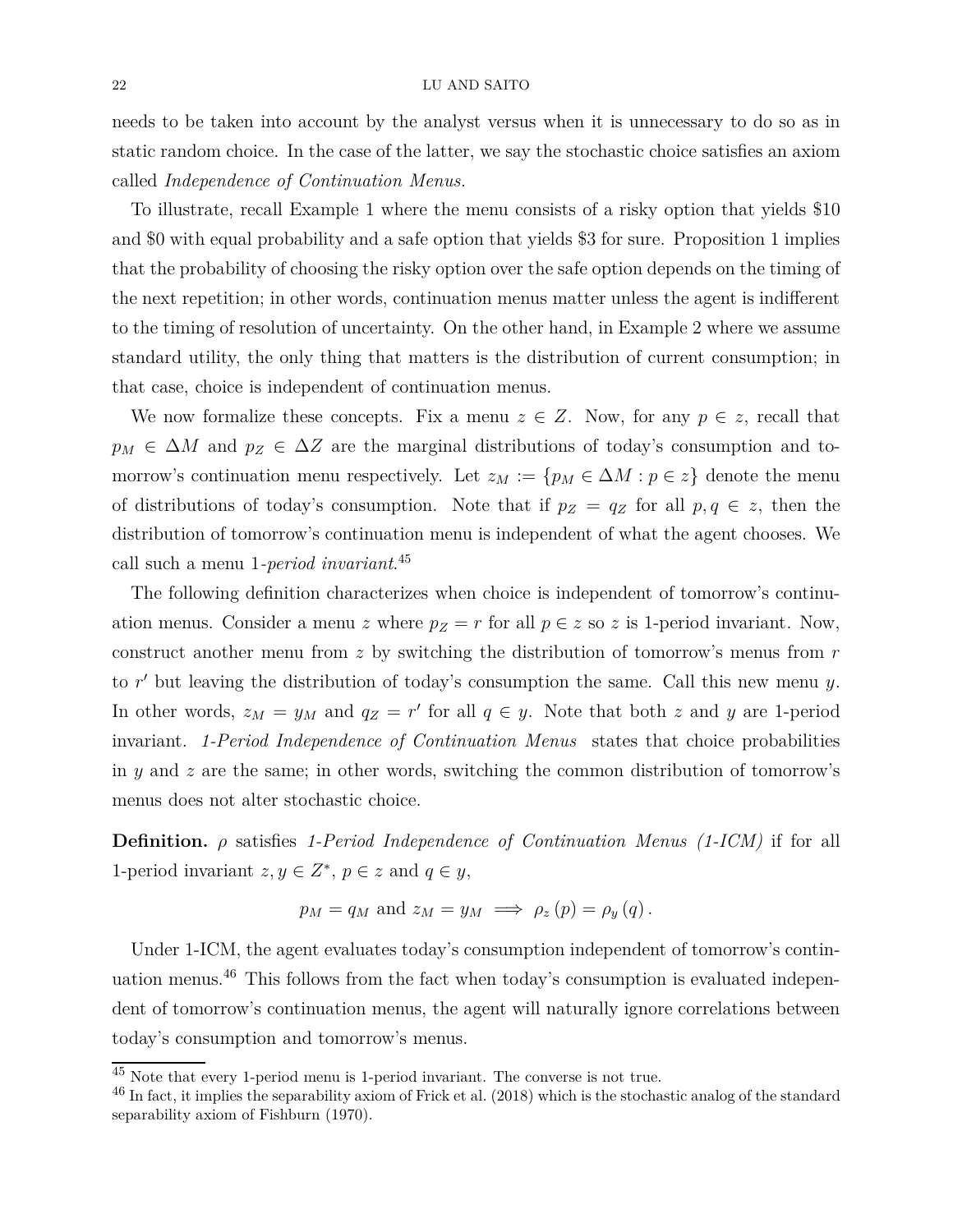1-ICM is applicable only to menus that are 1-period invariant. This is the case in Proposition 1 where *z* is 1 period and  $y = z^{+t}$  for some *t* so  $z_M = y_M$ .<sup>47</sup> In general however, we may consider menus that are *not* 1-period invariant.<sup>48</sup> We now extend our notion of independence beyond the first period. For simplicity, we will focus on menus such that every continuation menu before time *t* is degenerate. We call such menus *t-simple*. For every option in a *t*simple menu, we can consider its distributions over *t*-period consumptions and continuation menus. Formally, let  $M_1 := M$ , and recursively define  $M_t := M \times \Delta M_{t-1}$ . Let  $p_{M_t} \in \Delta M_t$ denote the *t*-period distribution of consumption and let  $z_{M_t} := \{p_{M_t} \in \Delta M_t : p \in z\}$  denote the menu of *t*-period consumption distributions. Also let  $p_{Z_t} \in \Delta(\Delta(\cdots \Delta Z))$  denote the *t*period distribution of continuation menus where the  $\Delta(\cdot)$  operator is applied *t* times. Given a menu *z*, if  $p_{Z_t} = q_{Z_t}$  for all  $p, q \in \mathbb{Z}$ , then the menu is *t*-period invariant.<sup>49</sup>

The next definition characterizes when choice is independent of all continuation menus. It extends 1-ICM from 1 period to *t* periods. Similar to the reasoning for 1-ICM, ICM implies that switching the common distribution of continuation menus does not alter stochastic choice.

**Definition.** *ρ* satisfies *t-Period Independence of Continuation Menus (t-ICM)* if for all *t*period invariant  $z, y \in \mathbb{Z}^*, p \in z$  and  $q \in y$ ,

$$
p_{M_t} = q_{M_t}
$$
 and  $z_{M_t} = y_{M_t} \implies \rho_z(p) = \rho_y(q)$ .

 $\rho$  satisfies *Independence of Continuation Menus (ICM)* if it satisfies *t*-ICM for all  $t \in T$ .

In the following, we characterize utility processes that satisfy ICM. To state the main result of this section, we introduce a definition: A utility process is *additively separable* if there is a random vNM utility  $w_s$ , a random function  $\varphi_s$  and a random discount factor  $\beta_s \in (0,1]$ such that a.s.  $\phi_s(c, v) = (1 - \beta_s) w_s(c) + \beta_s \varphi_s(v)$ . Note that an additively separable utility process is more general than the standard model: it is standard if and only if  $\varphi_s(v) = v$  a.s.

**Theorem 2.** Suppose  $\rho$  is ergodic. Then, (i)  $\rho$  satisfies ICM if and only if its utility process is standard; (ii)  $\rho$  satisfies 1-ICM if and only if its utility process is additively separable; (iii)  $\rho$  satisfies ICM if and only if it satisfies 1-ICM and 2-ICM.

<sup>&</sup>lt;sup>47</sup> In Proposition 1, note that for all  $p \in z$ ,  $p_Z = \delta_z$  while for all  $q \in y$ ,  $q_Z = \delta_{(0,\ldots,y)}$  which corresponds to 0 consumption for *t* periods followed by *y*. Hence, both *y* and *z* are 1-period invariant. Proposition 1 implies that if  $\psi_s = RRA_s$  a.s., then  $\rho_z \left( \delta_{(c,z)} \right) = \rho_{z^t} \left( \delta_{(c,z)}^{+t} \right)$  which agrees exactly with 1-ICM.

<sup>48</sup> Suppose the analyst is interested in eliciting the agent's discount factor. In order to do this, she would need to offer repeated menus of *at least* 2 periods.

<sup>49</sup> As in 1-period menus, every simple t-period menu is *t*-period invariant but the converse is not true.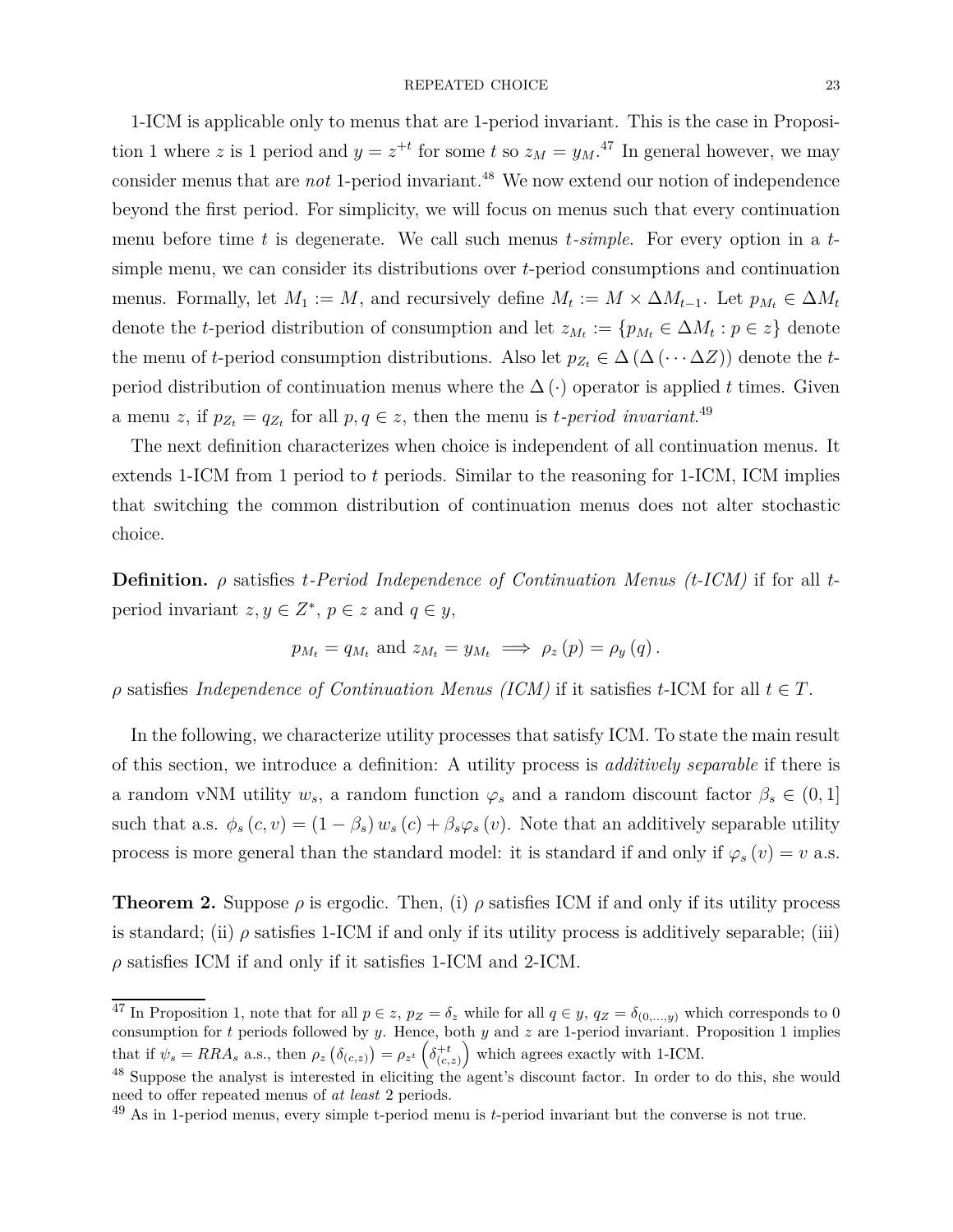See Appendix C.1 for the proof. Theorem 2 (i) demonstrates the equivalence between ICM and standard utility.<sup>50</sup> While it may not be surprising that standard utility ensures ICM, it is notable that ICM implies standard utility. In other words, whenever the agent has non-standard intertemporal preferences (i.e., non-standard utility), there exists some repeated choice problem where continuation menus matter; ignoring repeated choice in such a problem would result in biased inference. Recall that standard utility was exactly the case assumed in Example 2 where our ergodic model reduces to the static model of random expected utility.

Theorem 2 (ii) and (iii) show that while the additive separability is sufficient to ensure 1-ICM, it is insufficient to ensure ICM. In other words, when an agent has an additively separable utility process, the analyst can ignore repetition for 1-period menus but not 2 period ones.

4.1. **Repeated Independence.** In this subsection, we relate ICM with other well-studied behavioral properties. We show that while indifference to the timing of resolution of uncertainty is not sufficient to characterize ICM, adding a *repeated version* of the independence axiom is enough. This serves two purposes. First, it allows us to clarify the relationship of ICM with other common behavior studied in the literature. Second, given the equivalence between the standard utility model and ICM (see Theorem 2), this provides an alternate characterization of the standard utility model commonly used in dynamic discrete choice.

Consider the stochastic Epstein-Zin preferences of Section 3.1 and note that if the agent satisfies *Indifference to Timing of Resolution of Uncertainty (IRU)* (i.e., both PEU and PLU), then the utility process is standard (i.e.,  $\psi_s = R A A_s$  a.s.). Given Theorem 2, this means that under stochastic Epstein-Zin preferences, IRU ensures that ICM is satisfied. For general utility processes however, IRU does not imply ICM. A utility process is *stochastic Uzawa-Epstein* if there are vNM utilities  $w_s$  and  $\beta_s(\cdot) \in (0,1]$  such that a.s.  $\phi_s(c, v)$  =  $(1 - \beta_s(c)) w_s(c) + \beta_s(c) v.$ 

**Proposition 4.** Let  $\rho$  be ergodic. (i)  $\rho$  satisfies PEU (PLU) if and only if  $\phi_s(c, \cdot)$  is convex (resp., concave) a.s.; (ii) it satisfies IRU if and only if its utility process is stochastic Uzawa-Epstein.

*Proof.* Suppose  $\rho$  is ergodic and exhibits PEU. Then a.s.  $\alpha \phi_s(c, v_s(z)) + (1 - \alpha) \phi_s(c, v_s(y)) \ge$  $\phi_s(c, \alpha v_s(z) + (1 - \alpha) v_s(y))$ . Since this is true for all *z* and *y*, the result follows. The

<sup>50</sup> It corresponds to an infinite-horizon Markovian version of the Bayesian Evolving Utility model of Frick et al. (2018).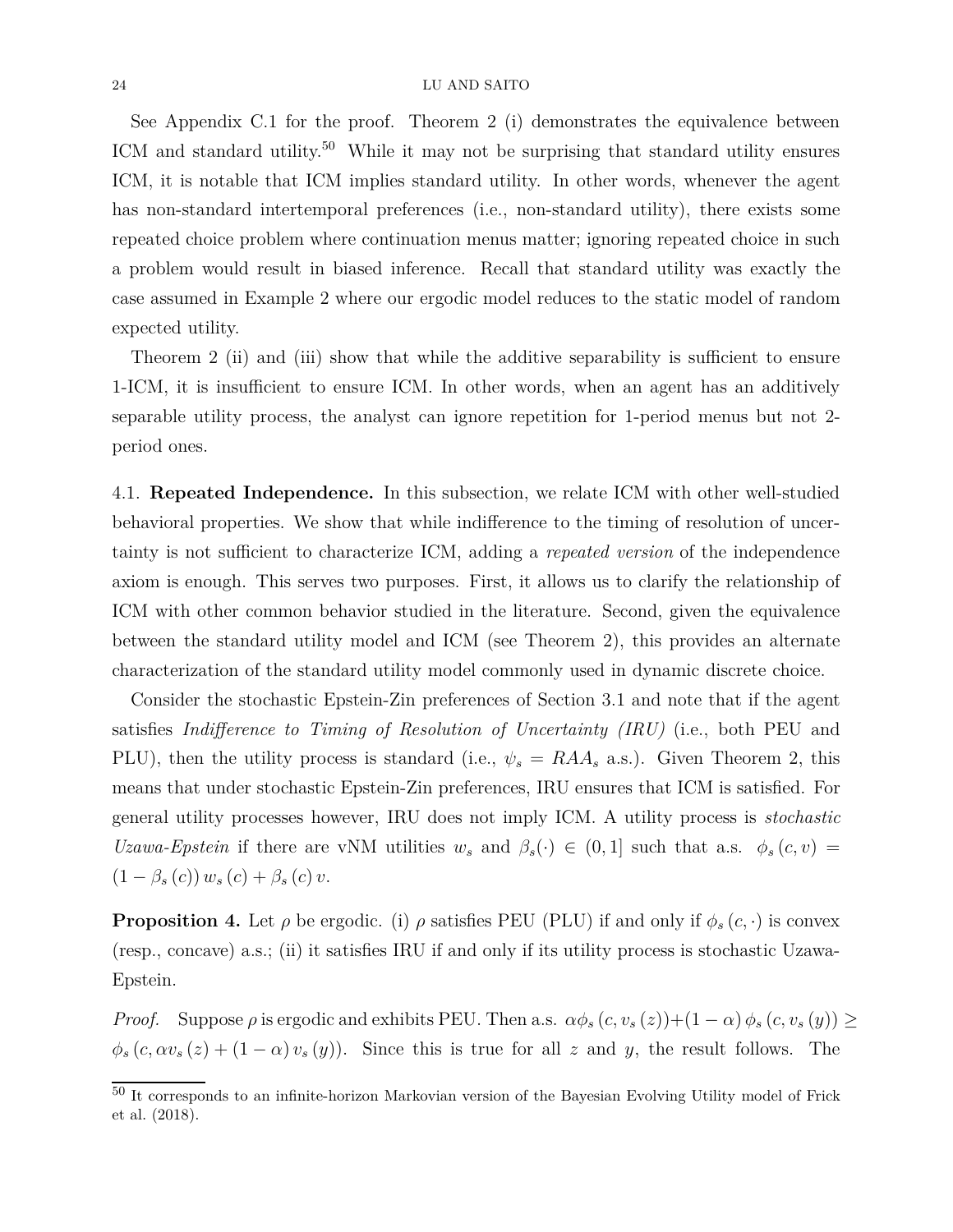### REPEATED CHOICE 25

case for PLU is symmetric. If  $\phi(c, \cdot)$  is both concave and convex, then it is linear. Thus,  $\phi_s(c, v) = (1 - \beta_s(c)) w_s(c) + \beta_s(c) v$  for  $\beta_s(c) > 0$  for all  $c \in M$ .

Proposition 4 is the stochastic analog of Theorem 1 of Epstein (1983). Since the discount factor *β* depends on consumption, this representation is more general than the standard model. In fact, since Uzawa-Epstein utilities are not additively separable, it follows from Theorem 2 (ii) that IRU will not even ensure 1-ICM.

Given that IRU does not ensure ICM but ICM implies IRU (since every standard utility satisfies IRU), it is natural to ask what additional property will bridge the gap between IRU and ICM. It turns out to be a repeated version of classic independence axiom. To illustrate, recall Example 1 where the 1-period menu *z* consists of a risky option that yields \$10 and \$0 with equal probability and a safe option that yields \$3 for sure. Suppose we wanted to test the independence axiom in this repeated setup by mixing both the risky and safe options with a third option *r* that yields \$4 for sure. Let *y* denote this new 50-50 mixture of *z* and *r*. Note that *y* is also a 1-period menu and consists of two options: one option that yields \$10 with probability 0*.*25, \$0 with probability 0*.*25, and \$4 with probability 0*.*50; the other option yields \$3 and \$4 with equal chance. Importantly, regardless of what happens, the agent will face *y* for sure next period so this mixture is repeated every period ad infinitum. We use the notation  $y = 0.5z \otimes 0.5r$  to denote this 50-50 repeated mixture between z and r. This corresponds exactly to repeated testing of the classic independence axiom.

We now formalize this concept. First consider a 1-period menu  $z \in Z^*$  in which every  $p \in z$  can be expressed as  $(p_M; z)$ . Consider repeatedly mixing *z* with some  $r \in \Delta M$ . This yields the new 1-period menu, denoted by  $\alpha z \otimes (1 - \alpha) r \in Z^*$ , such than any element of the 1-period menu is of the form  $(\alpha p_M + (1 - \alpha) r; \alpha z \otimes (1 - \alpha) r)$ . In other words, every option is mixed with *r* every period. We denote the element of  $\alpha z \otimes (1 - \alpha) r \in Z^*$  by  $\alpha p \otimes (1 - \alpha) r$ . We can extend this to all *t*-period simple menus (see Appendix S.4) and define repeated independence as follows.

**Definition.**  $\rho$  satisfies *Repeated Independence (RI)* if for all *t*-simple  $z \in Z^*$ ,  $\alpha \in (0,1)$  and  $r \in \Delta M$ ,  $\rho_z(p) = \rho_{\alpha z \otimes (1-\alpha)r} (\alpha p \otimes (1-\alpha)r)$ .

RI is exactly the classic independence axiom in our repeated choice setup. In fact, it corresponds to the linearity axiom in the static random expected utility model of Gul and Pesendorfer (2006). The main result of this subsection shows that IRU in addition to RI exactly characterizes ICM. Moreover, under IRU, RI is equivalent to 1-ICM.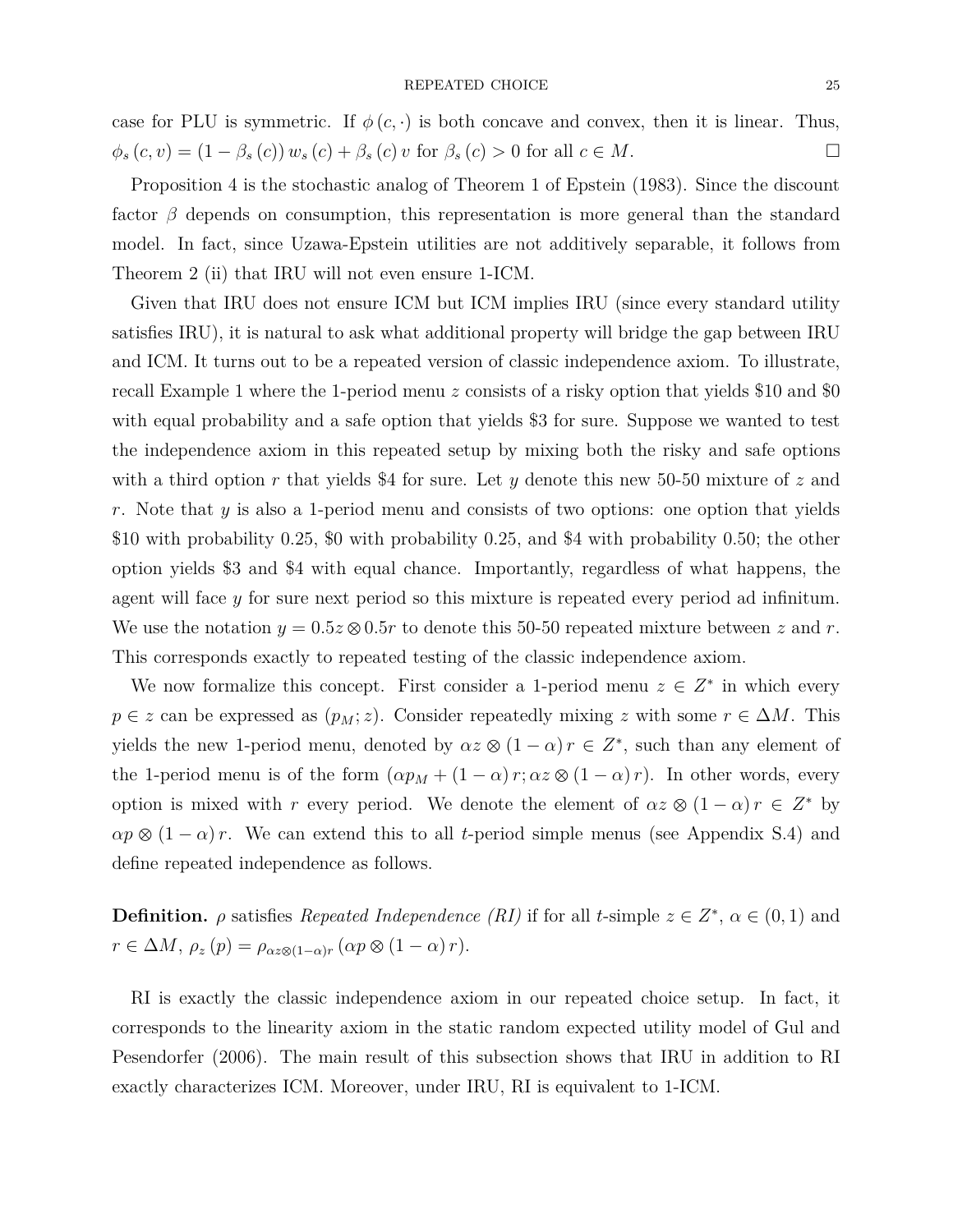**Theorem 3.** Suppose  $\rho$  is ergodic. Then the following statements are equivalent: (i)  $\rho$ satisfies ICM; (ii)  $\rho$  satisfies IRU and RI; (iii)  $\rho$  satisfies IRU and 1-ICM; (iv) the utility process is standard.

*Proof.* For the equivalence between (i) and (ii), see Appendix C.3. The equivalence between (i) and (iii) follows from Theorem 2, Proposition 4, and the fact that any additively separable Uzawa-Epstein utility must be standard. The equivalence between (i) and (iv) follows from Theorem 2.  $\Box$ 

The main result of Theorem 3 is the equivalence between (i) and (ii): IRU together with RI exactly characterizes ICM. The equivalence between (ii) and (iv) also has important implications in the dynamic discrete choice literature given the widespread use of standard utility. As mentioned, Rust (1994) pointed out that preferences for early or late resolution of uncertainty have been ignored in that literature as standard utility implies IRU (see footnote 11). The equivalence between (ii) and (iv), however, shows that RI is yet another implication of standard utility.<sup>51</sup>

# 5. Characterization

This section provides an axiomatic characterization of our model. First, we show how repeated menus can be used to approximate any menu. This allows us to extend our primitive to the set of all (finite) menus.

5.1. **Extending Repeated Menus.** Given any menu  $z \in Z$ , consider replicating the menu *z* for the first *t* periods and ending with a menu  $y \in Z$  for sure. We use the notation  $r_{y,t}(z)$ to denote such a menu and construct it inductively as follows. First, for any  $y \in Z$ , let  $r_{y,0}(z) = y$ . Given  $r_{y,t-1}$ , for any  $p \in \Delta X$ , let  $p_{y,t} \in \Delta X$  denote the lottery induced by *r*<sub>*y*,*t*−1</sub>, that is, for all measurable  $A \times B$ ,  $p_{y,t}$  ( $A \times B$ ) =  $p(A \times r_{y,t-1}^{-1}(B))$ . Finally, for any  $z \in Z$ , define  $r_{y,t}(z) := \{p_{y,t} : p \in z\}$ . In other words,  $r_{y,t}(z) \in Z$  is the menu that follows *z* for the first *t* periods ending with *y* for sure. Lemma 10 in Appendix S.1 shows that this is well-defined. Given any menu  $z \in Z$ , we can now define what it means to construct a repeated menu that approximates *z* up to *t* periods. We let *z <sup>t</sup>* denote this *t*-period repeated version of *z*.

<sup>51</sup> Theorem 3 also suggests that with stochastic choice, intertemporal preferences complicate tests of the classic independence axiom. Even though the agent may satisfy the static independence axiom for a single time period, he may violate this repeated version of the independence axiom (i.e., RI). In Appendix S.4, we study the relationship between more general intertemporal preferences and particular patterns of RI violations along with comparative statics. Moreover, as we will show in the next section, any ergodic *ρ* satisfies the independence axiom over menus (i.e., Linearity, Axiom 1.2). These facts show the importance of specifying the appropriate domain when we test the independence axiom with stochastic choice.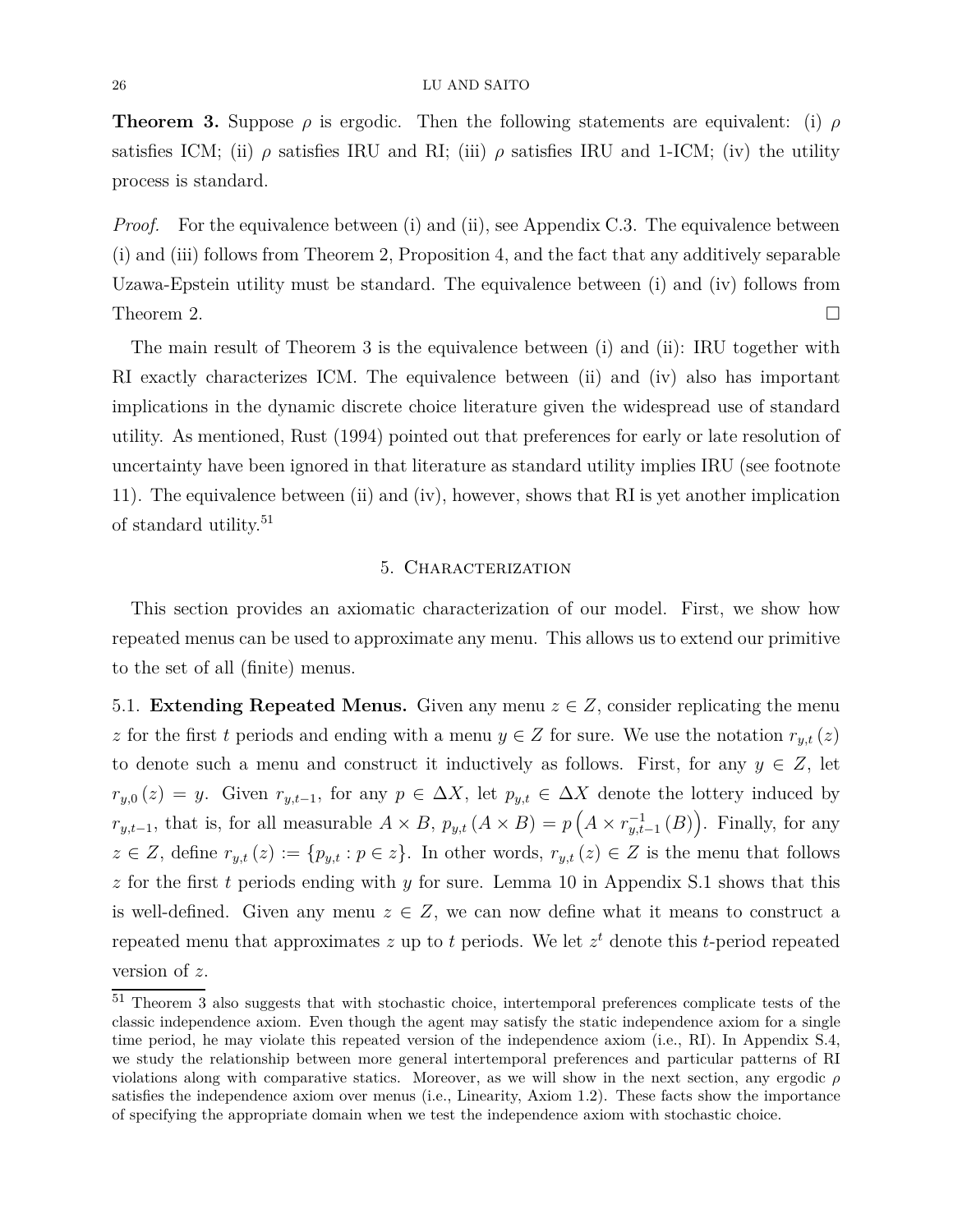**Definition.** Given  $z \in Z$ , let  $z^t$  be *t*-period such that  $z^t = r_{z^t,t}(z)$ .

The following lemma shows this is well-defined. Moreover, given any menu  $z \in Z$ , we can use its *t*-period repeated version to approximate it as we increase the number of periods between each repetition. This, in turn, implies that we can use finite repeated menus to approximate any finite menu in  $Z<sup>f</sup>$ . See Appendix S.1 for the proof.

**Lemma 2.** (i) For every  $z \in Z$ ,  $z^t$  exists and  $z^t \to z$  as  $t \to \infty$ ; (ii)  $Z^*$  is dense in  $Z^f$ .

5.2. **Axiomatic Characterization.** The results in the previous section allow us to extend the observed stochastic choice on repeated finite menus to all finite menus as follows. Consider a random choice  $\bar{\rho}$  on all finite menus  $Z^f$  such that  $\bar{\rho}_z = \rho_z$  for every  $z \in Z^*$ . In other words,  $\bar{\rho}$  agrees with  $\rho$  on all repeated menus  $Z^*$ . From Lemma 2 (ii), we know that  $Z^*$  is dense in  $Z^f$ . Thus, for any  $z \in Z^f$ , we can find  $z^t \in Z^*$  such that  $z^t \to z$ . If  $\overline{\rho}$  is continuous, then ignoring ties,  $\bar{\rho}_z = \lim_t \rho_{z^t}$ . Thus, we can think of  $\bar{\rho}$  as the continuous extension of  $\rho$ from  $Z^*$  to  $Z^f$ . We model ties in the same way as  $\rho$  (see the discussion on ties in Section 2.1) and let  $Z^{\circ} \subset Z^f$  denote the set of finite menus that contain no ties. To simplify notation going forward, we let  $\rho$  denote  $\bar{\rho}$  without loss of generality.

We are now ready to state our axioms on stochastic choice. The first set of axioms consists of conditions on random expected utility. Note that mixtures here are taken ex-ante at time 0 and we let ext (*z*) denote the extreme options of some menu  $z \in \mathbb{Z}^f$ . Also recall that  $\bar{x}$ and  $\underline{x}$  are the consumption streams that yield the best outcome (i.e.,  $m$ ) and worst outcome (i.e., 0) respectively forever. We sometimes let *x* denote the singleton menu that yields consumption  $x \in X$  forever.

**Axiom 1.1** (Monotonicity). If  $z \subset y$ , then  $\rho_z(p) \ge \rho_y(p)$  for any  $z, y \in Z^f$  and  $p \in z$ ,

**Axiom 1.2** (Linearity).  $\rho_z(p) = \rho_{\alpha z + (1-\alpha)q}(\alpha p + (1-\alpha)q)$  for any  $p \in z \in \mathbb{Z}^f$ ,  $\alpha \in (0,1)$ and  $q \in \Delta X$ .

**Axiom 1.3** (Extremeness).  $\rho_z$  (ext (*z*)) = 1 for any  $z \in Z^f$ .

**Axiom 1.4** (Continuity).  $\rho: Z^{\circ} \to \Delta(\Delta X)$  is continuous.

**Axiom 1.5** (Best-Worst).  $\rho(\underline{x}, \overline{x}) = 0$  and  $\rho(\overline{x}, x) = \rho(x, \underline{x}) = 1$  for all  $x \in X$ .

**Axiom 1.6** (L-continuity). There exists  $N > 0$  such that for any  $\alpha \in [0, 1]$  and any  $x, x' \in X$ ,  $|x - x'| \leq \frac{\alpha}{N}$  implies  $\rho\left(\alpha \delta_{\bar{x}} + (1 - \alpha) \delta_x, \alpha \delta_{\underline{x}} + (1 - \alpha) \delta_{x'}\right) = 1.$ 

Axioms 1.1-1.4 are direct from Gul and Pesendorfer (2006). Best-Worst (Axiom 1.5) ensures that  $\bar{x}$  and  $\underline{x}$  truly are the best and worst outcomes. Finally, L-continuity (Axiom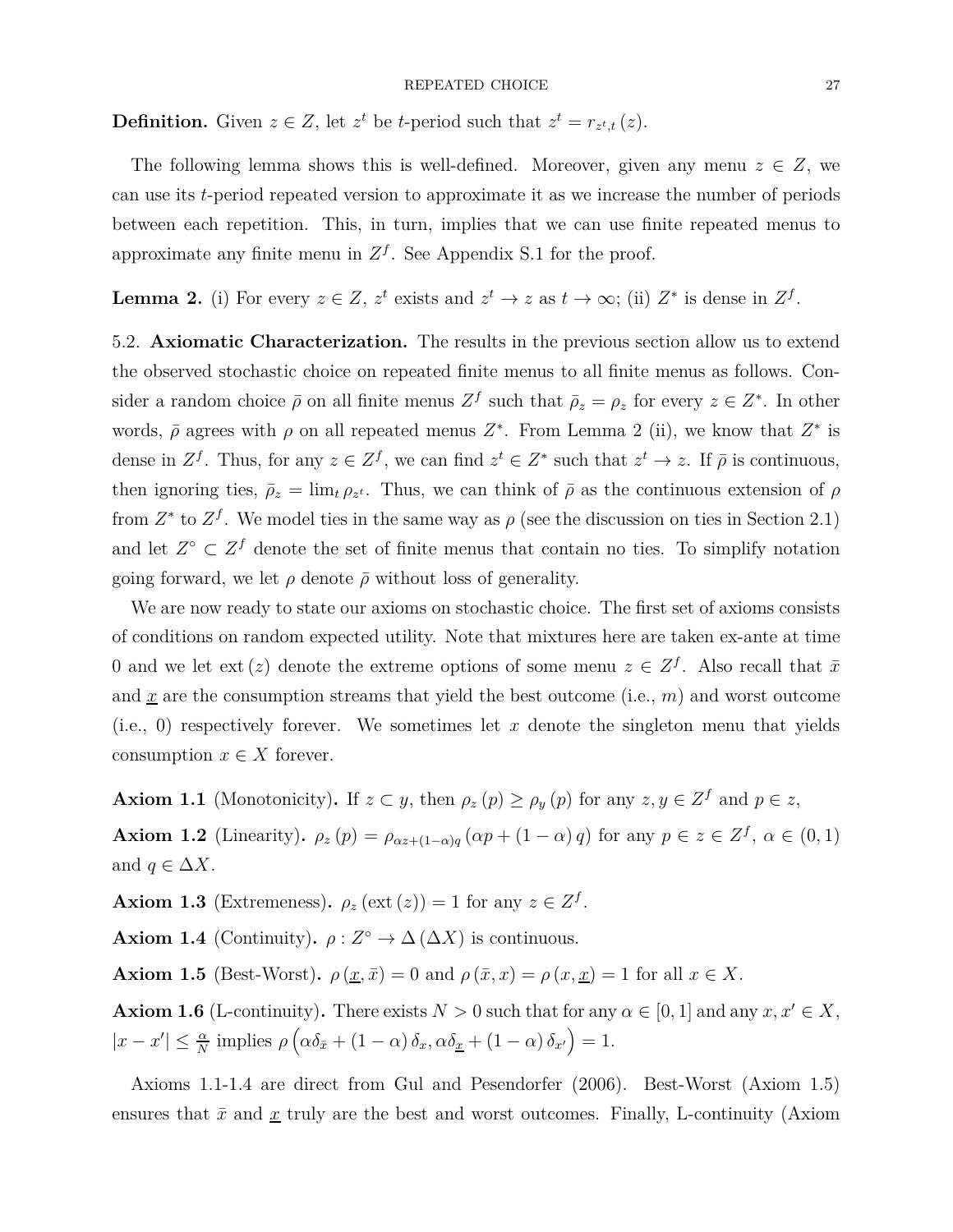1.6) is the stochastic version of the Lipschitz continuity axiom from Dekel et al. (2007). It guarantees that utilities are sufficiently well-behaved in that they are Lipschitz continuous with respect to some common bound *N*. This is important for the representation and ensures that it is unique.<sup>52</sup> To understand L-continuity intuitively, note that when  $N = \infty$ , then  $x_1 = x_2 = x$  for some *x* and the axiom reduces to  $\rho \left( \alpha \delta_{\bar{x}} + (1 - \alpha) \delta_x, \alpha \delta_{\underline{x}} + (1 - \alpha) \delta_x \right) = 1$ , which holds by Best-Worst and Linearity. L-continuity requires that this holds for large enough but finite *N*. <sup>53</sup> Taken together, Axiom 1 characterizes a random expected Lipschitz utility with best and worst outcomes.

Continuation Linearity (Axiom 2) below ensures that agent's preference toward continuation menus satisfy linearity with respect to ex-post mixing. First, we define componentwise ex-post mixing. For  $\lambda \in [0,1]$ ,  $c, c' \in M$  and  $z, z' \in Z$ , define ex-post mixing as  $\lambda \delta_{(c,z)} \oplus (1-\lambda) \delta_{(c',z')} := \delta_{(\lambda c+(1-\lambda)c',\lambda z+(1-\lambda)z')}$ . Here, the first mixture  $\lambda c + (1-\lambda) c'$  corresponds to the standard mixing of monetary consumptions (i.e., real numbers) while the second mixture  $\lambda z + (1 - \lambda) z'$  corresponds to Minkowski mixing of menus.<sup>54</sup> For any  $c \in M$ , let  $Z_c^f$  be the set of finite menus such that every option  $p \in z$  is degenerate and yields consumption *c* for sure today (i.e.,  $p = \delta_{(c,w)}$  for some  $w \in Z$ ). For any  $z \in Z_c^f$ , define  $\lambda z \oplus (1-\lambda) \delta_{(c',z')} := \{\lambda p \oplus (1-\lambda) \delta_{(c',z')} : p \in z\},\$  which is the Minkowski version of ex-post mixing.

Consider a lottery *p* in a menu  $z \in Z_c^f$ . Lets mix *p* and *z* with a pair  $(c', z')$  ex post and call them *q* and *y*, respectively (i.e.,  $q = \lambda p \oplus (1 - \lambda) \delta_{(c',z')}$  and  $y = \lambda z \oplus (1 - \lambda) \delta_{(c',z')}$ ). Then  $y \in q$  and the independence axiom with respect to the ex-post mixing would state that  $\rho_z(p) = \rho_y(q)$ . The axiom below strengthens this to independence even with respect to mixtures between *z* and *y*.

**Axiom 2** (Continuation Linearity). If  $p \in z \in \mathbb{Z}_c^f$ ,  $y = \lambda z \oplus (1 - \lambda) \delta_{(c', z')}$  and  $q = \lambda p \oplus z$  $(1 - \lambda) \delta_{(c',z')}$  for  $c, c' \in M$ ,  $z' \in Z$  and  $\lambda \in (0,1)$ , then  $\rho_z(p) = \rho_{\alpha z + (1-\alpha)y} (\alpha p + (1-\alpha) q)$ .

The next two axioms are conditions with respect to the classic stationarity axiom originally proposed by Koopmans (1960). In classic stationarity, an agent's choices remain unchanged if all consumptions are delayed by the same number of time periods. Given stochastic

<sup>52</sup> When the outcome space is infinite-dimensional, allowing for all possible vNM utilities would be too permissive and not deliver unique identification.

<sup>&</sup>lt;sup>53</sup> Note that if the condition is satisfied for *N*, then it must also be satisfied for all  $N' \geq N$  so testing the axiom involves finding a large enough *N* such that the condition holds.

 $54$  One could only impose mixing in menus in cases where tomorrow's consumption is the same. The same characterization would then lead to a random utility model where the transition probabilities *P<sup>s</sup>* could also depend on the consumption each period and they all share the same stationary distribution. This could accommodate consumption-dependent stochastic preferences such as habit formation or experimentation.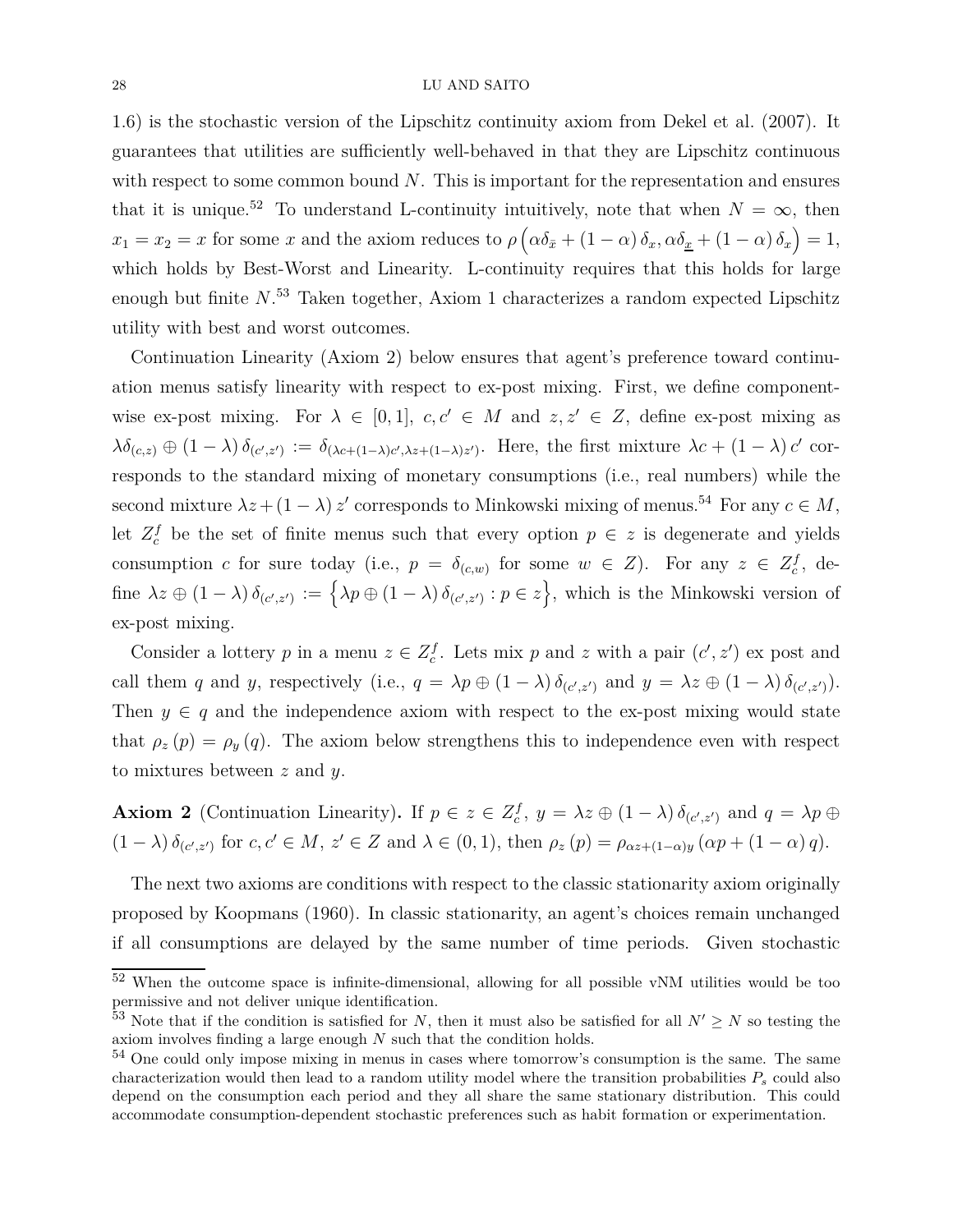preferences, classic stationarity would obviously be violated. One way to extend stationarity to a stochastic setup is to require an agent's choice frequencies to remain unchanged if all consumptions are delayed by the same number of time periods: for any  $z, y \in \mathbb{Z}^f$  and  $c \in M$ ,

$$
\rho(z,y) = \rho\left(\delta_{(c,z)}, \delta_{(c,y)}\right).
$$

Classic stationarity is normatively appealing and this stochastic stationarity retains much of the flavor of classic stationarity but allows for stochastic choice due to stochastic utilities.<sup>55</sup> However, stochastic stationarity would be violated in our model of ergodic utility. For example, consider the standard utility process, in which the state follows an i.i.d. process (i.e.,  $P_s = \pi$  for all  $s \in S$ ). Then the agent's choice between the current options could be stochastic. On the other hand, his choice between the delayed options depends on the agent's *expectation* of the discount rate, which is deterministic in this i.i.d. example.<sup>56</sup> Thus, stochastic stationarity will be violated.<sup>57</sup>

Given this observation, we consider two relaxations of Stochastic Stationarity. The first condition, Deterministic Stationarity (Axiom 3) is exactly the classic deterministic stationarity axiom of Koopmans  $(1960)$  extended to menus.<sup>58</sup> It states that choices should satisfy stationarity whenever they are deterministic.

**Axiom 3** (Deterministic Stationarity). If  $\rho(z, y) = 1$ , then  $\rho(\delta_{(c,z)}, \delta_{(c,y)}) = 1$  for any  $z, y \in \mathbb{Z}^f$  and  $c \in M$ .

The second condition, Average Stationarity (Axiom 4), ensures that stationarity should be satisfied "on average". First, for  $\alpha \in [0, 1]$ , define the following lottery that yields either the best or worst prize:  $p_{\alpha} := \alpha \delta_{\bar{x}} + (1 - \alpha) \delta_{\underline{x}}$ . Thus,  $p_{\alpha}$  is the worst option when  $\alpha = 0$ and the best option when  $\alpha = 1$ . Now, for any  $\alpha \in [0,1]$ , one can interpret  $\rho(z, p_{\alpha})$  as the demand for *z* relative to  $p_{\alpha}$ , where  $p_{\alpha}$  is the outside option. We can thus interpret

$$
\beta_{s_1}\mathbb{E}\left[\beta_{s_2}\mathbb{E}\left[\cdots \beta_{s_{t-1}}\mathbb{E}\left[\beta_{s_t}\right]\right]\right]=\beta_{s_1}\mathbb{E}\left[\beta\right]^{t-1}=\beta_{s_1}\delta^{t-1},
$$

<sup>&</sup>lt;sup>55</sup> See Lu and Saito (2018) for a stochastic version of the stationarity axiom in a different setup.

<sup>56</sup> Note also that in the i.i.d. example, the discount factor for consumption at period *t* is given by

where  $\delta := \mathbb{E}[\beta]$ . Interestingly, this corresponds to a model of random quasi-hyperbolic discounting where present bias occurs if  $\beta_{s_1} < \delta$  and future bias occurs if  $\beta_{s_1} > \delta$ .

 $57$  To see this formally, let p correspond to the option of consuming  $c_1$  today and 0 tomorrow and q correspond to the option of consuming 0 today and  $c_2$  tomorrow. Thus,  $\rho(p,q) = \pi \{w(c_1) \geq \beta_{s_1} w(c_2)\}\,$ , which is stochastic and depends on the realization of the stochastic discount rate  $\beta_{s_1}$ . On the other hand, if all consumption is delayed by one period, then  $\rho\left(\delta_{(c,p)}, \delta_{(c,q)}\right) = \pi \left\{ \mathcal{G}_1(w(c_1) \geq \mathcal{G}_1(\delta w(c_2)) \right\} = \pi \left\{ w(c_1) \geq \delta w(c_2) \right\},\$ which is not stochastic as  $\delta = \mathbb{E} [\beta_{s_2}]$  is deterministic. In general, when realizations and expectations are different, stochastic stationarity will be violated.

<sup>&</sup>lt;sup>58</sup> It is very similar to the menu stationarity axiom of Higashi et al. (2009) except we only require implication in one direction.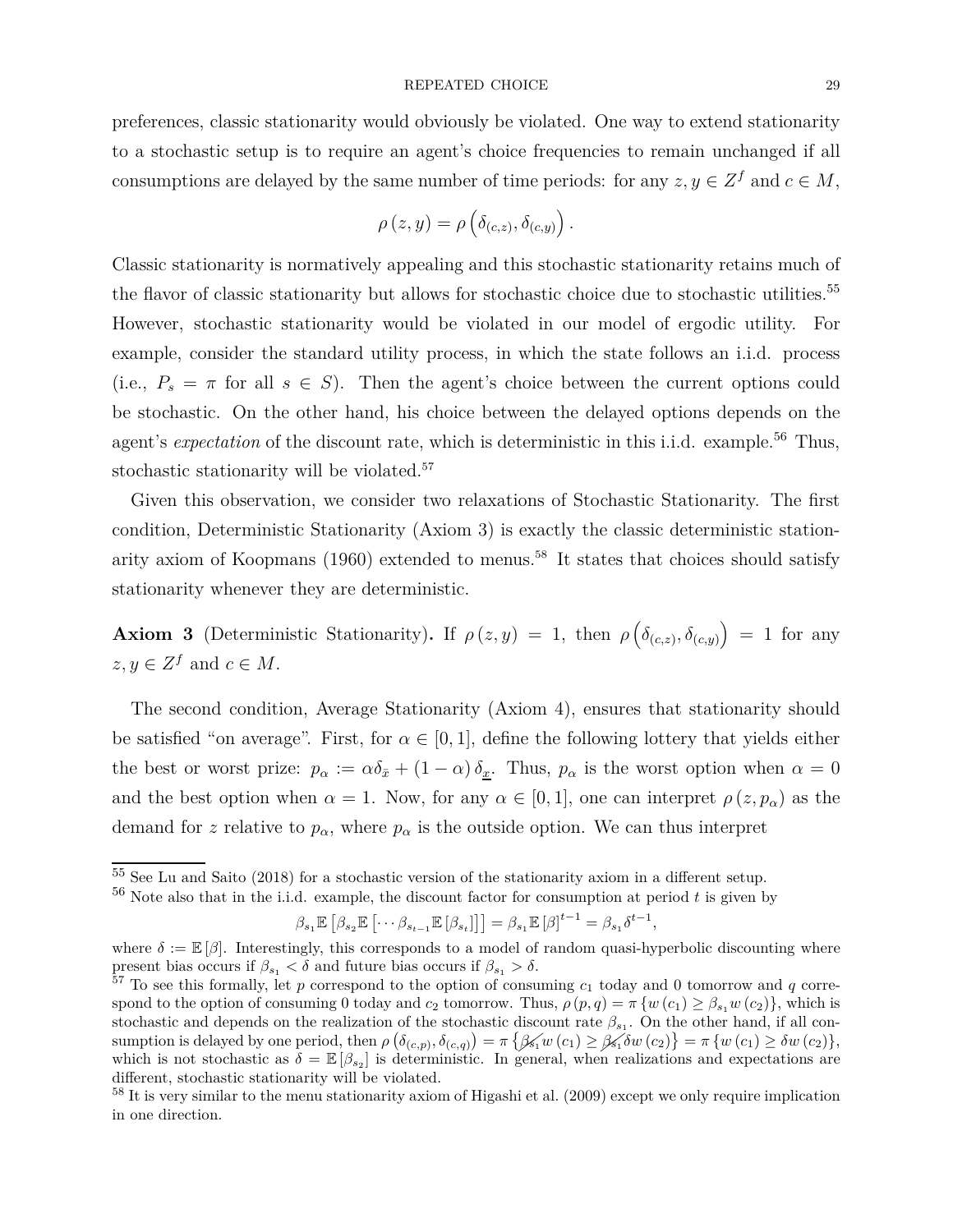(5) 
$$
\bar{z} := \int_0^1 \rho(z, p_\alpha) d\alpha
$$

as the "average" demand for *z*. Notice that this formulation of average demand is similar to the way of measuring consumer surplus by integrating the demand function with respect to price.<sup>59</sup> Average Stationarity says that average demand remains unchanged if all consumptions are delayed by one period.

**Axiom 4** (Average Stationarity). For any  $z \in Z^f$  and  $c \in M$ ,

(6) 
$$
\int_0^1 \rho(z, p_\alpha) d\alpha = \int_0^1 \rho\left(\delta_{(c,z)}, \delta_{(c,p_\alpha)}\right) d\alpha.
$$

The axiom can be interpreted as the stationarity on the *surplus* of menus. To see the interpretation, recall from McFadden (1978, 1981) that the surplus of a menu *z* is given by  $\int_S \max_{p \in \mathcal{Z}} u_s(p) d\pi$ . Following this definition, the surplus of a menu *z* delayed by one period is given by  $\int_S (\int_S \max_{p \in \mathbb{Z}} u_{s'}(p) dP_s) d\pi$ . If the Markov process is stationary (i.e.,  $\pi = \int_{S} P_s d\pi$ , then these two surpluses must be the same. This is exactly the implication of the axiom.<sup>60</sup> Thus, Average Stationarity means that the surplus of the menu does not change by the delay.

While Average Stationarity ensures stationarity of the utility process, it does not guarantee ergodicity of the utility process which is crucial for our representation. This is obtained by a final axiom called D-continuity (Axiom 5). First, note that by Monotonicity, if  $z \supset y$ , then clearly  $\rho(z, y) = 1$ . By Deterministic Stationarity, this implies that  $\rho\left(\delta_{(c,z)}, \delta_{(c,y)}\right) = 1$ , which demonstrates classic preference for flexibility. We now require preference for flexibility to be "robust" in the following sense. For any menu  $z \in Z$ , let  $p_{\bar{z}} := \bar{z}\delta_{\bar{x}} + (1 - \bar{z})\delta_{\underline{x}}$  denote its *probability-equivalent* where  $\bar{z}$  is its average demand from equation (5). Since average demand is equivalent to the surplus of the menu, the agent is ex-ante indifferent between the menu and its probability-equivalent. The last axiom states that preference for flexibility is robust even if we perturb the menus *z* and *y* slightly by mixing them with the probabilityequivalents  $p_{\bar{y}}$  and  $p_{\bar{z}}$  respectively.

**Axiom 5** (D-continuity). There exists  $\varepsilon > 0$  such that for any  $z, y \in Z$  and  $c \in M$ , if  $z \supset y$ then  $\rho\left(\delta_{(c,(1-\varepsilon)z+\varepsilon p_{\bar{y}})}, \delta_{(c,(1-\varepsilon)y+\varepsilon p_{\bar{z}})}\right) = 1.$ 

 $\frac{59}{100}$  This is similar to the use of test functions in Lu (2016)

 $^{60}$ By standard integration by parts, it can be shown that the left hand side of (6) equals to  $\int_S \max_{p \in z} u_s(p) d\pi$ and the right hand side of (6) equals to  $\int_S (\int_S \max_{p \in z} u_{s'}(p) dP_s) d\pi$ . This is similar to the use of test functions in Lu (2016).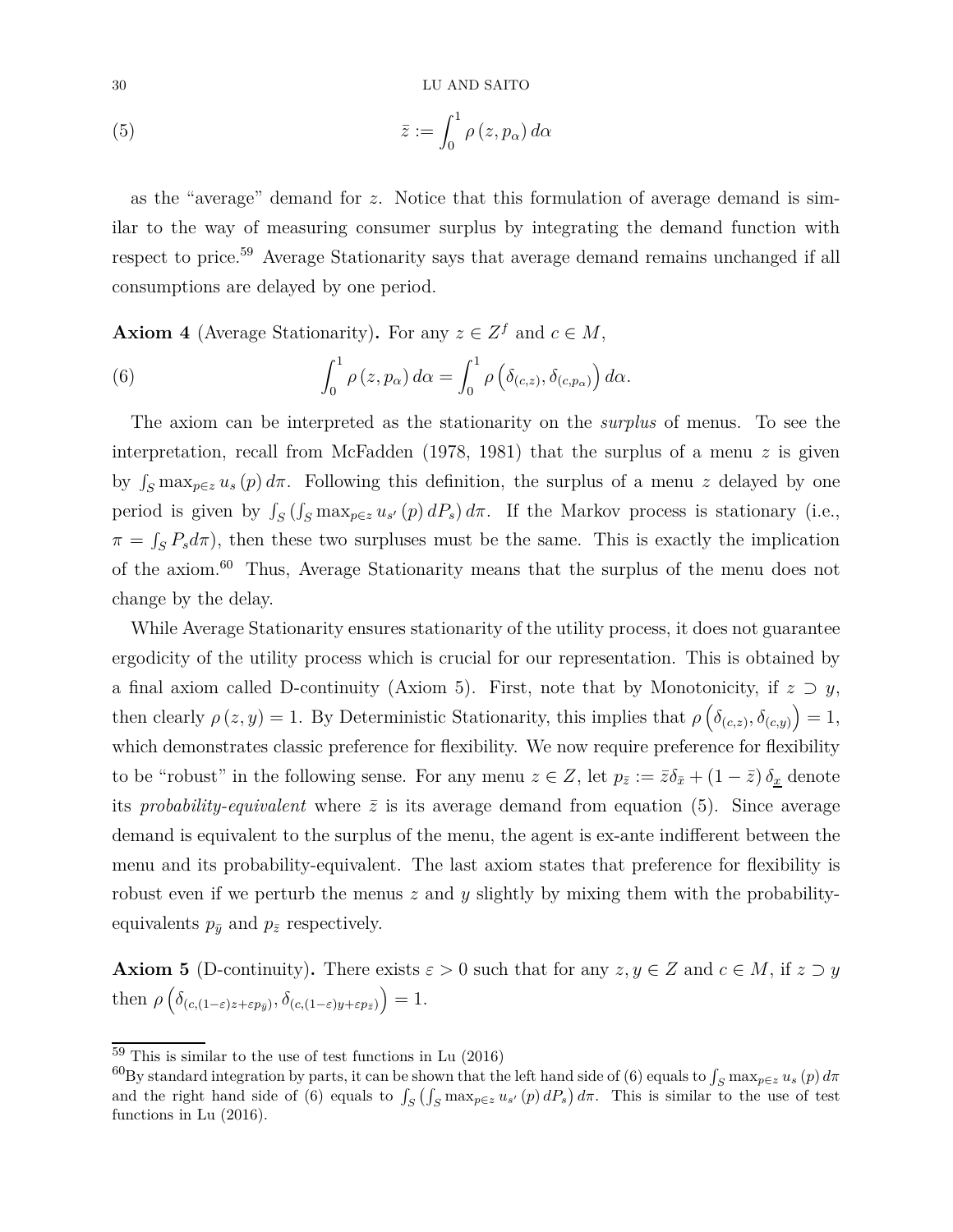### $\begin{tabular}{c} \bf \textit{REPEATED CHOICE} \\ \end{tabular}$

D-continuity implies that the utility process satisfies Doeblin's condition and is thus ergodic. We are now ready to state our main representation theorem.

# **Theorem 4.**  $\rho$  satisfies Axioms 1–5 if and only if it is ergodic.

See Appendix E for the proof. We now provide an outline for the proof of Theorem 4. The first step is the construction of a random expected utility representation where the probability measure is countably additive and continuation menus are evaluated according to the additive linear utility function of Dekel et al. (2001). For this step, we extend Dekel et al. (2001) and Gul and Pesendorfer (2006) with countably-additive probability measures to an infinite-dimensional space. (See Theorem 5 and 6 in Appendix D for the extensions.) Both extensions are known challenges in the literature as the set of utilities over an infinitedimensional space (without any restrictions) can be no longer compact.<sup>61</sup>

We employ a unified methodology that achieves both. We first focus on finite-dimensional settings. Then, we apply Kolmogorov's extension theorem followed by Tietze extension theorem (Theorem 4.16 of Folland (2013)) by focusing on the set of Lipschitz continuous utilities with common bound;<sup>62</sup> this forms a nice compact set according to the Arzela-Ascoli theorem (see Appendix A). Note that this is not only important for the representation but also crucial for identification in both settings (Theorem 1). In fact, without such a restriction on the set of utilities, identification would not be possible.

Once we have a random expected utility representation where continuation menus are evaluated according to the additive linear functional form, the next step is to show that the random utilities are derived from the stationary distribution of an ergodic utility process. This is where the last three axioms come into play. First, by using Deterministic and Average Stationarity, we show that the random utility is recursive. This allows us to construct a Markov utility process with a stationary distribution that coincides exactly with the distribution of the random utility from the representation. Next, D-continuity ensures that this Markov utility process is ergodic. Finally, the representation is obtained by an application of the Birkhoff ergodic theorem.

# APPENDIX A. LIPSCHITZ CONTINUOUS UTILITIES

Since *M* and *Z* are compact metric spaces,  $X = M \times Z$  is a compact metric space. Let  $C(X)$  denote the set of continuous functions defined on X,  $L(X)$  denote the set of Lipschitz continuous functions defined on *X*, and  $L<sub>N</sub>(X)$  the set of Lipschitz functions defined on *X* 

 $61$  For instance, the unit ball is compact in finite-dimensional space but not in infinite-dimensional space. See the discussion after Theorem 3 in Krishna and Sadowski (2014) for more details.

 $62$ This set is obtained by using the L-continuity (Axiom 1.6).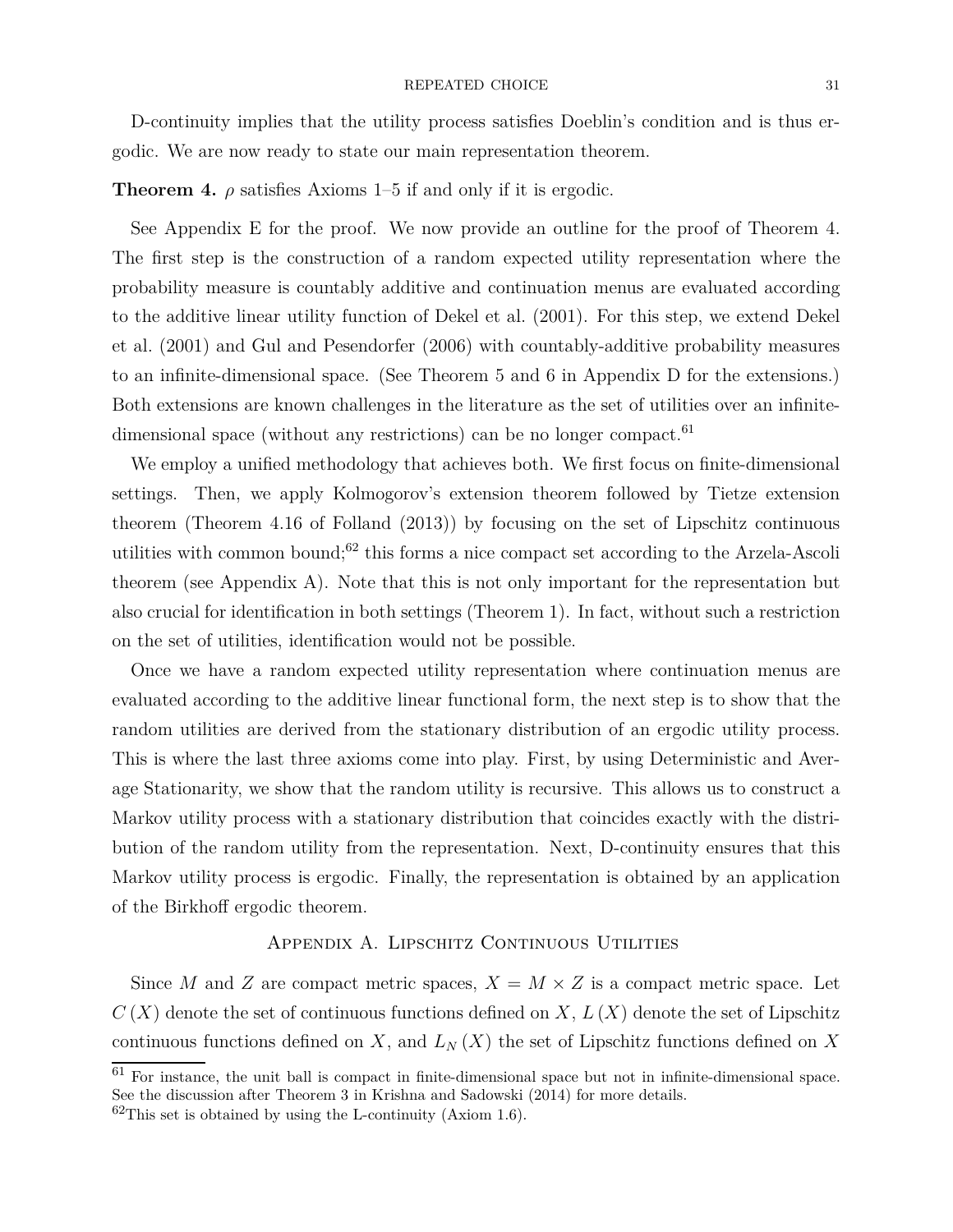with Lipschitz bound *N*. We endow  $C(X)$  with the topology of uniform convergence. Fix  $\overline{x}, \underline{x} \in X$  and define

(7) 
$$
U_N := \{ u \in L_N(X) : 0 = u(\underline{x}) \le u(\overline{x}) = 1 \text{ for all } x \in X \}.
$$

For each  $u \in C(X)$  and  $p \in \Delta X$ , let  $u(p) = \int_X u dp$  denote its expectation. The following result shows that the set of utilities we consider is compact. It is crucial for both characterization and identification, and highlights the role of Lipschitz functions.

**Lemma 3.**  $U_N$  is compact in  $C(X)$ .

**Proof.** We will show this using the Arzela-Ascoli Theorem (Theorem 4.43 of Folland (2013)). First, we show that  $L_N(X)$  is equicontinuous. Fix  $x \in X$  and  $\varepsilon > 0$  and consider  $y \in X$  such that  $|x-y| < \frac{1}{N}$ *N ε*. Thus, for all *u* ∈ *L<sup>N</sup>* (*X*), |*u* (*x*) − *u* (*y*)| ≤ *N* |*x* − *y*| *< ε*. Since this holds for all  $x \in X$ ,  $U_N$  is equicontinuous. Since  $0 \leq |u| \leq 1$  for all  $u \in U_N$ , *U<sub>N</sub>* is pointwise bounded. Next, we show that  $U_N$  is closed. Consider  $u_k \in U_N$  such that  $u_k \to u$ . We will show that  $u \in U_N$ . Since  $u_k$  is bounded, we have  $u(x) - u(y) =$  $\lim_{k} (u_k(x) - u_k(y)) \leq \lim_{k} N |x - y| = N |x - y|$  for all  $x, y \in X$ . Thus,  $u \in L_N(X)$ . Next, note that for all  $k,0 = u_k(\underline{x}) \le u_k(\overline{x}) \le u_k(\overline{x}) = 1$ , so  $0 = u(\underline{x}) \le u(\overline{x}) \le u(\overline{x}) = 1$ . This shows  $u \in U_N$ , hence  $U_N$  is closed. By the Arzela-Ascoli (Theorem 4.43 of Folland (2013)),  $U_N$  is compact in  $C(X)$ .

A.1. **Proof of Lemma 1.** We first show the following lemma which characterizes distributions on a compact subset of *C* (*X*).

**Lemma 4.** Let  $\mu, \nu \in \Delta U$  where *U* is a compact subset of *C* (*X*). If  $\int_U e^{ru(p)} d\mu = \int_U e^{ru(p)} d\nu$ for all  $r \geq 0$  and  $p \in \Delta X$ , then  $\mu = \nu$ .

**Proof.** Let  $\Phi$  denote the set of continuous functions  $\phi$  defined on *U* such that  $\phi(u)$  =  $\sum_{i=1}^n a_i e^{r_i u(p_i)}$  for some  $n, a_i \in \mathbb{R}, r_i \ge 0$  and  $p_i \in \Delta X$  for each  $i \in \{1, ..., n\}$ . Thus, for all  $\phi \in \Phi$ ,  $\int_U \phi(u) d\mu = \int_U \sum_{i=1}^n a_i e^{r_i u(p_i)} d\mu = \int_U \sum_{i=1}^n a_i e^{r_i u(p_i)} d\nu = \int_U \phi(u) d\nu$ . We will show that  $\Phi$  is uniformly dense in  $C(U)$  by the Stone-Weierstrass Theorem (Theorem 9.13 of Aliprantis and Border (2006) (henceforth, AB)). First note that  $\Phi$  is a vector space that includes constants since  $e^{0u(p)} = 1 \in \Phi$ . It is easy to show that (i)  $\Phi$  is closed under multiplication and (ii)  $\Phi$  separates points in  $U$ .<sup>63</sup>

Since  $U$  is compact,  $\Phi$  is a subalgebra, contains the constant function and separates points in  $U$ ,  $\Phi$  is uniformly dense in  $C(U)$  by the Stone-Weierstrass Theorem. This means that for 63 To show (i), consider  $a_1e^{r_1u(p_1)}, a_2e^{r_1u(p_2)} \in \Phi$ . If  $r_1 + r_2 > 0$ , then  $a_1e^{r_1u(p_1)}a_2e^{r_2u(p_2)} =$  $a_1a_2e^{(r_1+r_2)u(\frac{r_1}{r_1+r_2}p_1+\left(1-\frac{r_1}{r_1+r_2}\right)p_2)} \in \Phi$ . On the other hand, if  $r_1+r_2=0$ , then  $r_1=r_2=0$  and  $a_1e^{r_1u(p_1)}a_2e^{r_2u(p_2)} = a_1a_2 \in \Phi$ . Thus,  $\Phi$  is closed under multiplication. To show (ii), suppose  $u, v \in U$  such that  $u \neq v$ . Thus, there is some  $x \in X$  such that  $u(x) > v(x)$  without loss of generality. If we let  $p = \delta_x$ , then  $u(p) = u(x) > v(x) = v(p)$  so  $e^{u(p)} > e^{v(p)}$ . Thus,  $\Phi$  separates points in *U*.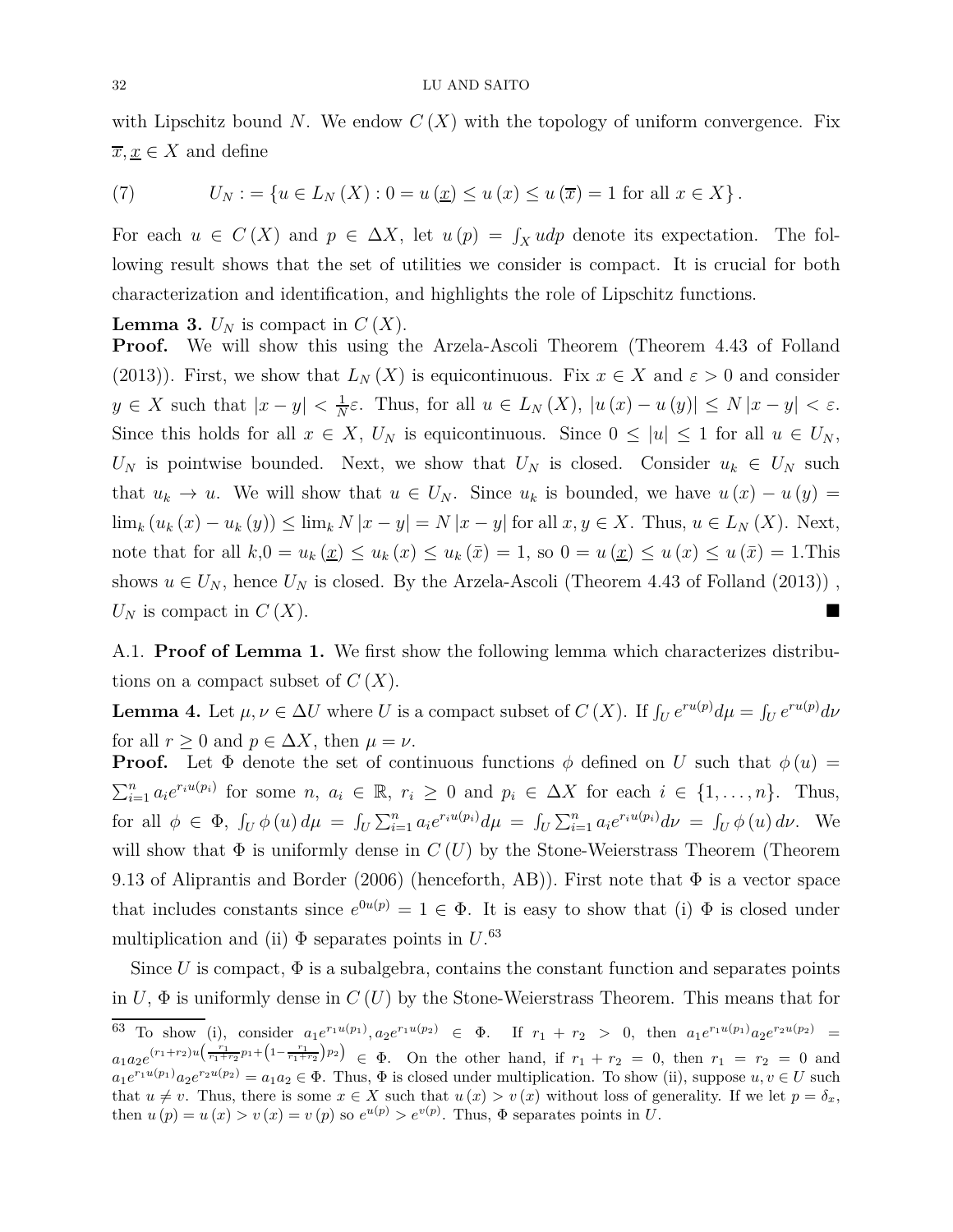any  $\phi \in C(U)$ , we can find  $\phi_k \in \Phi$  such that  $\phi_k \to \phi$  uniformly. Hence, if we fix some  $\varepsilon > 0$ , then there exists some *n* such that  $|\phi_k - \phi| \leq \varepsilon$  for all  $k > n$ . This implies that for all  $u \in U$ ,  $\phi_k(u) \leq |\phi_k(u) - \phi(u)| + |\phi(u)| \leq |\phi(u)| + \varepsilon$ . Thus,  $\phi_k$  are all dominated by a integrable function, so by dominated convergence,  $\int_U \phi(u) d\mu = \lim_k \int_U \phi_k(u) d\mu = \lim_k \int_U \phi_k(u) d\nu =$  $\int_U \phi(u) \, d\nu$ . By AB Theorem 15.1,  $\mu = \nu$ .

We now prove Lemma 1. Define the mapping  $\xi : S \to U$  as in equation (3), or  $\xi_s(c, z) =$  $\phi_s\left(c, \int_S \sup_{p \in \mathcal{Z}} u_{\tilde{s}}(p) dP_s\right)$ . Consider two states  $s, s' \in S$  such that  $\xi_s = \xi_{s'}$ . We will show that this means that  $P_s \circ \xi^{-1} = P_{s'} \circ \xi^{-1}$ . Let  $\nu = P_s \circ \xi^{-1}$ ,  $\nu' = P_{s'} \circ \xi^{-1}$ and  $z = \{p, \alpha \delta_{\bar{x}} + (1 - \alpha) \delta_{\underline{x}}\}$ . Since  $\xi_s = \xi_{s'}$  and  $\phi$  is strictly increasing in the second argument, we have  $\int_U \max\{u(p), \alpha\} d\nu = \int_S \sup_{p \in \mathcal{Z}} u_{\tilde{s}}(p) dP_s = \int_S \sup_{p \in \mathcal{Z}} u_{\tilde{s}}(p) dP_{s'} =$  $\int_U \max\{u(p), \alpha\} d\nu'$  for any  $\alpha \in [0, 1]$ . By Theorem 1.57 of Müller and Stoyan (2002), for any increasing convex function  $\varphi$ ,  $\int_U \varphi(u(p)) d\nu = \int_U \varphi(u(p)) d\nu'$ . Thus by Lemma 4,  $\nu = \nu'$  because  $\nu$  and  $\nu'$  are probability measures on  $U_N$ , which is compact by Lemma 3. We can now define a transition kernel  $\nu_v$  on *U* such that  $\nu_v := P_s \circ \xi^{-1}$  where  $v = u_s$ . If we let  $\mu = \pi \circ \xi^{-1}$ , then  $\int_U \nu_v(B) d\mu = \int_S \nu_{u_s}(B) d\pi = \int_S P_s(\xi^{-1}(B)) d\pi = \pi(\xi^{-1}(B)) = \mu(B)$ , where the first and the last equality hold by the definition of  $\mu$ , the second equality holds by definition of  $\nu_v$ , and the third equality holds because  $\pi$  is a stationary distribution of *P*. Thus, the utility process is a stationary Markov process. Moreover, for any measurable *B*, we have  $\mu$ -a.s.  $\nu_v(B) = P_s(\xi^{-1}(B)) \ge \delta \pi(\xi^{-1}(B)) = \delta \mu(B)$  so the Markov process satisfies Doeblin's condition and is thus ergodic.

## Appendix B. Proof of Theorem 1 (Uniqueness)

From Lemma 1, the utility process is ergodic so let  $\mu$  and  $\mu'$  denote the stationary utility distributions for  $\rho$  and  $\rho'$  respectively. For every  $z = \{p, q\} \in Z^*$ , we have  $\rho_z(p) =$  $\lim_{n\to\infty}\frac{1}{n}$  $\frac{1}{n} \sum_{k \geq 0} 1_{B(p,z)} (s_{tk+1}) = \mu \{ u \in U : u(p) \geq u(q) \}$  and likewise for *ρ*' and *μ*', where the first equality is by the ergodic representation and the second equality is by the Birkoff ergodic theorem. Choose any binary menu  $z = \{p, q\} \in Z$ . For each  $t \in T$ , define  $p^t = p_{z^t,t}$ and  $q^t = q_{z^t,t}$ . Then  $p^t \to p$  and  $q^t \to q$  as  $t \to \infty$ . By definition  $z^t = \{p^t, q^t\} \in Z^*$  and  $z^t \to z$  by Lemma 2.

*Step* 1: If  $u(p) = u(q)$  with  $\mu$ -measure zero, then  $\lim_{t \to \infty} \rho(p^t, q^t) = \mu\{u(p) \ge u(q)\}.$ 

*Proof.* First, note that  $\mu$ -a.s.  $\lim_{t} 1_{u(p^t) \ge u(q^t)} = 1_{u(p) \ge u(q)}$ .<sup>64</sup> By the dominated convergence theorem, we thus have  $\lim_{t \to 0} \rho(p^t, q^t) = \lim_{t \to 0} \int_{U} 1_{u(p^t) \ge u(q^t)} d\mu = \int_{U} 1_{u(p) \ge u(q)} d\mu = \mu \{u(p) \ge u(q)\},$ as desired.  $\Box$ 

 $^{64}$  To see why, first suppose  $u(p) \geq u(q)$ , but  $\liminf_t 1_{u(p^t) \geq u(q^t)} = 0$ . Thus, we can find a subsequence  $p^k, q^k$  such that  $u(p^k) < u(q^k)$  so  $u(p) \le u(q)$  yielding a contradiction as  $u(p) \ne u(q)$   $\mu$ -a.s.. On the other hand, if  $u(p) < u(q)$ , then clearly  $\limsup_t 1_{u(p^t) \ge u(q^t)} = 0$ .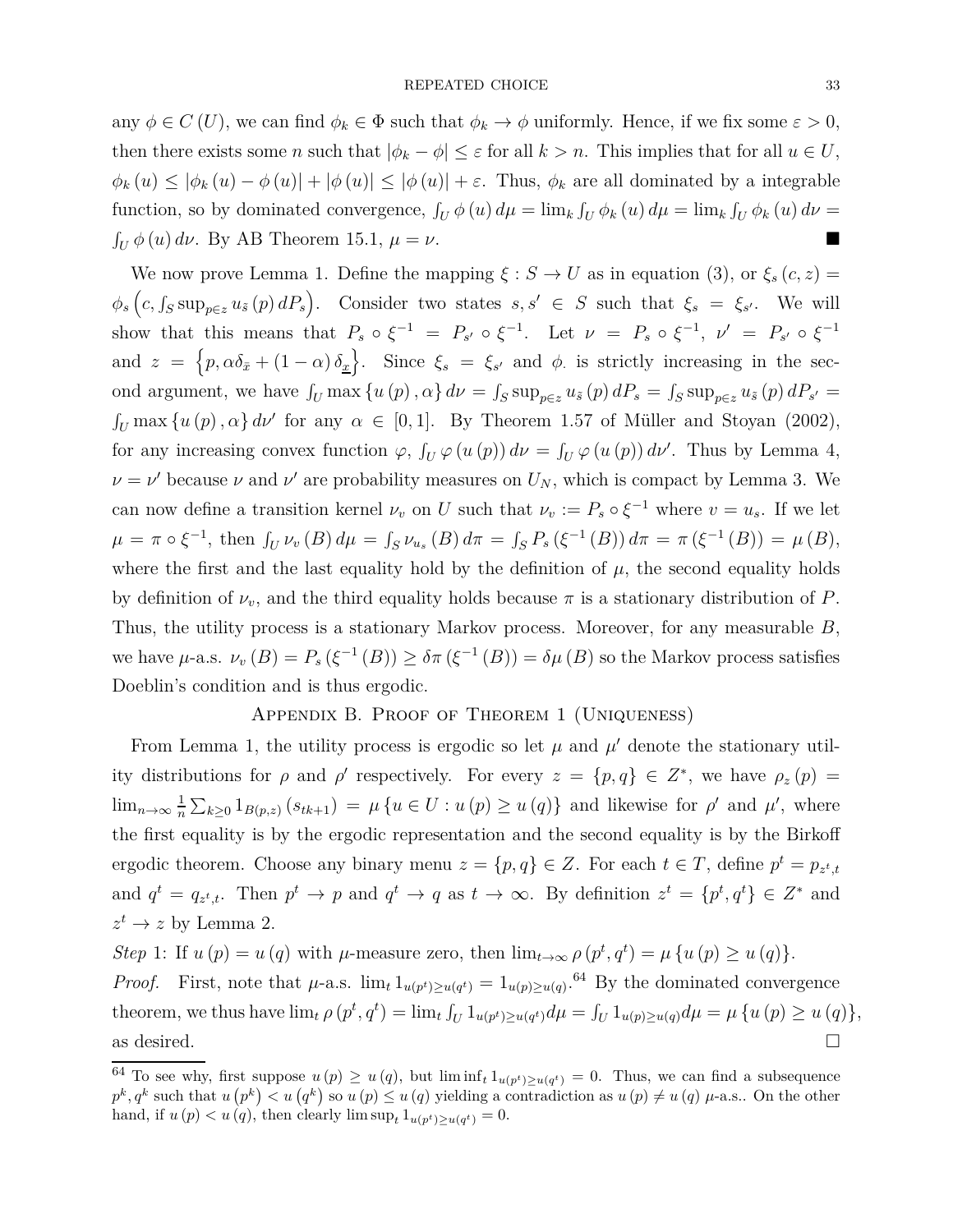*Step* 2: If  $u(p) = u(q)$  with  $\mu'$ -a.s., then  $u(p) = u(q)$  with  $\mu$ -a.s.

*Proof.* Let  $q = p_\alpha := \alpha \delta_{\bar{x}} + (1 - \alpha) \delta_{\bar{x}}$  and suppose that  $u(p) = u(q) = \alpha \mu'$ -a.s. We will show that this implies  $u(p) = \alpha \mu$ -a.s. Fix a positive number  $\varepsilon$ . Consider  $p_{\alpha+\varepsilon}$  and  $p_{\alpha-\varepsilon}$  and note that  $u(p_{\alpha+\varepsilon}) > u(p) > u(p_{\alpha-\varepsilon})$   $\mu'$ -a.s. for all  $\varepsilon > 0$ . By regularity, without loss of generality, we can choose  $\varepsilon$  such that  $u(p) = u(p_{\alpha+\varepsilon})$  and  $u(p) = u(p_{\alpha-\varepsilon})$  with  $\mu$ -measure zero. Thus,  $\mu\left\{u\left(p\right)\geq u\left(p_{\alpha-\varepsilon}\right)\right\} = \lim_{t \to 0} \left(p^t, p^t_{\alpha-\varepsilon}\right) = \lim_{t \to 0} \left(p^t, p^t_{\alpha-\varepsilon}\right) = \mu'\left\{u\left(p\right)\geq u\left(p_{\alpha-\varepsilon}\right)\right\} =$ 1, where the first and the third equality hold by Step 1, the second equality holds by the supposition of Theorem 1 that  $\rho$  and  $\rho'$  coincide on binary sets, and the last equality holds by the supposition that  $u(p) = \alpha \mu'$ -a.s.. By the symmetric argument for *p* and  $p_{\alpha+\varepsilon}, \, \mu\left\{u\left(p_{\alpha+\varepsilon}\right)\geq u(p)\right\}=\lim_{t \to 0}\left(p^t_{\alpha+\varepsilon},p^t\right)=\lim_{t \to 0}\rho'\left(p^t_{\alpha+\varepsilon},p^t\right)=\mu'\left\{u\left(p_{\alpha+\varepsilon}\right)\geq u\left(p\right)\right\}=1.$ Thus,  $u(p) \in [\alpha - \varepsilon, \alpha + \varepsilon]$  *μ*-a.s. Since  $\varepsilon$  is an arbitrary positive number,  $u(p) = \alpha \mu$ -a.s. as desired.  $\Box$ 

*Step* 3: For any  $p \in \Delta(X)$ ,  $u(p)$  has the same distribution under  $\mu$  and under  $\mu'$ .

*Proof.* Fix any  $p \in \Delta(X)$  and  $\alpha \in \mathbb{R}$  to show  $\mu \{u(p) \geq \alpha\} = \mu' \{u(p) \geq \alpha\}$ . By the regularity of  $\mu$ , it suffices to consider the following two cases.

*Case* 1: The case when  $\mu\{u(p) = \alpha\} = 0$ . Let  $q = p_\alpha := \alpha \delta_{\bar{x}} + (1 - \alpha) \delta_{\bar{x}}$ . By Step 1,  $\mu\{u(p) \ge \alpha\} = \lim_{t \to \infty} \rho(\rho^t, q) = \lim_{t \to \infty} \rho'(\rho^t, q) = \mu'\{u(p) \ge \alpha\}.$ 

*Case* 2: The case when  $\mu\{u(p) = \alpha\} = 1$ . By Step 2,  $\mu'\{u(p) = \alpha\} = 1 = \mu\{u(p) = \alpha\}$ .  $\Box$ 

Now, by Step 3,  $\int_U e^{ru(p)} d\mu = \int_U e^{ru(p)} d\mu'$  for all  $r \ge 0$  and  $p \in \Delta X$ . Since  $\mu$  and  $\mu'$  are probability measure on  $U_N$ , which is compact by Lemma 3. Thus,  $\mu = \mu'$  by Lemma 4. Since each  $u \in U$  determines the transition kernel on U, this means that the Markov utility process induced by  $\mu$  and  $\mu'$  are the same. The converse is trivial.

## Appendix C. Proof of Theorem 2 and 3 (Characterization of ICM)

C.1. **Proof of Theorem 2.** Let  $\mu$  denote the stationarity distribution for the utility process so by the ergodic theorem, we have  $\rho(p,q) = \mu \{ u \in U : u(p) \ge u(q) \}$  for all  $\{p,r\} \in Z^*$ . That additive separability implies 1-ICM and the standard utility implies both 1-ICM and 2- ICM are straightforward. We now show that 1-ICM implies the utility process is additively separable. Fix  $z, y \in Z$ . Consider  $\{p, r\} \in Z^*$  such that  $p = \frac{1}{4}$  $\frac{1}{4}\delta_{(0,z)}+\frac{1}{4}$  $\frac{1}{4}\delta_{(0,y)}+\frac{1}{4}$  $\frac{1}{4}\delta_{(c,z)} +$ 1  $\frac{1}{4}\delta_{(c,y)}, r = \frac{1}{2}$  $\frac{1}{2}\delta_{(0,z)}+\frac{1}{2}$  $\frac{1}{2}\delta_{(c,y)}$ . Note that  $p_M = r_M = \frac{1}{2}$  $\frac{1}{2}\delta_0 + \frac{1}{2}$  $\frac{1}{2}\delta_c$  and  $p_Z = r_Z = \frac{1}{2}$  $\frac{1}{2}\delta_z + \frac{1}{2}$  $rac{1}{2}\delta_y$ . Let  $\{q\} \in \mathbb{Z}^*$  denote the singleton 1-period menu such that  $q_M = \frac{1}{2}$  $rac{1}{2}\delta_0 + \frac{1}{2}$  $\frac{1}{2}\delta_c = p_M$  and  $q_Z = \frac{1}{2}$  $\frac{1}{2}\delta_z + \frac{1}{2}$  $\frac{1}{2}\delta_y$ . By 1-ICM, we thus have  $1 = \rho_{\{q\}}(q) = \rho(p,r) = \rho(r,p)$ . Thus a.s. 1  $\frac{1}{4}u(0, z) + \frac{1}{4}u(0, y) + \frac{1}{4}u(c, z) + \frac{1}{4}u(c, y) = \frac{1}{2}u(0, z) + \frac{1}{2}u(c, y)$ . That is,  $u(0, y) + u(c, z) =$  $u(0, z) + u(c, y)$ .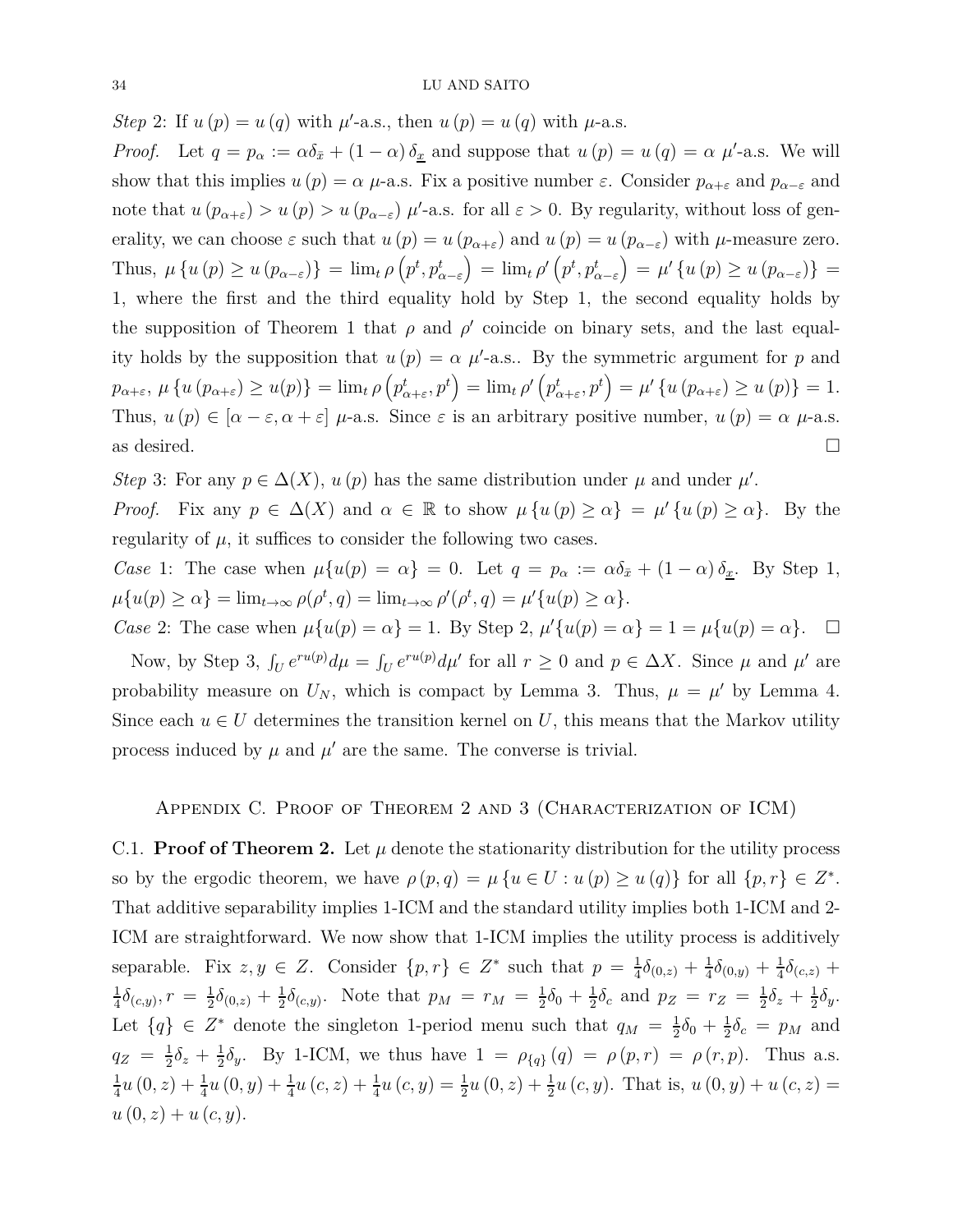Let  $y = \underline{x}^t \to \underline{x}$  so  $u(0, \underline{x}^t) \to u(\underline{x}) = 0$ . If we let  $v_s(z) := \mathbb{E}_s \left[ \sup_{p \in z} u_{s'}(p) \right]$  then  $v_s(\underline{x}^t) \rightarrow 0$ . Thus, we have a.s.  $\phi_s(c, v_s(z)) = \phi_s(0, v_s(z)) + \phi_s(c, 0)$ . Letting  $w_s(c) :=$  $\phi_s(c, 0)$  and  $\beta_s(v) = \phi_s(0, v)$ , we have a.s.  $\phi_s(c, v) = w_s(c) + \beta_s(v)$  as desired.

We now show that imposing 2-ICM in addition to 1-ICM implies the utility process must be standard. By 1-ICM, we have a.s.  $\phi_s(c, v) = w_s(c) + \beta_s(v)$  from above. Consider  $\{p,r\} \in \mathbb{Z}^*$  such that  $p = \frac{1}{4}$  $\frac{1}{4}\delta_{(0,p_0)} + \frac{1}{4}$  $\frac{1}{4}\delta_{\left(0,\delta_{(0,y)}\right)}+\frac{1}{4}$  $\frac{1}{4}\delta_{(0,q_0)}+\frac{1}{4}$  $\frac{1}{4}\delta_{(0,r_0)}, r = \frac{1}{2}$  $\frac{1}{2}\delta_{(0,p_0)}$  + 1  $\frac{1}{2}\delta_{(0,r_0)}$ , where  $p_0 = b\delta_{(0,z)} + (1-b)\delta_{(0,y)}$ ,  $q_0 = ab\delta_{(m,z)} + a(1-b)\delta_{(m,y)} + (1-a)b\delta_{(0,z)} +$  $(1 - a) (1 - b) \delta_{(0,y)}$ , and  $r_0 = a \delta_{(m,y)} + (1 - a) \delta_{(0,y)}$  for  $a, b \in [0,1]$ . Note that the distribution of 2-period consumptions of *p* and *r* are  $\frac{1}{2}\delta_{(0,\delta_0)} + \frac{1}{2}$  $\frac{1}{2}\delta_{(0, a\delta_m + (1-a)\delta_0)}$  while their menu distributions are  $\frac{1}{2}\delta_{(b\delta_z+(1-b)\delta_y)} + \frac{1}{2}$  $\frac{1}{2}\delta_{\delta_y}$ . Thus, by 2-ICM,  $1 = \rho(p,r) = \rho(r,p)$ . Hence, we have a.s.  $\frac{1}{4}u(0, p_0) + \frac{1}{4}u(0, \delta_{(0,y)}) + \frac{1}{4}$  $\frac{1}{4}u(0, q_0) + \frac{1}{4}u(0, r_0) = \frac{1}{2}u(0, p_0) + \frac{1}{2}u(0, r_0)$ . That is,  $u(0, \delta_{(0,y)}) + u(0, q_0) = u(0, p_0) + u(0, r_0)$ . Thus, we have a.s.  $\beta_s(\mathbb{E}_s[u_{s'}(0, y)]) +$  $\beta_s(\mathbb{E}_s[u_{s'}(q_0)]) = \beta_s(\mathbb{E}_s[u_{s'}(p_0)]) + \beta_s(\mathbb{E}_s[u_{s'}(r_0)]).$  Let  $y = {\underline{x}^t} \to {\underline{x}}$  and  $z = \overline{x}^t \to \overline{x}$ so  $u_s(0, \underline{x}^t) \rightarrow u_s(\underline{x}) = 0$  and  $v_s(\overline{x}^t) \rightarrow 1$ . By definition,  $\beta_s(0) = \phi_s(0,0) = 0$  and  $w_s(0) = \phi_s(0,0) = 0$ . Thus we have a.s.  $\beta_s (\mathbb{E}_s [aw_{s'}(m) + b\beta_{s'}(1)]) = \beta_s (\mathbb{E}_s [aw_{s'}(m)]) +$  $\beta_s(\mathbb{E}_s [b\beta_{s'}(1)]), \text{ or } \beta_s(a\mathbb{E}_s [w_{s'}(m)] + b\mathbb{E}_s [\beta_{s'}(1)]) = \beta_s(a\mathbb{E}_s [w_{s'}(m)]) + \beta_s(b\mathbb{E}_s [\beta_{s'}(1)])$  for all  $a, b \in [0, 1]$ . Let  $\xi_s := \min \{ \mathbb{E}_s [w_{s'}(m)], \mathbb{E}_s [\beta_{s'}(1)] \}$ . Since  $\mathbb{E}_s [w_{s'}(m)] + \mathbb{E}_s [\beta_{s'}(1)] =$  $\mathbb{E}_s [w_{s'}(m) + \beta_{s'}(1)] = \mathbb{E}_s [\phi_s(m,1)] = 1$ , it follows that  $\xi_s > 0$ . From the equation above, we have  $\beta_s(x+y) = \beta_s(x) + \beta_s(y)$  for all  $x, y \in [0, \xi_s]$ . This is a Cauchy functional equation with bounded domain, and since  $\beta_s$  is continuous, we have a.s.  $\beta_s(x) = \beta_s x$  for all  $x \in [0, \xi_s]$  where  $\beta_s$  is a constant (see pg. 45 of Aczel (1966)). Now, for  $v \in [0, 2\xi_s]$ ,  $\beta_s(v) = \beta_s\left(\frac{v}{2} + \frac{v}{2}\right)$ 2  $= 2\beta_s \left(\frac{v}{2}\right)$ 2  $\hat{\beta}_s(v) = \beta_s v$ . By iteration, we have  $\beta_s(v) = \beta_s v$  for all  $v \in [0, 1]$  as desired.

C.2. **Definition of Repeated Independence (RI).** In the main part of the paper, we explained how to mix 1-period menus with a lottery  $r \in \Delta M$ . In this subsection, we formally define how to mix simple *t*-period menus. Fix some *t*-period menu  $z \in Z^*$  that is also *t*simple. For any lottery p that yields z in  $t' \leq t$  periods, we will define  $r_{t'}(p)$  as the  $t'$ -times repeated mixture between *p* and  $r \in \Delta M$ . This is constructed as follows. First, define  $r_1(\cdot)$ exactly as in the 1-period case where for every  $p, r_1(p) = (\alpha p_M + (1 - \alpha) r; \alpha z \otimes (1 - \alpha) r)$ , where  $p_M$  is the marginal distribution of p on M. Now for  $1 < t' \leq t$ , we will recursively define  $r_{t'}$  (·). First, given  $r_{t'-1}$  (·) and some *p*, define two lotteries  $\hat{p}$  and  $\hat{r}$  such that  $\hat{p}(A \times B) :=$  $p\left(A \times r_{t-1}^{-1}(B)\right)$  and  $\hat{r}(A \times B) := r(A)p\left(\Delta M \times r_{t-1}^{-1}(B)\right)$  for all measurable *A* and *B*. Note that  $\hat{p}$  and  $\hat{r}$  are the continuation lotteries where all future lotteries are also mixed with *r*. Next, define  $r_{t'}(p) = \alpha \hat{p} + (1 - \alpha) \hat{r}$ . Finally, set  $\alpha p \otimes (1 - \alpha) r = r_t(p)$  and  $\alpha z \otimes (1 - \alpha) r := \{ \alpha p \otimes (1 - \alpha) r : p \in z \}.$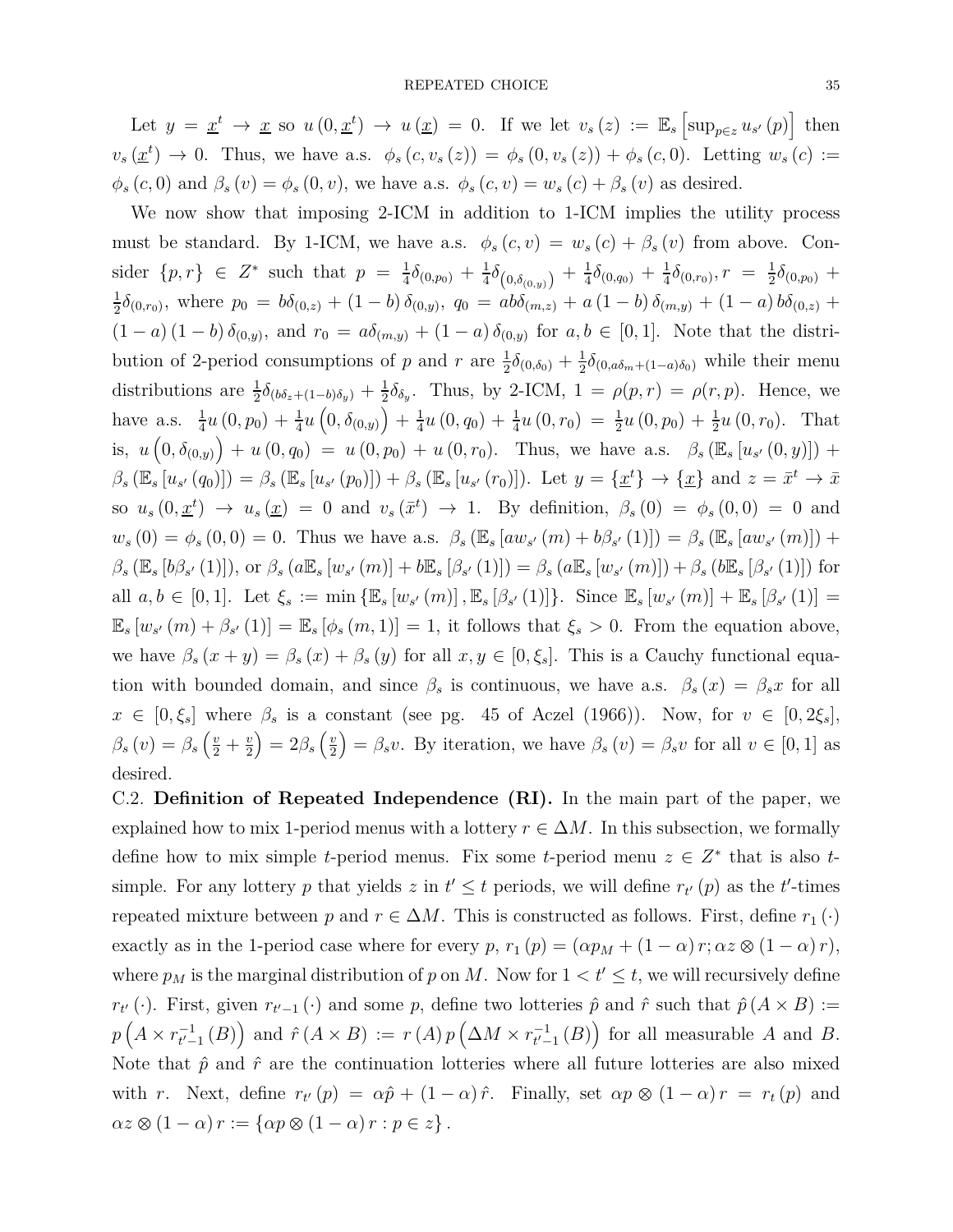C.3. **Proof of Theorem 3.** Note that by Theorem 2, all we need to show is that the utility process is standard if and only if  $\rho$  satisfies IRU and RI. Since the standard utility process trivially satisfies IRU and RI, we will show the converse. By IRU, we have  $\phi_s(c, v)$  =  $w_s(c) + \beta_s(c)v$ . Note that  $0 = \phi_s(0,0) = w_s(0)$  and  $1 = \phi_s(m,1) = w_s(m) + \beta_s(m)$ . Consider a 2-period  $z = \{p_0, q_0\} \in \mathbb{Z}^*$  where  $p_0 = \frac{1}{2}$  $\frac{1}{2}\delta_{(c_1,p)} + \frac{1}{2}$  $\frac{1}{2}\delta_{\left(c_{2},\delta_{(c_{2},z)}\right)},q_{0}=\frac{1}{2}$  $\frac{1}{2}\delta_{(c_1,q)} + \frac{1}{2}$  $\frac{1}{2}\delta_{(c_2,q)},$  $p = \lambda_1 \delta_{(m,z)} + (1 - \lambda_1) \delta_{(c_2,z)}$  and  $q = \lambda_2 \delta_{(m,z)} + (1 - \lambda_2) \delta_{(c_2,z)}$  for  $c_1, c_2 \in (0, m)$ . Note also that  $u_s(p_0) = w_s\left(\frac{1}{2}\right)$  $\frac{1}{2}\delta_{c_1} + \frac{1}{2}$  $\frac{1}{2}\delta_{c_2}\Big)+\frac{1}{2}$  $\frac{1}{2}\beta_s(c_1) \mathbb{E}_s [u_{s'}(p)] + \frac{1}{2}\beta_s(c_2) \mathbb{E}_s [u_{s'}(c_2, z)]$  and  $u_s(q_0) =$  $w_s\left(\frac{1}{2}\right)$  $\frac{1}{2}\delta_{c_1} + \frac{1}{2}$  $\frac{1}{2}\delta_{c_2}\Big)+\Big(\frac{1}{2}$  $\frac{1}{2}\beta_s(c_1) + \frac{1}{2}\beta_s(c_2)$   $\mathbb{E}_s[u_{s'}(q)]$ . To simplify notation, let  $\beta_i := \beta_s(c_i)$  and  $\tilde{u}_s := \mathbb{E}_s [u_{s'}].$  Now, by definitions  $u_s(p_0) \ge u_s(q_0) \Leftrightarrow \beta_1 \lambda_1 \ge (\beta_1 + \beta_2) \lambda_2$ .<sup>65</sup>

Let  $r = \delta_{c_2}$  and consider the 2-period  $z' = az \otimes (1-a)r \in Z^*$ . Note that  $z' = z$  $\{ap_0 \otimes (1-a) r, aq_0 \otimes (1-a) r\}$  where  $ap_0 \otimes (1-a) r = \frac{1}{2}$ 2  $\left(a\delta_{(c_1,p')}+(1-a)\delta_{(c_2,p')}\right)+\frac{1}{2}$  $\frac{1}{2}\delta_{\left(c_{2},\delta_{\left(c_{2},z'\right)}\right)},$  $aq_0 \otimes (1-a) r = \frac{1}{2}$ 2  $\left(a\delta_{(c_1,q')}+(1-a)\,\delta_{(c_2,q')}\right)+\frac{1}{2}$  $\frac{1}{2}\delta_{(c_2,q')}, p' = a\lambda_1\delta_{(m,z')} + (1 - a\lambda_1)\delta_{(c_2,z')},$  and  $q' = a\lambda_2\delta_{(m,z')} + (1 - a\lambda_2)\delta_{(c_2,z')}$ . Note also that  $u_s(a p_0 \otimes (1 - a) r) = w_s\left(\frac{a}{2}\right)$  $\frac{a}{2}\delta_{c_1} + \left(1 - \frac{a}{2}\right)$ 2  $\delta_{c_2}$ )+ 1  $\frac{1}{2}$   $(a\beta_1 + (1 - a)\beta_2) \tilde{u}_s(p') + \frac{1}{2}\beta_2 \tilde{u}_s(c_2, z')$  and  $u_s(aq_0 \otimes (1 - a)\,r) = w_s\left(\frac{a}{2}\right)$  $\frac{a}{2}\delta_{c_1} + \left(1 - \frac{a}{2}\right)$ 2  $\delta_{c_2}$ )+ *a*  $\frac{a}{2}\beta_1 + \left(1 - \frac{a}{2}\right)$ 2  $\left(\frac{\beta_2}{\beta_4}\right)$   $\tilde{u}_s(q')$ . For simplicity, let  $\beta_a := a\beta_1 + (1 - a)\beta_2$  and recall  $\tilde{u}_s = \mathbb{E}_s[u_{s'}].$ Now by definitions,  $u_s(ap_0\otimes(1-a)r) \ge u_s(aq_0\otimes(1-a)r) \Leftrightarrow \beta_a\lambda_1 \ge (\beta_a+\beta_2)\lambda_2$ .<sup>66</sup>

By RI,  $\mu \left\{ \frac{\beta_a}{\beta_{a+1}} \right\}$  $\frac{\beta_a}{\beta_a+\beta_2} \geq \frac{\lambda_2}{\lambda_1}$ *λ*1  $\left\{\n= \rho \left( ap_0 \otimes (1-a) r, aq_0 \otimes (1-a) r \right) = \rho \left( p_0, q_0 \right) = \mu \left\{\frac{\beta_1}{\beta_1 + \beta_2} \right\}$  $\frac{\beta_1}{\beta_1+\beta_2} \geq \frac{\lambda_2}{\lambda_1}$ *λ*1  $\bigg\}$ . Since this is true for all  $\lambda_1, \lambda_2 \in (0,1)$ , it must be that  $\frac{\beta_1}{\beta_1 + \beta_2}$  and  $\frac{\beta_a}{\beta_a + \beta_2}$  have the same distribution for all  $a > 0$ . If we let  $\xi := \frac{\beta_1}{\beta_0}$ *β*<sub>2</sub>, then *ξ* has the same distribution as  $\frac{\beta_a}{\beta_2}$  =  $a\xi + (1 - a)$ . Equivalently, this implies that  $\xi - 1$  has the same distribution as  $a(\xi - 1)$  for all  $a > 0$ . Let  $\kappa$  be the infimum of the support of  $\xi - 1$ . Since  $\frac{\beta_1}{\beta_2} \ge 0$ ,  $\kappa \ge -1$ . Since  $\xi - 1$  and *a* ( $\xi$  − 1) have the same distribution, it must be that  $\kappa = 0$ . Thus, a.s.  $0 \le \xi - 1 = \frac{\beta_1}{\beta_2} - 1$ , or  $\beta_s(c_1) = \beta_1 \geq \beta_2 = \beta_s(c_2)$  a.s. Since this was for arbitrary  $c_1, c_2 \in (0, m)$ , it must be that  $\beta(c_1) = \beta(c_2)$  for all  $c_1, c_2 \in (0, m)$ . Continuity of  $\beta$  then yields  $\beta$  must be constant on *M*.

## Appendix D. Extensions of DLR and GP

In this section, we present extensions of the main representation theorems of Dekel et al. (2001) (henceforth DLR) and Gul and Pesendorfer (2006) (henceforth GP). $^{67}$  Using the same methodology, we extend their results to countably-additive probability measures in <sup>65</sup> To see this,  $u_s(p_0) \geq u_s(q_0) \Leftrightarrow \beta_1 \tilde{u}_s(p) + \beta_2 \tilde{u}_s(c_2, z) \geq (\beta_1 + \beta_2) \tilde{u}_s(q) \Leftrightarrow \beta_1 (\tilde{u}_s(p) - \tilde{u}_s(q))$  $\geq \beta_2(\tilde{u}_s(q)-\tilde{u}_s(c_2,z)) \Leftrightarrow \beta_1(\lambda_1-\lambda_2)(\tilde{u}_s(m,z)-\tilde{u}_s(c_2,z)) \geq \beta_2\lambda_2(\tilde{u}_s(m,z)-\tilde{u}_s(c_2,z)) \Leftrightarrow \beta_1\lambda_1 \geq$  $(\beta_1 + \beta_2) \lambda_2$ , where the last inequality follows from the fact that  $\tilde{u}_s(m, z) \geq \tilde{u}_s(c_2, z)$  a.s. as  $m \geq c_2$ . <sup>66</sup> To see this,  $u_s(ap_0\otimes(1-a)r) \ge u_s(aq_0\otimes(1-a)r) \Leftrightarrow \beta_a\tilde{u}_s(p') + \beta_2\tilde{u}_s(c_2,z') \ge (\beta_a+\beta_2)\tilde{u}_s(q')$  $\Leftrightarrow \qquad \beta_a (\tilde{u}_s (p') - \tilde{u}_s (q')) \qquad \ge \q \qquad \beta_2 (\tilde{u}_s (q') - \tilde{u}_s (c_2, z')) \qquad \Leftrightarrow \beta_a a (\lambda_1 - \lambda_2) (\tilde{u}_s (m, z') - \tilde{u}_s (c_2, z'))$  $\geq \beta_2 a \lambda_2 \left( (\tilde{u}_s(m, z') - \tilde{u}_s(c_2, z')) \right) \Leftrightarrow \beta_a \lambda_1 \geq (\beta_a + \beta_2) \lambda_2$ , where the last inequality follows from the fact that  $\tilde{u}_s(m, z) \ge \tilde{u}_s(c_2, z)$  a.s.

 $67$  See also Dekel et al.  $(2007)$ .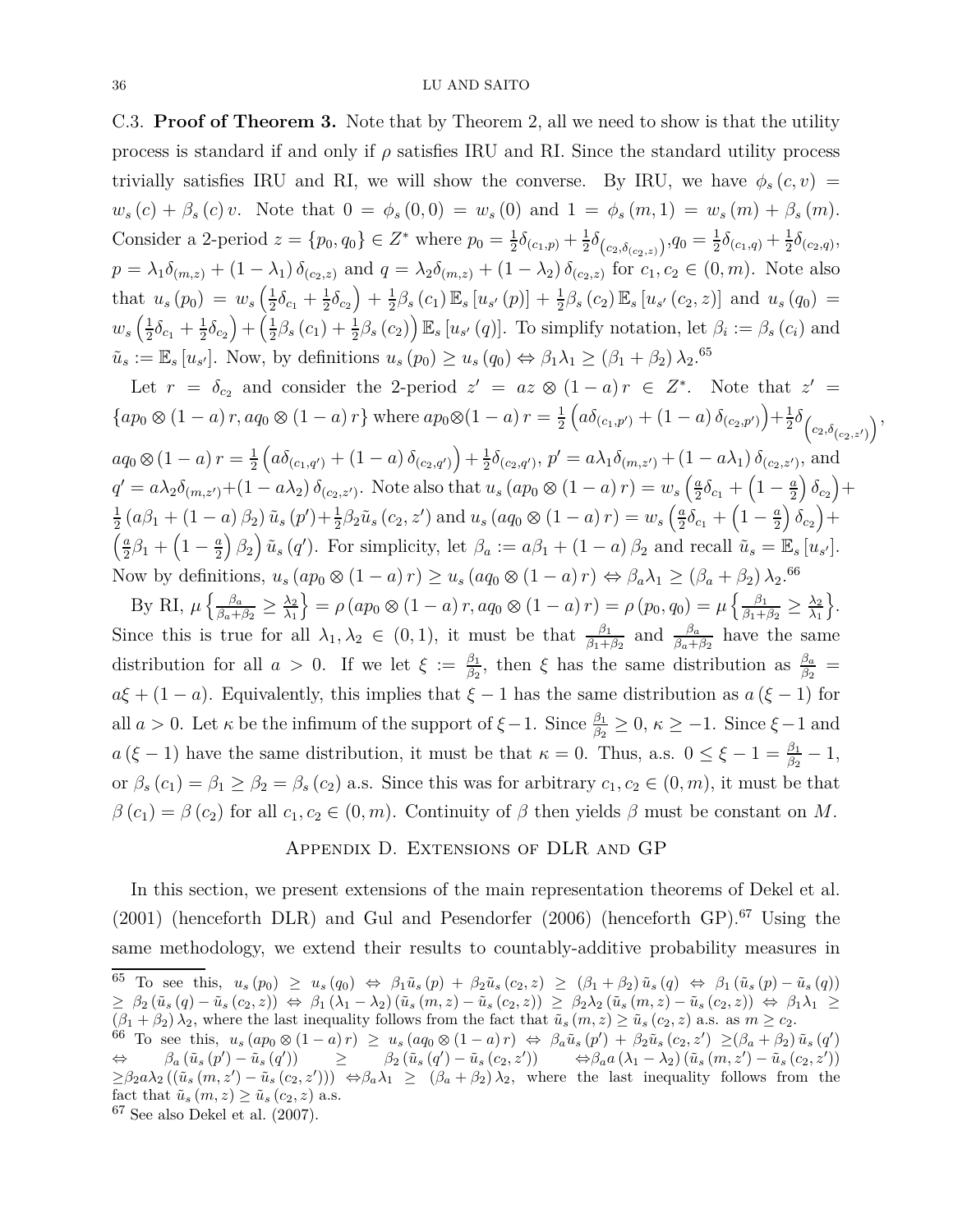infinite-dimensional settings. In both cases, we achieve this by using Lipschitz continuous utilities with a common bound. We first focus on finite-dimensional settings and then apply Kolmogorov's extension theorem followed by Tietze extension theorem. On an abstract level, this is analogous to the extension to uniformly continuous paths for the construction of Brownian motion.<sup>68</sup>

In this section, let  $X$  be a compact metric space and  $U_N$  be the set of Lipschitz continuous utilities with common bound  $N$  as defined by  $(7)$ . We assume that  $X$  contains two elements  $\bar{x}$  and <u>x</u>. Let  $Z = \mathcal{K}(\Delta X)$  denote the set of non-empty compact subsets of  $\Delta X$ .

D.1. **Extension of DLR.** Consider a binary relation  $\succeq$  on *Z* and the following conditions<sup>69</sup>: **C1.1** (Weak Order):  $\geq$  is complete and transitive; **C1.2** (Flexibility): *z* ⊂ *y* implies *z*  $\leq$  *y* for all  $z, y \in Z$ ; **C1.3** (Independence):  $z \succeq y$  implies  $\alpha z + (1 - \alpha) w \succeq \alpha y + (1 - \alpha) w$  for all  $\alpha \in (0,1)$  and  $z, y, w \in Z$ ; **C1.4** (Continuity):  $\succeq$  is continuous; **C1.5** (Best-Worst):  $\bar{x} \succeq \{x, \bar{x}\}$  and  $x \succeq \{x, \underline{x}\}$  for all  $x \in X$ ; **C1.6** (L-Continuity): There exists  $N > 0$ such that for all  $x_1, x_2 \in X$  and  $\alpha \in [0, 1]$ ,  $|x_1 - x_2| \leq \frac{\alpha}{N}$  implies  $(1 - \alpha) \delta_{x_1} + \alpha \delta_{\bar{x}} \succeq$  $\left\{ (1-\alpha)\,\delta_{x_1} + \alpha\delta_{\bar{x}}, (1-\alpha)\,\delta_{x_2} + \alpha\delta_{\underline{x}} \right\}.$ 

**Theorem 5** (DLR extension).  $\succeq$  satisfies Condition C1.1–1.6 if and only if there exists a countable additive probability measure  $\nu$  on  $U_N$  such that  $\succeq$  is represented by the function  $v: Z \to \mathbb{R}$  where  $v(z) = \int_{U_N} \sup_{p \in z} u(p) d\nu$ .

We now prove Theorems 5. The necessity of the axioms is straightforward.<sup>70</sup> We now show sufficiency. Since *X* is separable, let  $X^* \subset X$  be a countable dense subset of *X* and without loss of generality, assume  $\underline{x}, \overline{x} \in X^*$ . We first show three lemmas. The following preliminary lemma modified from Dekel et al. (2007) characterizes Lipschitz continuous functions on *X*<sup>∗</sup> . See Section S.3 for the proof

**Lemma 5.** Let  $X^*$  be a dense subset of *X* and suppose  $v: X^* \to \mathbb{R}$  is such that  $v(\bar{x}) = 1$  and  $v(\underline{x}) = 0$ . Then the following statements (i) and (ii) are equivalent: (i) There exist  $N > 0$ such that if  $|x_1 - x_2| \leq \frac{\alpha}{N}$  for  $x_1, x_2 \in X^*$  and  $\alpha \in [0, 1]$ , then  $\alpha v(\bar{x}) + (1 - \alpha) v(x_1) \geq$  $\alpha v(\underline{x}) + (1 - \alpha) v(x_2)$ ; (ii) *v* is Lipschitz continuous with bound *N*.

The next lemma is essential. In fact, it shows the result for any finite  $W \subset X^*$ .

<sup>68</sup> Other papers that also employ Kolmogorov's extension in this manner include Lu and Saito (2018), who do not address the continuity of utilities, and Frick et al. (2018), who obtain a measure with finite support (ignoring ties).

 $69$  While DLR formally considers all non-empty subsets of  $\Delta X$ , it is without loss to focus on compact sets.  $70$ Condition C1.1–1.4 follow from the same arguments as in DLR. It is easy to see C1.5 from the representation while C1.6 follows from Lemma 5 above.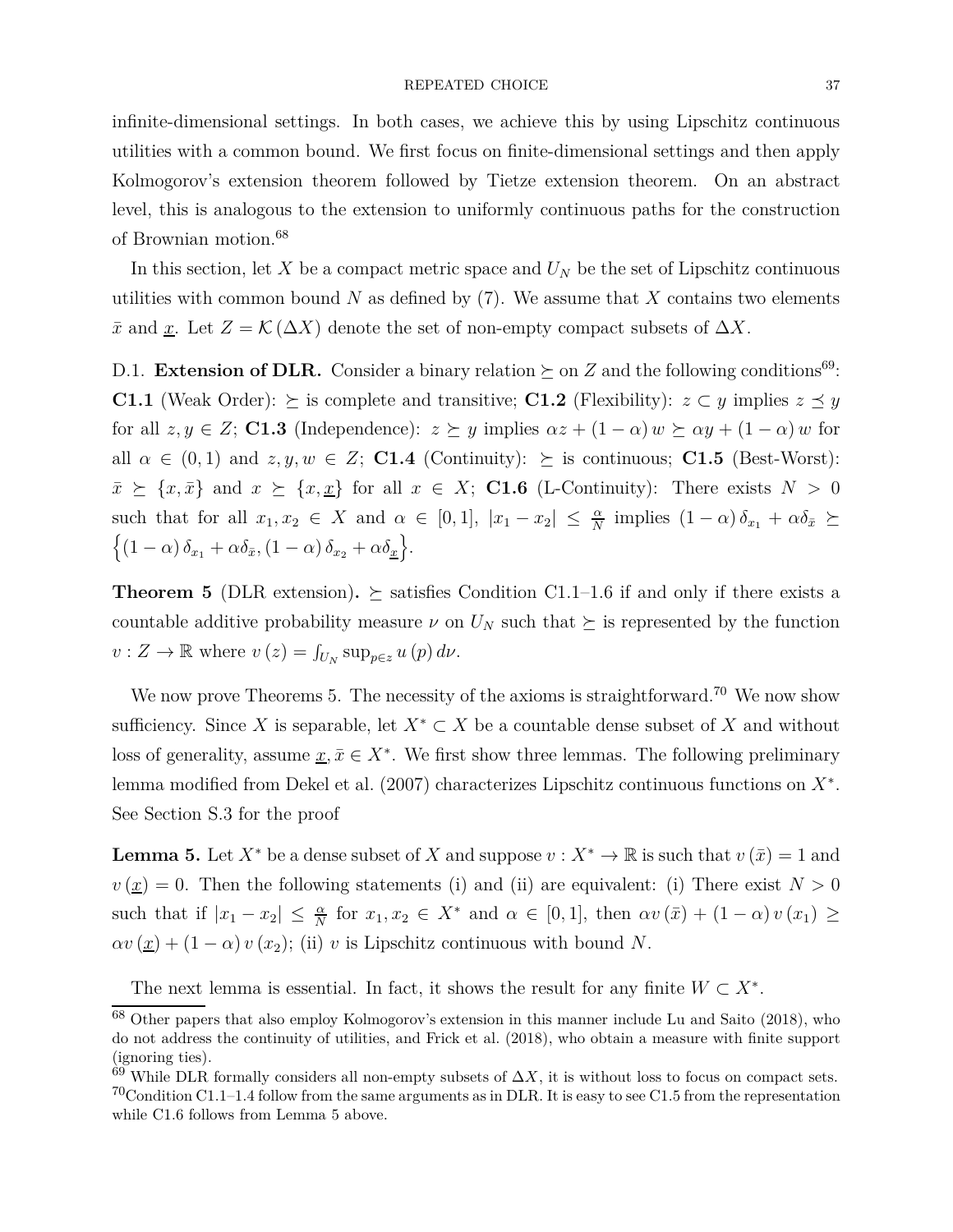**Lemma 6.** There exists a probability measure  $\nu$  on  $U_N$  such that for all finite  $W \subset X^*$ , the function  $v: Z \to \mathbb{R}$  where  $v(z) = \int_{U_N} \sup_{p \in z} u(p) d\nu$  represents  $\succeq$  on  $\mathcal{K}(\Delta W)$ .

**Proof.** We prove this in a series of steps.

Step 1: There exists a measure  $\mu$  on  $\mathbb{R}^{X^*}$  such that  $\int_{\mathbb{R}^{X^*}} \sup_{p \in \mathbb{R}^X} u(p) d\mu$  represents  $\succeq$  on  $\mathcal{K}(\Delta W)$  for all finite  $W \subset X^*$ .

*Proof.* From DLR, Condition C1.1–C1.4 imply that for each finite  $W \subset X^*$  where  $\underline{x}, \overline{x} \in W$ , there exists a probability measure  $\mu_W$  on  $\mathbb{R}^W$  such that  $\int_{\mathbb{R}^W}$  sup<sub>p $\in \mathbb{Z}$ </sub> *u* (*p*)  $d\mu_W$  represents  $\succeq$ on  $\mathcal{K}(\Delta W)$ . By C1.5, we have  $u(\underline{x}) \leq u(\overline{x}) \leq u(\overline{x}) \mu_W$ -a.s. for all  $x \in X$ . Thus, we can assume that  $u(\bar{x}) = 1$  and  $u(\bar{x}) = 0$  without loss of generality. With this normalization of utilities, the DLR representation is unique so all these  $\mu_W$  are consistent. By Kolmogorov's extension, the result holds.

*Step* 2: There exists  $N > 0$  such that  $\mu$ -a.s. for all  $\alpha \in [0, 1]$  and  $x_1, x_2 \in X^*$ ,  $|x_1 - x_2| \leq \alpha/N$ implies  $\alpha + (1 - \alpha) u(x_1) \geq (1 - \alpha) u(x_2)$ .

*Proof.* By C1.6, *N* satisfying the condition exists. For  $\alpha \in [0,1]$  and  $x_1, x_2 \in X^*$ , define  $U_{\alpha}^{x_1,x_2} := \{ u \in \mathbb{R}^{X^*} : |x_1 - x_2| \leq \frac{\alpha}{N} \implies \alpha + (1 - \alpha) u(x_1) \geq (1 - \alpha) u(x_2) \}.$  By C1.6,  $\mu(U_{\alpha}^{x_1,x_2}) = 1$  for all  $\alpha \in [0,1]$  and  $x_1,x_2 \in X^*$ . Let  $U_{\alpha} := \bigcap_{x_1,x_2 \in X^*} U_{\alpha}^{x_1,x_2}$  so by the countable additivity of  $\mu$  and the fact that  $X^*$  is a countable dense subset of  $X, \mu$  ( $U_{\alpha}$ ) = 1 for any  $\alpha \in [0, 1]$ . Let  $I^*$  be the rationals in  $[0, 1]$  so by the same argument,  $\mu(\bigcap_{\alpha \in I^*} U_\alpha) = 1$ . We want to show that  $\mu\left(\bigcap_{\alpha\in[0,1)}U_{\alpha}\right)=1$ . This holds because  $\bigcap_{\alpha\in I^*}U_{\alpha}\subset\bigcap_{\alpha\in[0,1)}U_{\alpha}$ .<sup>71</sup>  $\Box$ 

By Step 2, Lemma 5 yields  $\mu(L_N(X^*)) = 1$ . By the Lipschitz version of the Tietze extension theorem (see McShane (1934)), we can extend  $\mu$  on  $L_N(X^*)$  to a probability measure  $\nu$  on  $L_N(X)$ . Note that Lipschitz continuity ensures this is possible, similar to the role of uniform continuity in the construction of Brownian motion. Finally, we show  $\nu(U_N) = 1$ . For each  $x \in X$ , define  $U_x := \{u \in L_N(X) : 0 = u(x) \le u(x) \le u(x) = 1\}$ . It follows from the countable additivity of *ν* and the separability of *X* that  $\nu$  ( $\bigcap_{x \in X^*} U_x$ ) = 1. Then by the continuity of *u*, it is easy to show  $\bigcap_{x \in X^*} U_x \subset \bigcap_{x \in X} U_x$ ; thus  $\nu(U_N) = 1$ .<sup>72</sup> For any  $z \in Z$ , define  $v(z) := \int_{U_N} \sup_{p \in z} u(p) d\nu$ . Thus,  $v$  represents  $\succeq$  on  $\mathcal{K}(\Delta W)$  for all finite *W* ⊂  $X^*$ . .

<sup>&</sup>lt;sup>71</sup> We will show that for any  $u \in \bigcap_{\alpha \in I^*} U_\alpha$  and  $\alpha \in [0,1)$ ,  $u \in U_\alpha$ . Choose any  $x_1, x_2 \in X^*$  such that  $|x_2 - x_1| \le \alpha/N$  and consider a sequence  $\alpha_k$  of  $I^*$  such that  $\alpha_k \to \alpha$  and  $\alpha_k \ge \alpha$ . Since  $|x_2 - x_1| \le \alpha_k/N$ and  $u \in \bigcap_{\alpha \in I^*} U_\alpha$ , we have  $u(x_2) - u(x_1) \leq \alpha_k/(1 - \alpha_k)$  for each k. Since  $\alpha_k \to \alpha$ , we have  $u(x_2) - u(x_1) \leq$  $\alpha/(1-\alpha)$  so  $u \in U_\alpha$ . Thus,  $\mu(\bigcap_{\alpha \in [0,1]} U_\alpha) = 1$  as desired.

<sup>&</sup>lt;sup>72</sup>Suppose that  $u \in \bigcap_{x \in X^*} U_x$  and consider  $x \in X$ . If  $x \in X^*$ , then the result holds trivially so suppose  $x \notin X^*$ . Since  $X^*$  is dense in *X*, there exists a sequence  $x_k$  of  $X^*$  such that  $x_k \to x$ . Since  $0 \le u(x_k) \le 1$ for each *k*, we have  $0 \le u(x) \le 1$  by the continuity of *u*.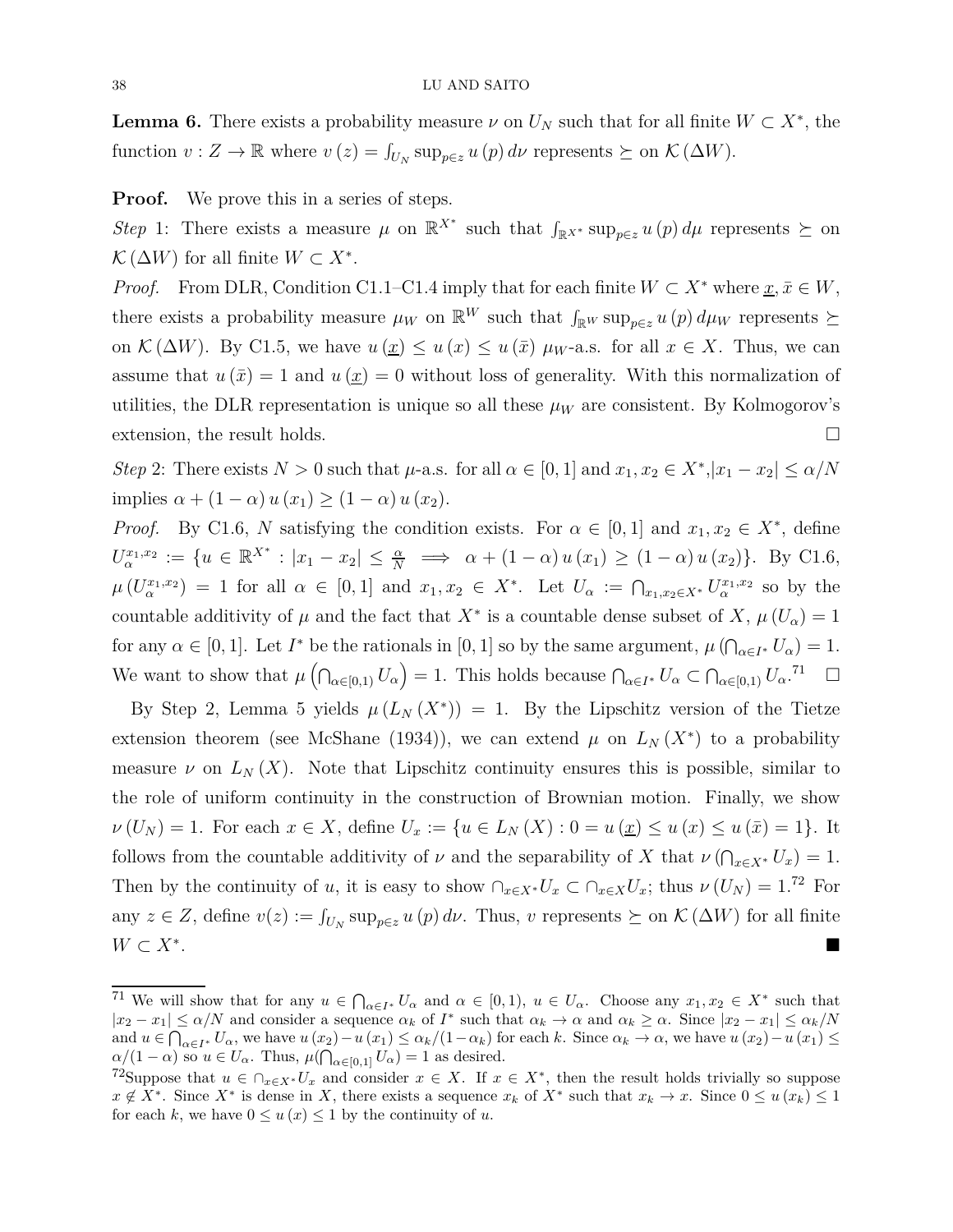Since  $X^*$  is dense and Dirac measures are extreme points in  $\Delta X$ , the next lemma follows from the Krein-Milman theorem (AB Theorem 15.10):

**Lemma 7.** For every  $p \in \Delta X$ , there exists a sequence  $p_n \to p$  such that each  $p_n$  has a finite support in *X*<sup>∗</sup> .

We now complete the proof by showing that  $v$  represents  $\succeq$  on  $Z$ . First we show that  $v$ is continuous. Note that  $z_n \to z$  implies  $\sup_{p \in z_n} u(p) \to \sup_{p \in z} u(p)$  for all  $u \in U_N$ . By dominated convergence,  $v(z_n) \to v(z)$  so *v* is continuous. Now, consider a generic  $z \in Z$ . For any  $p \in \Delta X$ , by Lemma 7, we can find  $p_n$  with finite support in  $X^*$  such that  $p_n \to p$ . Let  $z_n := \{p_n : p \in z\}$  so  $z_n \to z$  and  $z_n \in \mathcal{K}(\Delta W_n)$  for some finite  $W_n \subset X^*$ . Define  $\alpha_n := v(z_n) \in [0,1].$  Notice that  $z_n \sim \alpha_n \delta_{\bar{x}} + (1 - \alpha_n) \delta_{\bar{x}}$ . Assume  $\alpha_n \to \alpha^*$  without loss of generality. Since *v* is continuous,  $v(z) = \alpha^*$ . Note that by C1.4,  $\underline{x} \preceq z_n \preceq \overline{x}$  for all  $z_n$ implies  $\underline{x} \preceq z \preceq \overline{x}$ . By the standard argument, it can be shown that  $z \sim \alpha^* \delta_{\overline{x}} + (1 - \alpha^*) \delta_{\underline{x}}$ .<sup>73</sup> Finally, to complete the proof, note that  $z \succeq y$  if and only if  $v(z) \delta_{\bar{x}} + (1 - v(z)) \delta_{\underline{x}} \succeq$  $v(y)\delta_{\bar{x}} + (1 - v(y))\delta_{\underline{x}}$  if and only if  $v(z) \ge v(y)$ . Thus, *v* represents  $\succeq$  on *Z*.

D.2. **Extension of GP.** Consider a stochastic choice function  $\rho$  on  $Z<sup>f</sup>$ , the finite menus in *Z*, i.e.  $\rho_z$  is a Borel probability measure over *z* for every  $z \in Z^f$ . We model ties as in Lu (2016) and Lu and Saito (2018) and let  $Z^{\circ} \subset Z^f$  denote the set of finite menus that contain no ties. We say a probability measure on  $U_N$  is *regular* if  $u(p) = u(q)$  occurs with probability zero or one for all  $p, q \in \Delta X$ .

Consider the following conditions: **C2.1** (Monotonicity):  $z \subset y$  implies  $\rho_z(p) \ge \rho_y(p)$ for all *z, y* ∈ *Z*; **C2.2** (Linearity): *ρ<sup>z</sup>* (*p*) = *ραz*+(1−*α*)*<sup>q</sup>* (*αp* + (1 − *α*) *q*) for all *p* ∈ *z* ∈ *Z*,  $\alpha \in (0,1)$ , and  $q \in \Delta(X)$ ; **C2.3** (Extremeness):  $\rho_z(\text{ext}(z)) = 1$  for any  $z \in Z^f$ ; **C2.4** (Continuity):  $\rho : Z^{\circ} \to \Delta(\Delta X)$  is continuous; **C2.5** (Best-Worst):  $\rho(\underline{x}, \overline{x}) = 0$  and  $\rho(\bar{x}, x) = \rho(x, \underline{x}) = 1$  for all  $x \in X$ ; **C2.6** (L-continuity): There exists  $N > 0$  such that for all  $x_1, x_2 \in X$  and  $\alpha \in [0, 1]$ ,  $|x_1 - x_2| \leq \frac{\alpha}{N}$  implies  $\rho\left(\alpha \delta_{\bar{x}} + (1 - \alpha) \delta_{x_1}, \alpha \delta_{\underline{x}} + (1 - \alpha) \delta_{x_2}\right) = 1$ .

**Theorem 6** (GP extension).  $\rho$  satisfies Condition C2.1–2.6 if and only if there exists a countably additive regular probability measure  $\mu$  on  $U_N$  such that for any  $z \in Z^f$   $\rho_z(p) =$  $\mu \{u \in U_N : u(p) \geq u(q) \text{ for all } q \in \mathbb{Z}\}.$ 

Other than dealing with ties, the proof is nearly identical to that of Theorem 5. See Section S.2 for details.

<sup>73</sup> Now, suppose  $z > \alpha \delta_{\bar{x}} + (1 - \alpha) \delta_{\bar{x}}$  so we can find some  $\beta > \alpha$  such that  $z > \beta \delta_{\bar{x}} + (1 - \beta) \delta_{\bar{x}}$ . Since  $\alpha_n \to \alpha < \beta$ , this means that for large enough  $n, \beta \delta_{\bar{x}} + (1 - \beta) \delta_{\bar{x}} > \alpha_n \delta_{\bar{x}} + (1 - \alpha_n) \delta_{\bar{x}} \sim z_n$ , where the indifference follows from the representation. By C1.4, we have  $\beta \delta_{\bar{x}} + (1 - \beta) \delta_{\bar{x}} \succeq z$  yielding a contradiction. The case  $z \prec \alpha \delta_{\bar{x}} + (1 - \alpha) \delta_{\underline{x}}$  is symmetric.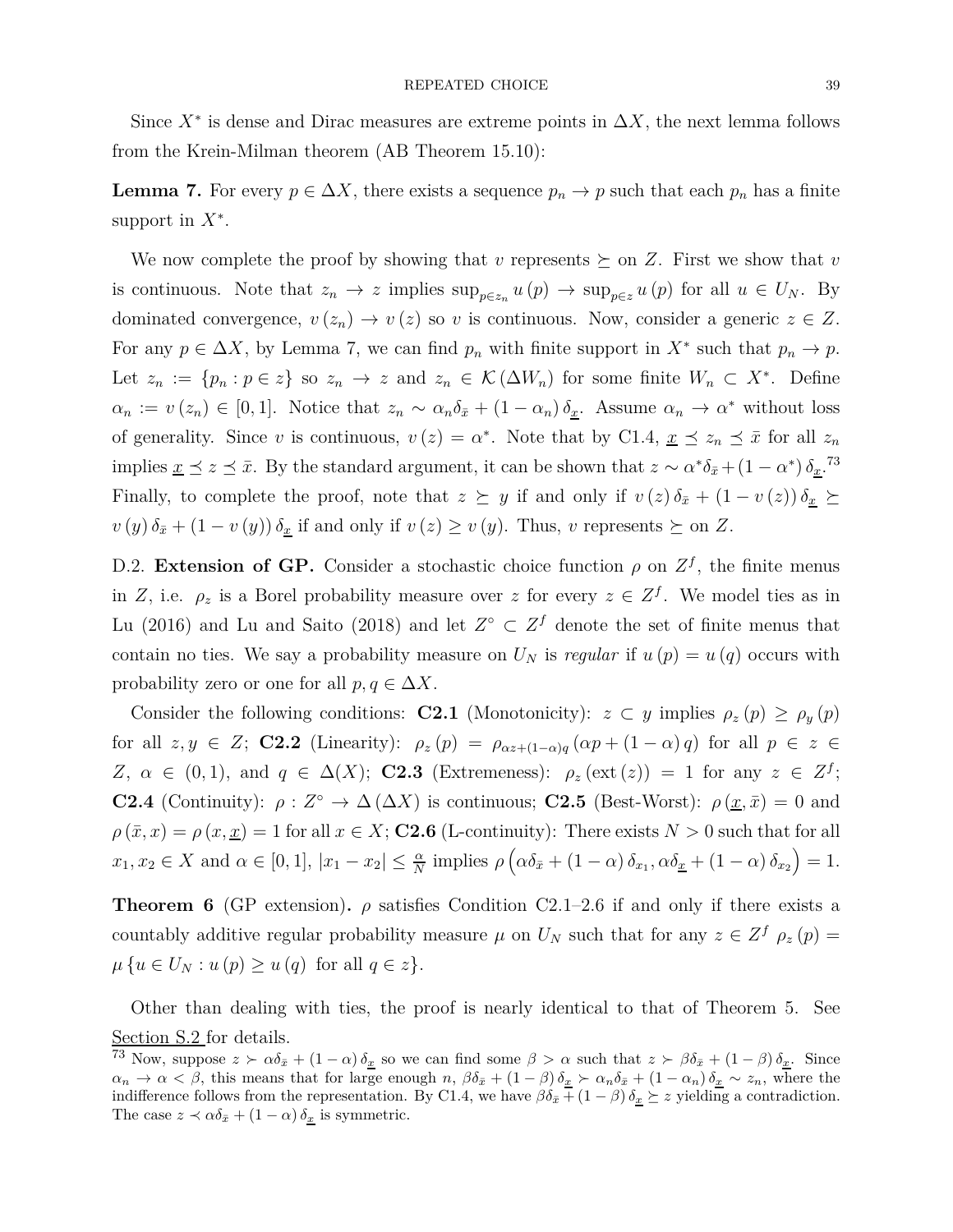## Appendix E. Proof of Theorem 4 (Representation)

**Sufficiency of Axioms:** We first prove sufficiency. Note that Axiom 1.1-1.6 corresponds exactly to Conditions C2.1–C2.6 so by Theorem 6, there exists a regular countably additive probability measure  $\mu$  on  $U_N$  s.t. for any  $z \in Z^f$ ,  $\rho_z(p) = \mu \{ u \in U_N : u(p) \ge u(q) \forall q \in z \}.$ 

Choose any  $z_1, z_2 \in Z$ . Let  $z = \{p_1, p_2\}$  and  $y = \{q_1, q_2\}$  where  $p_i = \delta_{(c, z_i)}$  and  $q_i = \frac{1}{2}$  $\frac{1}{2}p_i \oplus \frac{1}{2}$  $\frac{1}{2}\delta_{(d,w)}$  for  $i \in \{1,2\}$ . Applying Axiom 2 for  $\alpha = \frac{1}{2}$  $\frac{1}{2}$ , we have  $\mu\left\{u\left(p_{1}\right)\geq u\left(p_{2}\right)\right\}=$  $\rho_z(p_1) = \rho_{\frac{1}{2}z+\frac{1}{2}y}\left(\frac{1}{2}\right)$  $rac{1}{2}p_1 + \frac{1}{2}$  $\frac{1}{2}q_1$  =  $\mu$  {*u* (*p*<sub>1</sub>) ≥ *u* (*p*<sub>2</sub>) and *u* (*q*<sub>1</sub>) ≥ *u* (*q*<sub>2</sub>)}. Similarly, by Axiom 2,  $\mu \{ u(q_1) \ge u(q_2) \} = \rho_y(q_1) = \rho_{\frac{1}{2}z + \frac{1}{2}y} \left( \frac{1}{2} \right)$  $rac{1}{2}p_1 + \frac{1}{2}$  $\frac{1}{2}q_1$  =  $\mu$  {*u* (*p*<sub>1</sub>) ≥ *u* (*p*<sub>2</sub>) and *u* (*q*<sub>1</sub>) ≥ *u* (*q*<sub>2</sub>)}. Thus,  $0 = \mu \{u(p_1) \geq u(p_2) \text{ and } u(q_1) < u(q_2)\} = \mu \{u(p_1) < u(p_2) \text{ and } u(q_1) \geq u(q_2)\},$ so  $u(p_1) \geq u(p_2)$  if and only if  $u(q_1) \geq u(q_2)$   $\mu$ -a.s. For all  $c, d \in M$ ,  $z_1, z_2, w \in Z$ , and  $\lambda \in [0, 1]$ , we thus have  $\mu$ -a.s. (8)

$$
u(c, z_1) \ge u(c, z_2) \Leftrightarrow u(\lambda c + (1 - \lambda) d, \lambda z_1 + (1 - \lambda) w) \ge u(\lambda c + (1 - \lambda) d, \lambda z_2 + (1 - \lambda) w).
$$

Since *Z, M* and [0, 1] are all separable and any  $u \in U_n$  is continuous, by the countable additivity of  $\mu$ , we have that the above holds  $\mu$ -a.s. for all  $c, d \in M$  and  $z_1, z_2, w \in Z$  and  $\lambda \in [0, 1]$ . Moreover, we also have that  $\mu$ -a.s. that for all  $c, c' \in M$  and  $z_1, z_2, w \in Z$ , (9)

$$
u(c, z_1) \ge u(c, z_2) \Leftrightarrow u\left(\frac{1}{2}c + \frac{1}{2}c', \frac{1}{2}z_1 + \frac{1}{2}w\right) \ge u\left(\frac{1}{2}c + \frac{1}{2}c', \frac{1}{2}z_2 + \frac{1}{2}w\right) \Leftrightarrow u(c', z_1) \ge u(c', z_2).
$$

We can now define a preference relation  $\succeq_u$  on *Z* for each  $u \in U_N$  such that  $z \succeq_u y$  if and only if  $u(c, z) \geq u(c, y)$ . Note that this is well-defined as it does not depend on  $c \in M$  by (9) above.

We now show that  $\succeq_u$  satisfies Conditions C1.1–1.6  $\mu$ -a.s. Note that C1.1 is trivial and C1.3 follows from (8) above. To see C1.2, note that from Axiom 3, for any  $z, y$ , if  $z \supset y$ , then  $1 = \rho(z, y) = \rho\left(\delta_{(c,z)}, \delta_{(c,y)}\right) = \mu\left\{u\left(c, z\right) \geq u\left(c, y\right)\right\}$ . Since  $\mu$  is countably additive,  $u \in U_N$  is continuous and *Z* is separable, Condition C1.2 follows. Note that C1.4 follows from the continuity of  $u \in U_N$ . Finally, by applying Axiom 3 to Axioms 1.5 and 1.6, we obtain C1.5 and C1.6 respectively by the same argument as before. Applying Theorem 5, this means that  $\succeq_u$  is represented by  $v_u(z) := \int_{U_N} \sup_{p \in z} \tilde{u}(p) d\nu_u$ , where  $\nu_u$  is a countably additive probability measure on  $U_N$ . Since for every  $c \in M$ ,  $u(c, \cdot)$  and  $v_u$  represent the same preference, we can write  $u(c, z) = \phi_u(c, v_u(z))$ , where  $\phi_u : M \times [0, 1] \to [0, 1]$  is strictly increasing in the second argument. Note that this is well-defined as it does not depend on  $c \in M$  by (9). The following result shows that  $\mu$  is the invariant measure of the transition kernel *νu*.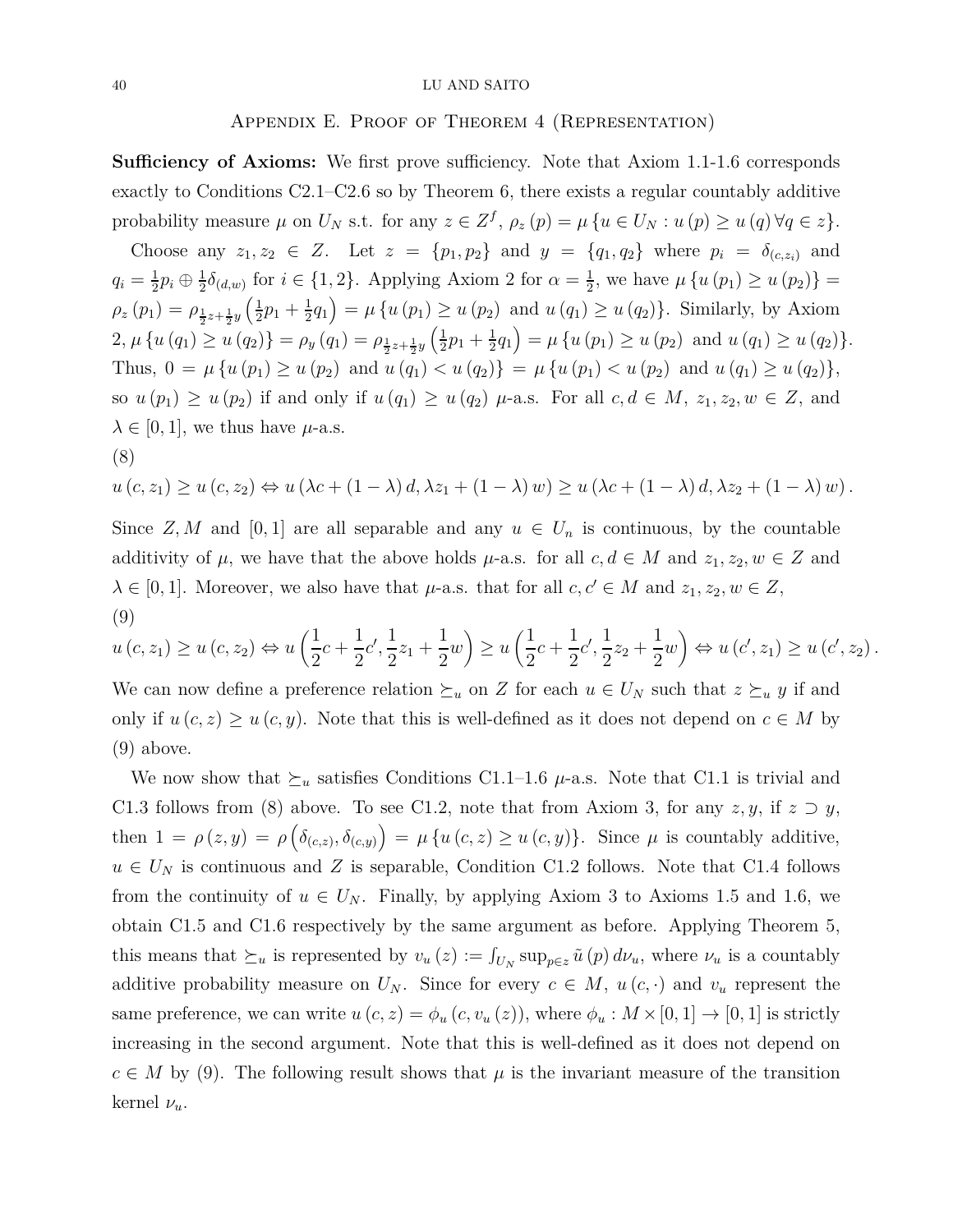#### REPEATED CHOICE 41

**Lemma 8.** For any measurable set  $B \subset U_N$ ,  $\mu(B) = \int_{U_N} \nu_u(B) d\mu$ .

**Proof.** Define the measure  $\mu^*$  on  $U_N$  such that for every measurable  $B \subset U_N$ ,  $\mu^*(B) =$  $\int_{U_N}$   $\nu_u(B) d\mu$ . We will show that  $\mu^* = \mu$ . Consider finite  $z \in Z$  and note that  $\rho(z, p_\alpha) =$  $\mu \left\{ \sup_{p \in \mathcal{Z}} u(p) \geq \alpha \right\}$ . Thus,

(10) 
$$
\int_{[0,1]} \rho(z, p_{\alpha}) d\alpha = \int_{U_N} \sup_{p \in z} u(p) d\mu.
$$

Notice also  $\rho((c, z), (c, p_{\alpha})) = \mu \{ \phi_u(c, v_u(z)) \geq \phi_u(c, v_u(p_{\alpha})) \} = \mu \{ v_u(z) > \alpha \}$ , so

(11) 
$$
\int_{[0,1]} \rho\left(\delta_{(c,z)}, \delta_{(c,p_\alpha)}\right) d\alpha = \int_{U_N} v_u(z) d\mu.
$$

Applying Axiom 4 to the left-hand sides of (10) and (11), we thus have  $\int_{U_N} \sup_{p \in z} u(p) d\mu =$  $\int_{U_N} v_u(z) d\mu = \int_{U_N} \left( \int_{U_N} \sup_{p \in z} \tilde{u}(p) d\nu_u \right) d\mu = \int_{U_N} \sup_{p \in z} u(p) d\mu^*$ . Letting  $z = \{p, p_\alpha\}$ , we have  $\int_{U_N} \max \{u(p), \alpha\} d\mu = \int_{U_N} \max \{u(p), \alpha\} d\mu^*$ . By Theorem 1.57 of Müller and Stoyan (2002), for any increasing convex function  $\phi$ ,  $\int_{U_N} \phi(u(p)) d\mu = \int_{U_N} \phi(u(p)) d\mu^*$ . Since  $U_N$ is compact by Lemma 3,  $\mu = \mu^*$  by Lemma 4.

Let  $U^1$  be the subset of  $U_N$  such that for any  $u \in U^1$  there exist  $(\phi_u, \nu_u)$  satisfying  $u(c, z) =$  $\phi_u\left(c, \int_{U_N} \sup_{p \in z} \tilde{u}(p) d\nu_u\right)$  so  $\mu(U^1) = 1$ . Recursively define  $U^{n+1} := \{u \in U^n : \nu_u(U^n) = 1\}$ and let  $U^* := \bigcap_{n=1}^{\infty} U^n$ . We show that  $\mu(U^*) = 1$ . First, we show that  $\mu(U^n) = 1$  for all *n* by induction. Suppose  $\mu(U^n) = 1$  so by Lemma 8,  $1 = \mu(U^n) = \int_{U_N} \nu_u(U^n) d\mu$ . Thus,  $\nu_u(U^n) = 1$   $\mu$ -a.s. so  $\mu(U^{n+1}) = 1$ . Since  $\mu(U^1) = 1$ , this means that  $\mu(U^n) = 1$  for all *n*. Since  $U^{n+1} \subset U^n$ , by Proposition 3.6 of Çınlar (2011),  $\mu(U^*) = \lim_{n \mu}(U^n) = 1$ .

By Lemma 8 again, we have  $1 = \mu(U^*) = \int_{U_N} \nu_u(U^*) d\mu$  so  $\nu_u(U^*) = 1$   $\mu$ -a.s. This means that  $\mu$ -a.s. that  $u(c, z) = \phi_u(c, f_{U^*} \sup_{p \in z} \tilde{u}(p) d\nu_u)$  and  $\rho_z(p) = \mu(B(p, z))$  for any  $z \in Z^f$ where  $B(p, z) := \{u \in U^* : u(p) \geq u(q) \forall q \in z\}$ . We can now define a Markov process [*P*] on  $S := U^*$  with invariant distribution  $\mu$  and transition kernel  $P_s := \nu_u$  for all  $s = u \in U^*$ .

We now prove that the Markov process [*P*] satisfies Doeblin continuity (i.e., there exists some  $\delta > 0$  such that  $\mu$ -a.s.  $\nu_u(A) \geq \delta \mu(A)$  for all measurable A). For this purpose, we will show a density result for support functions. For any  $z \in Z$ , define the support function  $\sigma_z$ :  $U_N \to \mathbb{R}$  by  $\sigma_z(u) := \sup_{p \in z} u(p)$ . Define the sets  $\Sigma := \{r(\sigma_z - \sigma_y) : r > 0 \text{ and } z, y \in Z\}$ and  $\Sigma^f := \{ r (\sigma_z - \sigma_y) : r > 0 \text{ and } z, y \in Z^f \}, \text{ where } \sigma_z \text{ is the support function of } z \in Z.$ 

**Lemma 9.**  $\Sigma^f$  is dense in  $C(U_N)$ .

**Proof.** Note that for any  $z \in Z$ , we can find  $z_k \in Z_f$  such that  $z_k \to z$  (see Lemma 0 of Gul and Pesendorfer (2001)). Thus,  $\sigma_{z_k} \to \sigma_z$  by Theorem 7.52 of AB. So  $\Sigma^f$  is dense in  $\Sigma$ . To show the lemma, therefore, it suffices to show that  $\Sigma$  is dense in  $C(U_N)$ . It is easy to see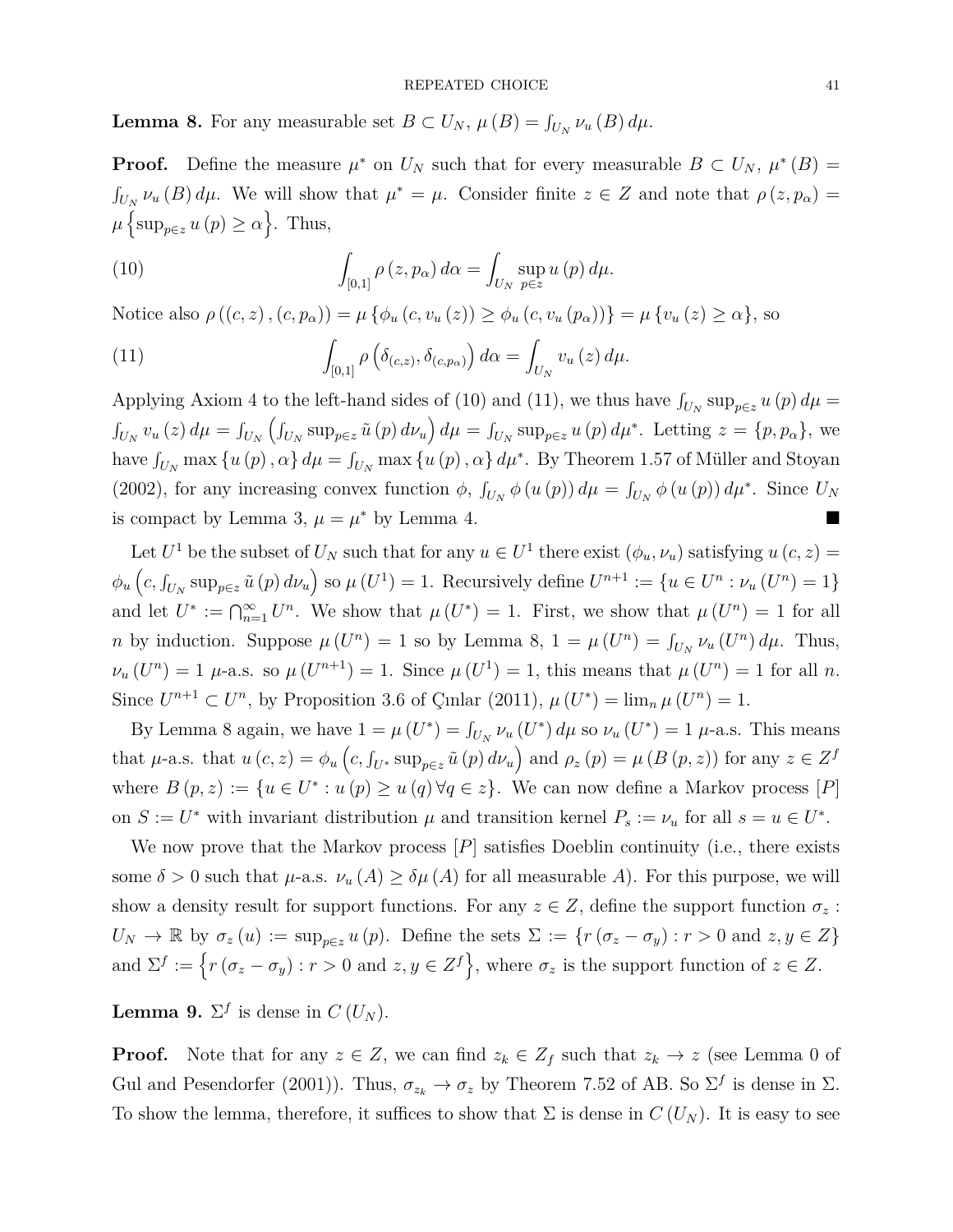that  $\Sigma$  is a linear subspace of  $C(U_N)$ .<sup>74</sup> Given this, by using the argument of Lemma 11 of DLR as well as Stone-Weierstrass Theorem, it is straightforward to show that  $\Sigma$  is dense in  $C(U_N)$ .<sup>75</sup>

Consider any  $h \in C(U_N)$  such that  $h \geq 0$ . By Lemma 9, we can find  $h_k \in Z_f$  such that  $h_k \to h$ . Define  $g_k = \max\{h_k, 0\}$  and note that  $g_k \to h$  as  $h \geq 0$ . Moreover, for  $h_k = r(\sigma_z - \sigma_y)$  where  $z, y \in Z^f$ , we have  $g_k = r \max\{\sigma_z - \sigma_y, 0\} = r(\sigma_{z \cup y} - \sigma_y) \in \Sigma^f$ . By Axiom 5, there exists some  $\varepsilon > 0$  s.t.  $\mu$ -a.s.  $\int_{U^*} \sigma_{(1-\varepsilon)(z \cup y) + \varepsilon p_{\varepsilon \bar{y}}} d\nu_u \ge \int_{U^*} \sigma_{(1-\varepsilon)y + \varepsilon p_{\varepsilon}(\overline{z \cup y})} d\nu_u \Leftrightarrow$  $(1-\varepsilon)\int_{U^*} \sigma_{z\cup y} d\nu_u + \varepsilon \bar{y} \ge (1-\varepsilon)\int_{U^*} \sigma_y d\nu_u + \varepsilon \overline{(z\cup y)} \Leftrightarrow \int_{U^*} (\sigma_{z\cup y} - \sigma_y) d\nu_u \ge \frac{\varepsilon}{1-\varepsilon}$ 1−*ε*  $\left(\overline{(z\cup y)}-\overline{y}\right)=$  $\delta \int_{U^*} (\sigma_{z\cup y} - \sigma_y) d\mu$ , where  $\delta := \frac{\varepsilon}{1-\varepsilon}$ . Thus,  $\mu$ -a.s.  $\int_{U^*} g_k d\nu_u \ge \delta \int_{U^*} g_k d\mu$ . Since  $g_k \to h$ , this implies that  $\mu$ -a.s.  $\int_{U^*} h d\nu_u \ge \delta \int_{U^*} h d\mu$  by the dominated convergence theorem.

Since  $U_N$  is compact,  $C(U_N)$  is separable by Lemma 3.99 of AB. Thus, by the countably additivity of  $\mu, \mu$ -a.s. for all nonnegative  $h \in C(U_N)$ ,  $\int_{U^*} h d\nu_u \geq \delta \int_{U^*} h d\mu$ . Now, by the regularity of  $\nu_u$  and Urysohn's lemma (Theorem 4.15 of Folland (2013)), for any measurable  $A \subset U^*$ , there are nonnegative  $h_k \in C(U_N)$  such that  $h_k \to 1_A \nu_u$ -a.s. Thus, by the dominated convergence theorem,  $\mu$ -.a.s.  $P_s(A) = \nu_u(A) = \int_{U^*} \lim_k h_k d\nu_u = \lim_k \int_{U^*} h_k d\nu_u \ge$  $\lim_{k} \delta \int_{U^*} h_k d\mu = \delta \int_{U^*} \lim_{k} h_k d\mu = \delta \mu(A)$ . Since this implies Doeblin's condition, the Markov process  $[P]$  is uniformly ergodic (see Theorem 16.2.3 of Meyn and Tweedie (2012)). By the ergodic theorem,  $\mu$ -a.s.  $\lim_{n\to\infty}\frac{1}{n}$  $\frac{1}{n} \sum_{k\geq 0}^{n} 1_{B(p,z)}(s_k) = \mu(B(p,z)) = \rho(p,z)$  for all  $z \in \mathbb{Z}^f$  as desired. This concludes the sufficiency proof.

**Necessity of Axioms:** We now show necessity of the axioms. Note that by Lemma 1, we can consider the ergodic utility process  $u_t = u_{s_t}$  with stationary distribution  $\mu$ . For any  $z \in \mathbb{Z}^f$ , define  $B(p, z) := \{u \in U_N : u(p) \geq u(q) \text{ for all } q \in z\}$ . By the ergodic theorem, we have for every  $z \in Z^f$ ,  $\rho(p, z) = \lim_{n \to \infty} \frac{1}{n}$  $\frac{1}{n}\sum_{k\geq 0}^{n}1_{B(p,z)}(u_k) = \mu(B(p,z))$ . Axioms 1.1-1.6 then follows immediately from Theorem 6.

For Axiom 2, let  $p \in z \in Z_c^f$ ,  $y = \lambda z \oplus (1 - \lambda) \delta_{(c',z')}$  and  $q = \lambda p \oplus (1 - \lambda) \delta_{(c',z')} \in y$  where  $c, c' \in M$ ,  $z' \in Z$  and  $\lambda > 0$ . Note that for  $p = \delta_{(c,w)}$ ,  $u(p) \ge u(p')$  for all  $p' = \delta_{(c,w')} \in z$  if

<sup>&</sup>lt;sup>74</sup> To see this consider the singleton menu  $z = \delta_x$  and note that by definition,  $\sigma_z(u) = u(\underline{x}) = 0$  for all  $u \in U_N$ . Thus,  $0 \in \Sigma$ . Next, note that if  $r(\sigma_z - \sigma_y) \in \Sigma$ , then clearly  $\lambda r(\sigma_z - \sigma_y) \in \Sigma$  for all  $\lambda \in \mathbb{R}$ . Finally, suppose  $r_1(\sigma_{z_1}-\sigma_{y_1}), r_2(\sigma_{z_2}-\sigma_{y_2}) \in \Sigma$ . Since  $r_1, r_2 > 0$ , define  $\lambda := \frac{r_1}{r_1+r_2}$  so we have  $r_1(\sigma_{z_1}-\sigma_{y_1})+r_2(\sigma_{z_2}-\sigma_{y_2})=(r_1+r_2)[(\lambda\sigma_{z_1}+(1-\lambda)\sigma_{z_2})-(\lambda\sigma_{y_1}+(1-\lambda)\sigma_{y_2})]$ . Since  $\lambda\sigma_{z_1}+r_2(\sigma_{z_2}-\sigma_{y_2})$  $(1-\lambda)\sigma_{z_2} = \sigma_{\lambda z_1+(1-\lambda)z_2} \in \Sigma$  (see Lemma 7.54 of AB), we have  $r_1(\sigma_{z_1}-\sigma_{y_1})+r_2(\sigma_{z_2}-\sigma_{y_2}) \in \Sigma$ . This shows that  $\Sigma$  is a linear subspace of  $C(U_N)$ .

<sup>&</sup>lt;sup>75</sup> Note that for  $z = \delta_{\overline{x}}$ ,  $\sigma_z(u) = u(\overline{x}) = 1$  for all  $u \in U_N$  so  $\Sigma$  includes constants. That  $\Sigma$  is a vector lattice follows from the same arguments as in Lemma 11 of DLR. Next, we show that  $\Sigma$  separates  $C(U_N)$ . Choose any  $u, v \in U_N$  such that  $u \neq v$ . Thus, there exists  $x \in X$  such that  $u(x) \neq v(x)$ . If we let  $z = \delta_x$ , then  $\sigma_z(u) = u(x) \neq v(x) = \sigma_z(v)$ . Thus,  $\Sigma$  separates  $C(U_N)$ . Since  $U_N$  is compact by Lemma 3, the Stone-Weierstrass Theorem (AB Theorem 9.12) shows that  $\Sigma$  is dense in  $C(U_N)$ .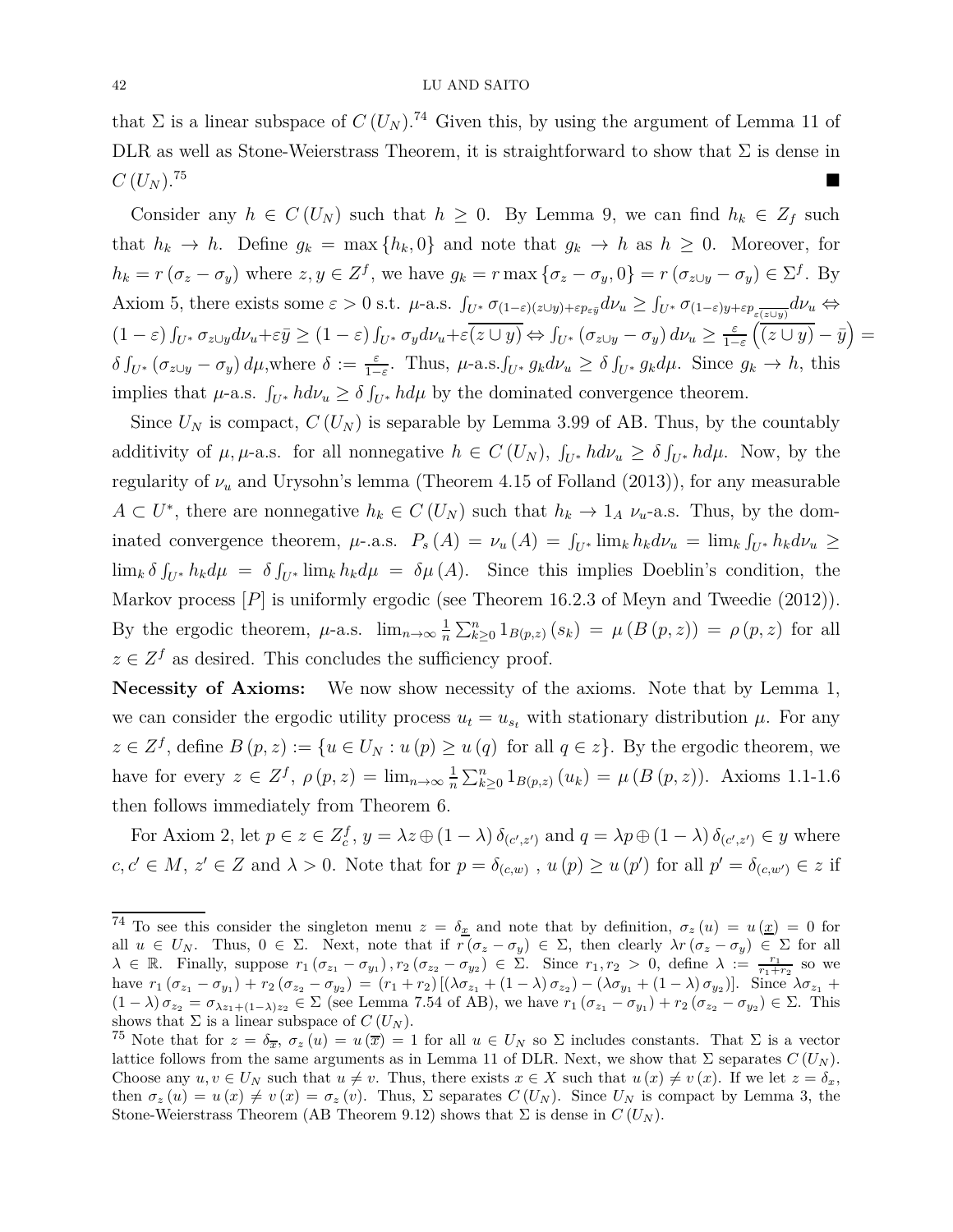and only if  $v_u(w) \ge v_u(w')$  for all w' where  $v_u(w) := \int_{U_N} \sup_{p \in w} \tilde{u}(p) d\nu_u$  and  $\nu_u$  is the transition kernel corresponding to the ergodic utility process. On the other hand, for all  $p' \in z$ and all  $q' = \lambda p' \oplus (1 - \lambda) \delta_{(c',z')} \in y$ ,  $u(q) \ge u(q') \Leftrightarrow u(\lambda c + (1 - \lambda) c', \lambda w + (1 - \lambda) z') \ge$  $u(\lambda c + (1 - \lambda)c', \lambda w' + (1 - \lambda)z') \Leftrightarrow v_u(\lambda w + (1 - \lambda)z') \ge v_u(\lambda w' + (1 - \lambda)z') \Leftrightarrow v_u(w) \ge v_u(w)$  $v_u(w')$  for all *w*' as  $\lambda > 0$ . Thus,  $u(p) \ge u(p')$  for all  $p' \in z$  iff  $u(q) \ge u(q')$  for all  $q' \in y$ . Hence  $\rho_z(p) = \mu \{ \alpha u(p) + (1 - \alpha) u(q) \ge \alpha u(p') + (1 - \alpha) u(q') \forall p' \in z, \forall q' \in y \}$  $\mu\left\{u\left(\alpha p + (1-\alpha) q\right) \geq u\left(\alpha p' + (1-\alpha) q'\right) \forall p' \in z, \forall q' \in y\right\} = \rho_{\alpha z + (1-\alpha)y}\left(\alpha p + (1-\alpha) q\right),$  as desired.

For Axiom 3, suppose  $\rho(z, y) = 1$ . Let  $B := \{u \in U_N : \max_{p \in z} u(p) \ge \max_{q \in y} u(q)\}\)$  so  $\mu(B) = 1$ . Since  $\mu$  is the stationary distribution,  $1 = \int_{U_N} \nu_u(B) d\mu$  so  $\nu_u(B) = 1$   $\mu$ -a.s. This implies that  $v_u(z) \ge v_u(y)$   $\mu$ -a.s. so  $\rho\left(\delta_{(c,z)}, \delta_{(c,y)}\right) = 1$  as desired.

For Axiom 4, note that by the same arguments as in Lemma 8,  $\int_{[0,1]} \rho(z, p_\alpha) d\alpha =$  $\int_{U_N} \sup_{p \in z} u(p) d\mu$  and  $\int_{[0,1]} \rho \left( \delta_{(c,z)}, \delta_{(c,p_\alpha)} \right) d\alpha = \int_{U_N} v_u(z) d\mu = \int_{U_N} \left( \int_{U_N} \sup_{p \in z} \tilde{u}(p) d\nu_u \right) d\mu$ . The result follows from the fact that  $\mu$  is the stationary distribution.

Finally, for Axiom 5, suppose  $y \subset z$  so  $\bar{y} = \int_{U_N} \sup_{p \in y} u(p) d\mu \le \int_{U_N} \sup_{p \in z} u(p) d\mu = \bar{z}$ . From Lemma 1, we know there exists some  $\delta$  such that  $\nu_u(B) \geq \delta \mu(B)$  for all measurable *B* so  $\int_{U_N} \varphi d\nu_u \ge \int_{U_N} \varphi d\mu$  for all positive measurable functions  $\varphi$ . Let  $\varepsilon := \frac{\delta}{1+\delta}$  so *δ* = *ε*  $\frac{\varepsilon}{1-\varepsilon}$ . We thus have  $v_u((1-\varepsilon)z+\varepsilon p_{\bar{y}})-v_u((1-\varepsilon)y+\varepsilon p_{\bar{z}})=(1-\varepsilon)(v_u(z)-v_u(y))+\varepsilon$  $\varepsilon (v_u (p_{\bar{y}}) - v_u (p_{\bar{z}})) = (1 - \varepsilon) \int_{U_N}$  $\left(\sup_{p\in\mathbb{Z}}\tilde{u}(p)-\sup_{p\in\mathbb{Y}}\tilde{u}(p)\right)d\nu_{u}+\varepsilon\left(\bar{y}-\bar{z}\right)\geq\left(1-\varepsilon\right)\frac{\varepsilon}{1-\varepsilon}$  $\frac{\varepsilon}{1-\varepsilon}$  ( $\bar{z}-\bar{y}$ )−  $\varepsilon$  ( $\bar{z} - \bar{y}$ ) = 0. Thus,  $\rho$  ( $\delta$ <sub>(*c*,(1-*ε*)*z*+*εp*<sub>*y*</sub></sub>),  $\delta$ <sub>(*c*,(1-*ε*)*y*+*εp*<sub>*z*</sub></sup>)</sub>) = 1 as desired. This concludes the proof.

## **REFERENCES**

- Aczel, J. (1966): Lectures on functional equations and their applications, Academic Press. Ahn, D. and T. Sarver (2013): "Preference for Flexibility and Random Choice," Econometrica, 81, 341–361.
- Aliprantis, C. and K. Border (2006): Infinite dimensional analysis, Springer.
- Alvarez, F. and A. Atkeson (2017): "Random risk aversion and liquidity: a model of asset pricing and trade volumes," Working paper.
- Barro, R., J. Fernandez-Villaverde, O. Levintal, and A. Mollerus (2017): "Safe Assets," Working paper.
- BLOCK, H. AND J. MARSCHAK (1960): "Random Orderings and Stochastic Theories of Response," in Contributions to Probability and Statistics, ed. by I. Olkin, Stanford University Press, 97–132.
- BOMMIER, A., A. KOCHOV, AND F. LE GRAND (2017): "On monotone recursive preferences," Econometrica, 85, 1433–1466.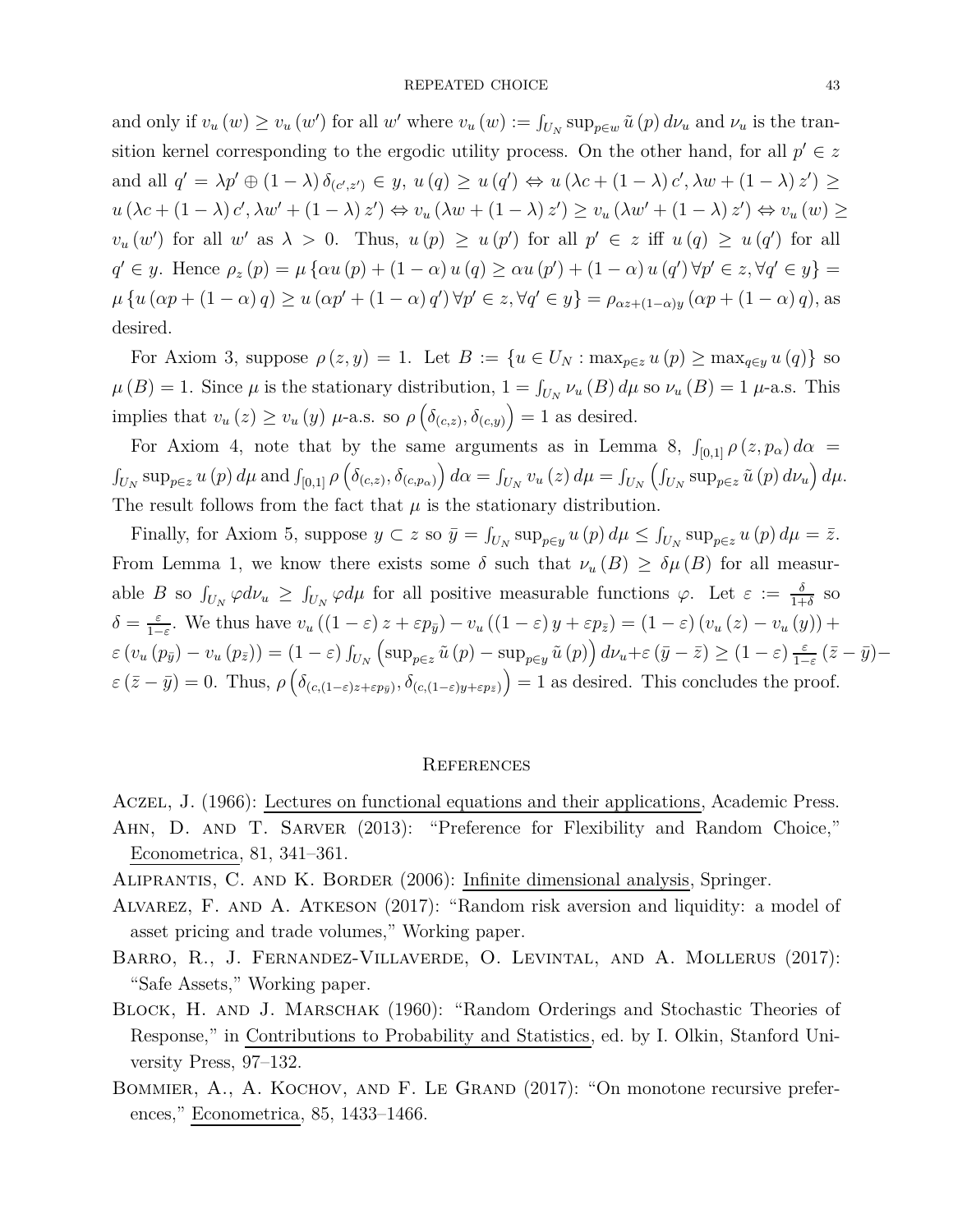- Chew, S. H. (1989): "Axiomatic utility theories with the betweenness property," Annals of Operation Research, 19, 273–298.
- Çınlar, E. (2011): Probability and stochastics, vol. 261, Springer Science & Business Media.
- Dekel, E. (1986): "An axiomatic characterization of preferences under uncertainty: weakening the independence axiom," Journal of Economic Theory, 40, 304–318.
- DEKEL, E., B. L. LIPMAN, AND A. RUSTICHINI (2001): "Representing preferences with a unique subjective state space," Econometrica, 69, 891–934.
- DEKEL, E., B. L. LIPMAN, A. RUSTICHINI, AND T. SARVER (2007): "Representing Preferences with a Unique Subjective State Space: A Corrigendum 1," Econometrica, 75, 591–600.
- Dillenberger, D., V. Krishna, and P. Sadowski (2017): "Subjective Information Choice Processes," Working paper.
- Dillenberger, D., J. S. Lleras, P. Sadowski, and N. Takeoka (2014): "A theory of subjective learning," Journal of Economic Theory, 153, 287–312.
- Duraj, J. (2018): "Dynamic Random Subjective Expected Utility," Working paper.
- EPSTEIN, L. G. (1983): "Stationary cardinal utility and optimal growth under uncertainty," Journal of Economic Theory, 31, 133–152.
- EPSTEIN, L. G., E. FARHI, AND T. STRZALECKI (2014): "How much would you pay to resolve long-run risk?" American Economic Review, 104, 2680–97.
- EPSTEIN, L. G. AND S. E. ZIN (1989): "Substitution, Risk Aversion, and the Temporal Behavior of Consumption and Asset Returns: A Theoretical Framework," Econometrica, 57, 937–969.
- Falmagne, J. (1978): "A Representation Theorem for Finite Random Scale Systems," Journal of Mathematical Psychology, 18, 52–72.
- FISHBURN, P. (1970): Utility theory for decision making, John Wiley & Sons.
- Folland, G. B. (2013): Real analysis: modern techniques and their applications, John Wiley & Sons.
- Frick, M., R. Iijima, and T. Strzalecki (2018): "Dynamic random utility," Working paper.
- Fudenberg, D. and T. Strzalecki (2015): "Dynamic logit with choice aversion," Econometrica, 83, 651–691.
- GUL, F. AND W. PESENDORFER (2001): "Temptation and self-control," Econometrica, 69, 1403–1435.
- $-$  (2004): "Self-control and the theory of consumption," Econometrica, 72, 119–158.  $-$  (2006): "Random expected utility," Econometrica, 74, 121–146.
- HIGASHI, Y., K. HYOGO, AND N. TAKEOKA (2009): "Subjective random discounting and intertemporal choice," Journal of Economic Theory, 144, 1015–1053.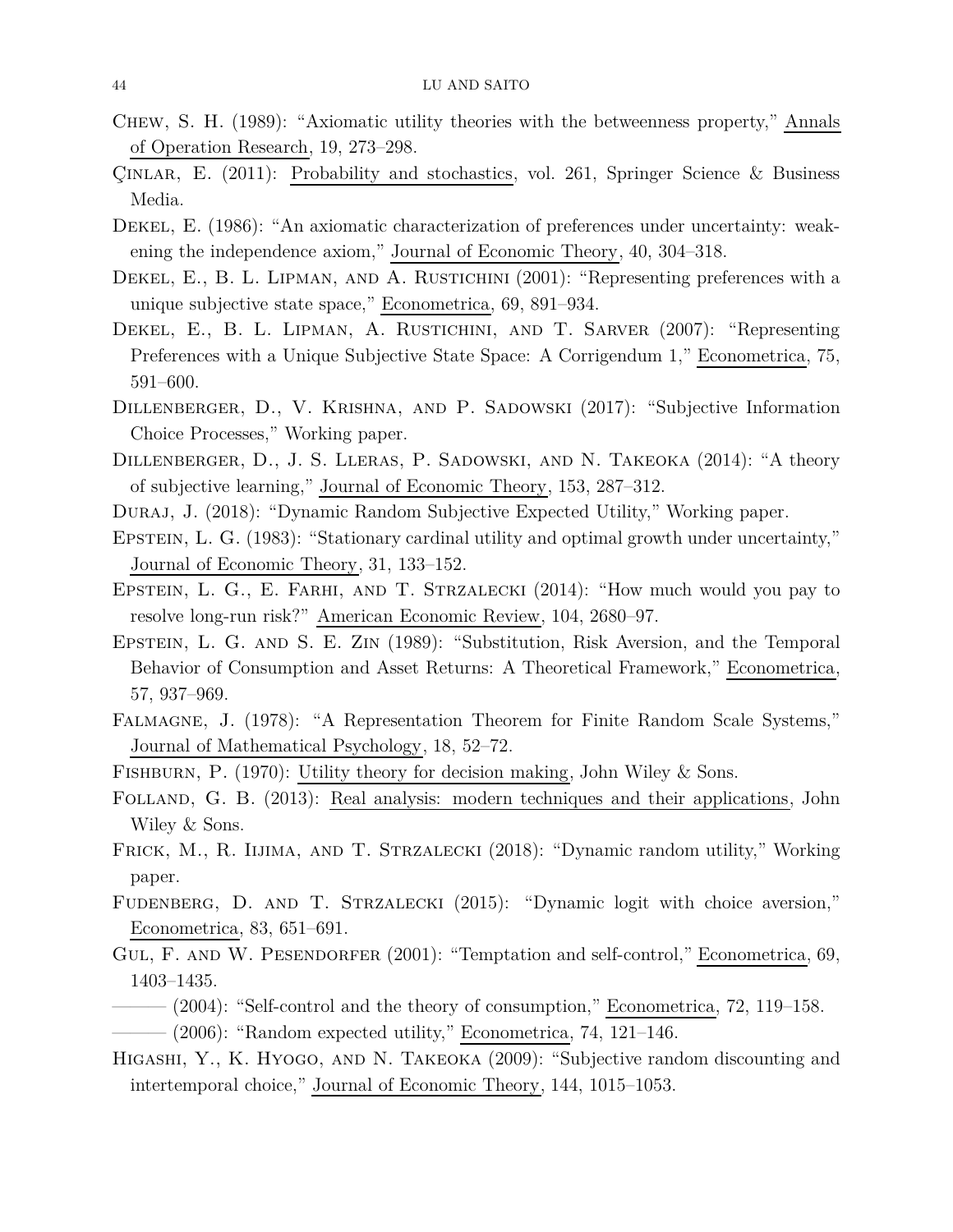- HOTZ, V. J. AND R. A. MILLER (1993): "Conditional choice probabilities and the estimation of dynamic models," The Review of Economic Studies, 60, 497–529.
- Ke, S. (2018): "Rational expectation of mistakes and a measure of error-proneness," Theoretical Economics, 13, 527–552.
- Koopmans, T. C. (1960): "Stationary ordinal utility and impatience," Econometrica, 28, 287–309.
- Kreps, D. M. and E. L. Porteus (1978): "Temporal resolution of uncertainty and dynamic choice theory," Econometrica, 185–200.
- KRISHNA, R. V. AND P. SADOWSKI (2014): "Dynamic preference for flexibility," Econometrica, 82, 655–703.
	- ——— (2016): "Randomly Evolving Tastes and Delayed Commitment," Working paper.
- Lu, J. (2016): "Random Choice and Private Information," Econometrica, 84, 1983–2027.
- Lu, J. and K. Saito (2018): "Random intertemporal choice," Journal of Economic Theory. Luce, D. (1959): Individual choice behavior, New York: Wiley.
- Luce, R. and P. Suppes (1965): "Preference, Utility, and Subjective Probability," in Handbook of Mathematical Psychology, ed. by R. Luce, R. Bush, and E. Galanter, Wiley.
- Ma, W. (2018): "Random expected utility theory with a continuum of prizes," Annals of Operations Research.
- McFadden, D. (1978): "Modeling the choice of residential location," Transportation Research Record.
	- ——— (1981): "Econometric models of probabilistic choice," Structural analysis of discrete data with econometric applications, 198272.
	- $-$  (2001): "Economic choices," American Economic Review, 91, 351–378.
- McShane, E. J. (1934): "Extension of range of functions," Bulletin of the American Mathematical Society, 40, 837–842.
- MEYN, S. P. AND R. L. TWEEDIE (2012): Markov chains and stochastic stability, Springer Science & Business Media.
- Müller, A. and D. Stoyan (2002): Comparison Methods for Stochastic Models and Risks, John Wiley and Sons, Inc.
- Rust, J. (1987): "Optimal replacement of GMC bus engines: An empirical model of Harold Zurcher," Econometrica, 999–1033.
- ——— (1994): "Structural estimation of Markov decision processes," Handbook of econometrics, 4, 3081–3143.
- Samuelson, P. (1963): "Risk and Uncertainty: A Fallacy of Large Numbers," Scientia.
- Thurstone, L. (1927): "A law of comparative judgment," Psychological Review.
- Uzawa, H. (1968): "Time Preference, the Consumption Function, and Optimal Asset Holdings," in Capital and Growth: Papers in Honor of Sir John Hicks, ed. by J. Wolfe, Aldine.
- Weil, P. (1990): "Nonexpected Utility in Macroeconomic," Quarterly Journal of Economics, 105, 29–42.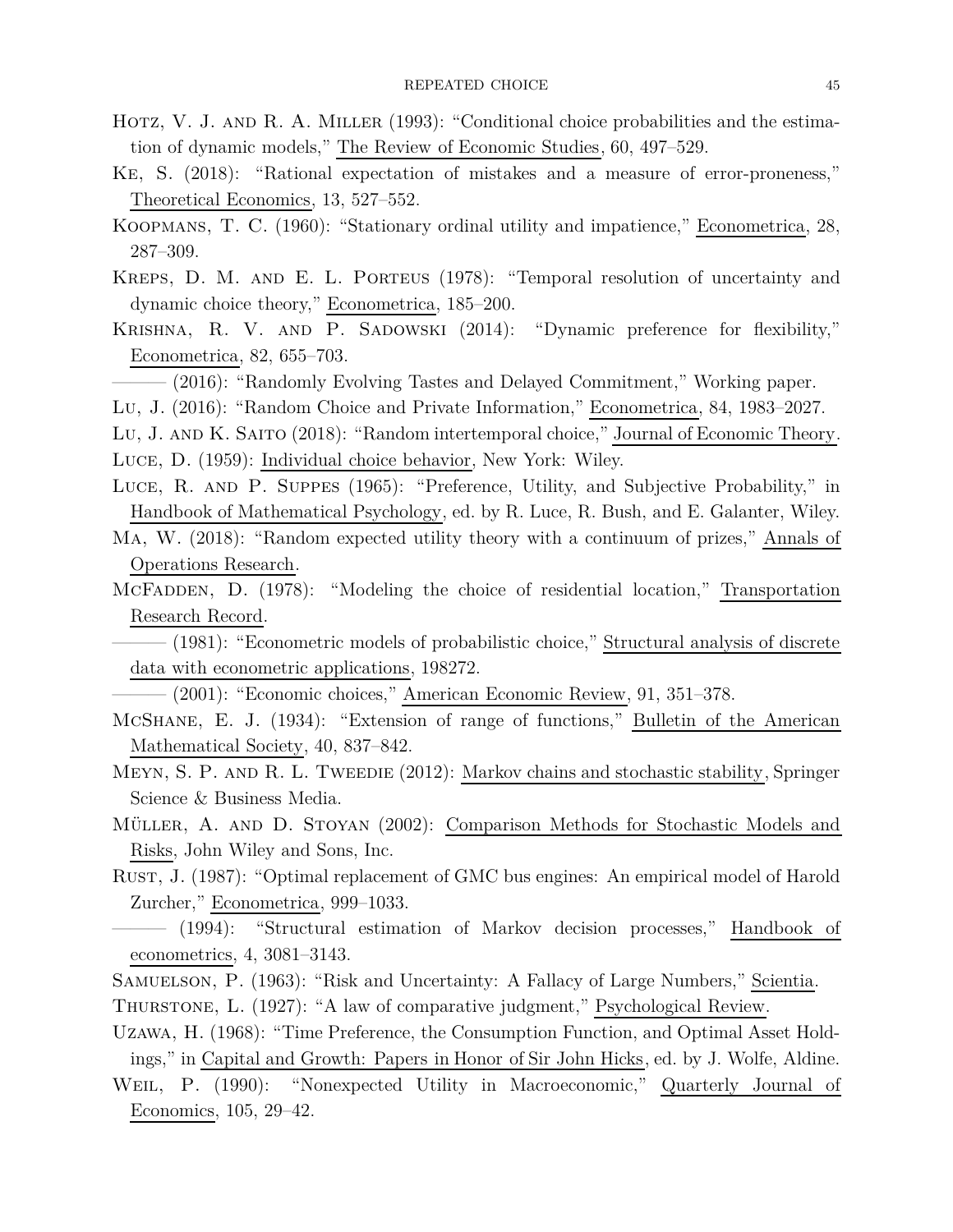#### REPEATED CHOICE 1

# \*\*\*\*\*Online Supplement (Not for publication)\*\*\*\*\*

# Appendix S.1. Proof of Lemma 2

In this section, we formally define  $z<sup>t</sup>$  and prove Lemma 2. In order to do so, we first formally define the space of menus following Gul and Pesendorfer (2004). First, define  $Z_0 := \{0\}$  and  $Z_{t+1} := \mathcal{K}(\Delta(M \times Z_t))$ . Also, let  $X_{t+1} = \Delta(M \times Z_t)$ . Recall that  $r_{y,t}(z)$  is the menu that follows  $z \in Z$  for *t* periods and then ends with  $y \in Z$  for sure. First, we show that this is well-defined.

**Lemma 10.** For any  $y \in Z$ ,  $r_{y,t}: Z \to Z$  is well-defined.

**Proof.** We will show by induction that  $r_{y,t}: Z \to Z$  is continuous. Clearly this is true for  $r_{y,0} = y$ . Now, suppose that  $r_{y,t-1}$  is continuous so  $p_{y,t} \in \Delta X$  is well-defined. We show that  $p_{y,t}$  is continuous in  $p \in \Delta X$ . Consider  $p^n \to p$  and let  $u: X \to \mathbb{R}$  be continuous and bounded. Note that since  $r_{y,t-1}$  is continuous,

$$
\int_{X} u(c, z) dp_{y,t}^{n} = \int_{X} u(c, r_{y,t-1}(z)) dp^{n} \to \int_{X} u(c, r_{y,t-1}(z)) dp = \int_{X} u(c, z) dp_{y,t}
$$

so  $p_{y,t}^n \to p_{y,t}$  as desired. Lemma 1(i) from Gul and Pesendorfer (2004) ensures that  $r_{y,t}$  is continuous. Thus, by induction, *ry,t* is well-defined.

We now extend this notation to menus that end in finite periods, i.e. menus in *Z<sup>t</sup>* . In other words, we will inductively construct the menu  $r_{y,t}(z)$  that replicates  $z \in Z_i$  for  $t \leq i$ periods and ends with  $y \in Z_j$  for sure for some *j*. First, for any  $y \in Z_j$ , let  $r_{y,0}(z) = y$  for any  $z \in Z_i$ . Given  $r_{y,t-1}$ , for any  $p \in \Delta X_i$  and  $t \leq i$ , let  $p_{y,t} \in \Delta X_{t+j}$  denote the lottery induced by  $r_{y,t-1}$ , that is, for all measurable  $A \times B$ ,  $p_{y,t}$   $(A \times B) = p(A \times r_{y,t-1}^{-1}(B))$ . Thus,  $p_{y,t}$  is the lottery that follows *p* for  $t \leq i$  periods and then yields *y* for sure. Finally, for any  $z \in Z_i$ , define  $r_{y,t}(z) := \{p_{y,t} : p \in z\}$ . In other words,  $r_{y,t}(z) \in Z_{t+j}$  is the menu that follows  $z \in Z_i$  for  $t \leq i$  periods and then ends with *y* for sure. Note that by the same argument as in Lemma 10, *ry,t* is also well-defined.

In the following, we define  $z^t$  and show that  $z^t$  is *t*-period. If we let  $y = 0 \in Z_0$ , then  $r_{0,t}(z) \in Z_t$  is the *t*-truncated version of  $z \in Z_i$  for  $t \leq i$ . Following Gul and Pesendorfer  $(2004)$ , we can now define the space of menus as  $Z := \{ z \in \prod_{t \in T} Z_t | z_t = r_{0,t} (z_{t+1}) \}$ , where  $z_t$ denote *t*-th argument of *z* for any  $t \in T$ . We endow *Z* with the product topology. Theorem A1 of Gul and Pesendorfer (2004) shows that *Z* is homeomorphic to  $\mathcal{K}(\Delta (M \times Z)).$ 

Given *z*, we now formally define  $z^t$  by constructing a menu  $\tilde{z} \in Z$  as follows. First, for any  $i \leq t$ , let  $\tilde{z}_i = z_i$ . For  $i > t$ , set  $\tilde{z}_i = r_{\tilde{z}_{i-t},t}(z_t)$  iteratively. Thus,  $\tilde{z}$  follows z for  $i \leq t$  periods and then replicates itself going forward. Thus  $\tilde{z} := (z_1, z_2, \ldots, z_t, r_{\tilde{z}_1,t}(z_t), r_{\tilde{z}_2,t}(z_t), \ldots)$ *r*<sub> $\tilde{z}$ ,*t*</sub> (*z*). We abuse the notation here and the following; the second equation means  $\tilde{z} \in Z$  corresponds to  $r_{\tilde{z},t}(z) \in \mathcal{K}(\Delta(M \times Z))$  by the homeomorphism between *Z* and  $\mathcal{K}(\Delta(M \times Z))$ . Define  $z^t = \tilde{z}$ .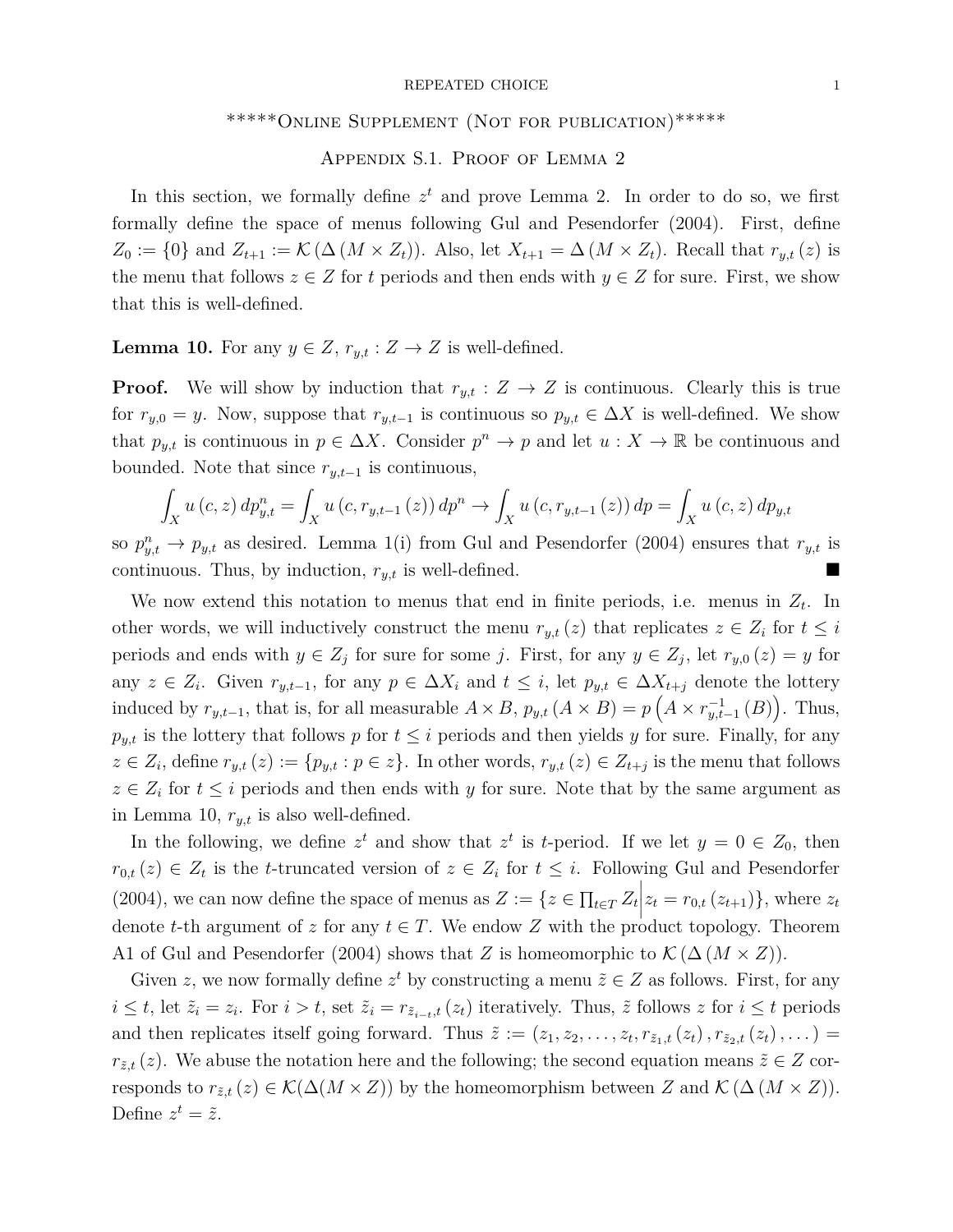We now show that  $z^t$  is *t*-period. We show that  $r_{y,t}(Z) \subset R_t(y)$  by induction. First, note that for all  $z \in Z$ ,  $r_{y,1}(z) = \{p_{y,1} : p \in z\}$  ∈ K ( $\Delta$  ( $M \times \{y\}) = R_1(y)$ , so  $r_{y,1}(Z)$  ⊂ *R*<sub>1</sub> (*y*). Assume the induction step that  $r_{y,t-1}$  (*Z*) ⊂ *R*<sub>*t*−1</sub> (*y*). Thus, for any  $p \in \Delta$  (*M* × *Z*),  $p_{y,t}(M \times R_{t-1}(y)) \geq p_{y,t}(M \times r_{y,t-1}(Z)) = p(M \times Z) = 1$ . Thus, we have  $r_{y,t}(z) =$  $\{p_{y,t}: p \in z\} \in R_t(y)$ , so  $r_{y,t}(Z) \subset R_t(y)$ . This shows that  $z^t = r_{z^t,t}(z) \in R_t(z^t)$ , so  $z^t$ is *t*-period, where the equality means the correspondence based on the homeomorphism. Finally, since  $z_i^t = z_i$  for all  $i \leq t$ ,  $z^t \to z$  as  $i \to \infty$  in the product topology. This concludes the proof of statement (i).

To show statement (ii), fix some finite menu  $z \in Z^f$  so from Lemma 2 above, we can find repeated menus  $z^t$  such that  $z^t \to z$ . Since  $z^t = r_{z^t,t}(z)$  and  $z$  is finite,  $z^t$  is also finite by definition. Thus,  $z^t \in Z^*$  as desired.

## Appendix S.2. Proof of Theorem 6 (GP Extension)

The setup is the same as in Section D. The necessity of the axioms is straightforward. Condition C2.1–2.3 follow from the same arguments as in GP while C2.4 follows from the same argument as in Lu (2016). It is easy to see C2.5 from the representation while C2.6 follows from Lemma 5 above.

We now show the sufficiency and suppose  $\rho$  satisfies C2.1–C2.6. The methodology by which we will extend GP parallels the way in which we extended DLR. In particular, the arguments in Lemma 11 below corresponds exactly to those of Lemma 6 in the previous section. The remaining arguments in Lemma 7–13 are new as in GP extension, we need deal with ties.

**Lemma 11.** There exists a probability measure  $\mu$  on the Borel  $\sigma$ -algebra corresponding to uniform convergence on  $U_N$  such that for all finite  $W \subset X^*$  and finite  $z \subset \Delta W$ ,  $\rho_z(p) =$  $\mu \{ u \in U_N : u(p) \geq u(q) \text{ for all } q \in z \}.$ 

**Proof.** We prove this in a series of steps.

*Step* 1: There exists a probability measure  $\pi$  on the Borel  $\sigma$ -algebra corresponding to pointwise convergence on  $\mathbb{R}^{X^*}$  such that for all finite  $W \subset X^*$  and finite  $z \subset \Delta W$ ,  $\rho_z(p) = \pi \left\{ u \in \mathbb{R}^{X^*} : u(p) \ge u(q) \text{ for all } q \in z \right\}.$ 

*Proof.* From Gul and Pesendorfer (2006) and Lu (2016), Condition C2.1–C2.4 imply that for each finite  $W \subset X^*$  where  $\underline{x}, \overline{x} \in W$ , there exists a probability measure  $\pi_W$  on  $\mathbb{R}^W$  such that for any finite  $z \subset \Delta W$ ,  $\rho_z(p) = \pi_W \{ u \in \mathbb{R}^W : u(p) \ge u(q) \text{ for all } q \in z \}.$  Moreover, C2.5 implies that we can assume  $\mu$ -a.s.  $0 = u(\underline{x}) \le u(\overline{x}) \le u(\overline{x}) = 1$  for all  $x \in X^*$  without loss of generality. By the uniqueness result of GP, all these  $\pi_W$  are consistent.<sup>76</sup> Thus, by Kolmogorov's extension, there exists a measure  $\pi$  on  $\mathbb{R}^{X^*}$  such that for all finite  $W \subset X^*$ and finite  $z \subset \Delta W$ ,  $\rho_z(p) = \pi \{ u \in \mathbb{R}^{X^*} : u(p) \ge u(q) \text{ for all } q \in z \}.$  Moreover, we can

 $\overline{\text{76}}$  Note that this requires normalized utilities.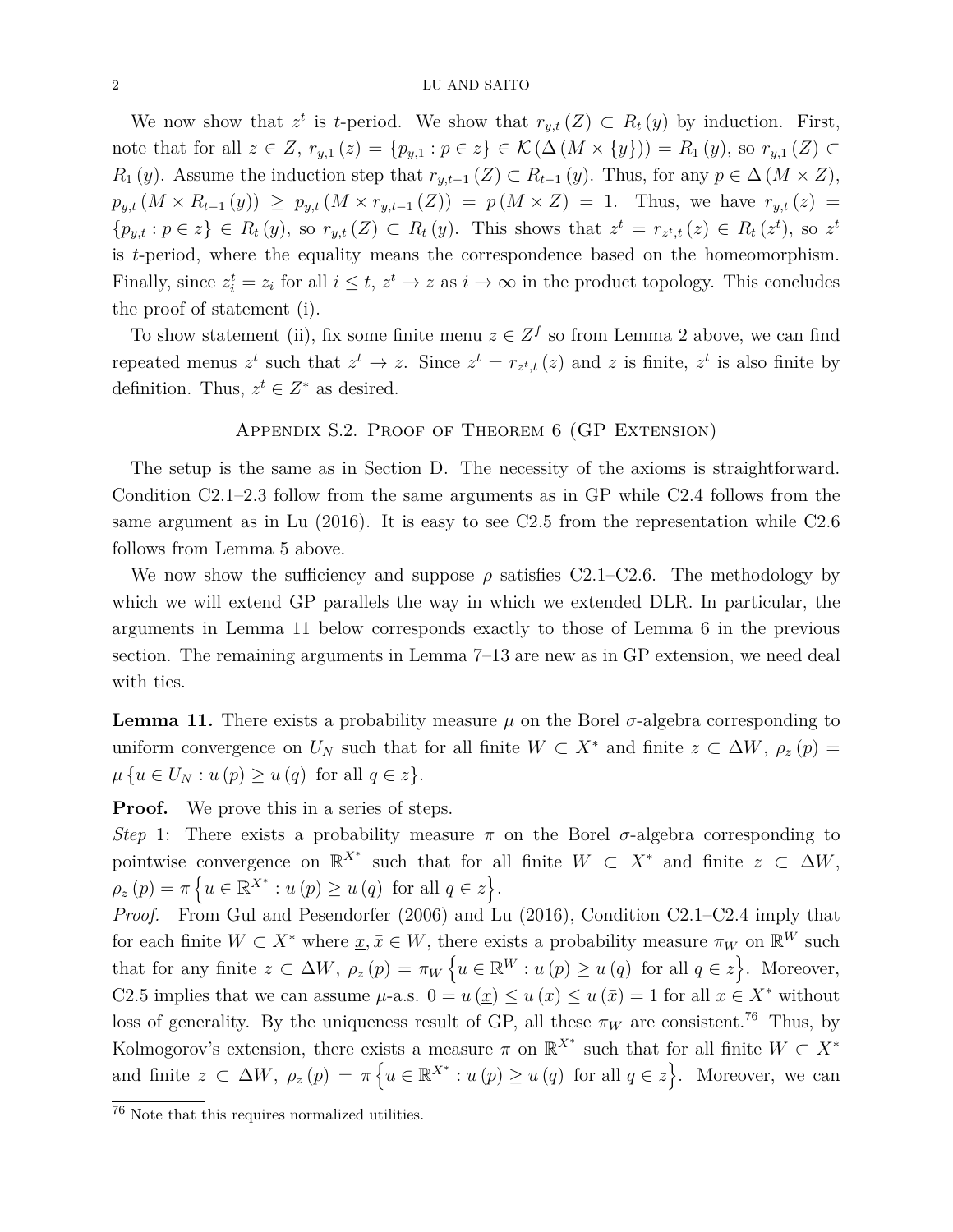assume that  $\pi$  is a measure on the Borel  $\sigma$ -algebra corresponding to pointwise convergence on  $\mathbb{R}^{X^*}$  (i.e., the product topology, see exercise I.6.35 of Çinlar (2011)).

By the same argument as in Step 2 of Lemma 6, we have the following:

*Step* 2: There exists  $N > 0$  such that  $\pi$ -a.s. for all  $\alpha \in [0,1]$  and  $x_1, x_2 \in X^*$ ,  $|x_1 - x_2| \leq$  $\frac{\alpha}{N} \implies \alpha + (1 - \alpha) u(x_1) \ge (1 - \alpha) u(x_2).$ 

By Step 2, Lemma 5 yields  $\pi(L_N(X^*)) = 1$ . By the Lipschitz version of the Tietze extension theorem (see McShane (1934)), we can extend  $\pi$  on  $L_N(X^*)$  to a probability measure  $\mu$  on  $L_N(X)$ . By the same argument after Step 2 of Lemma 6, we have  $\mu(U_N) = 1$ .

Finally, since *X* is compact, pointwise convergence is equivalent to uniform convergence on *U<sub>N</sub>*. Thus,  $\mu$  is a measure on the Borel  $\sigma$ -algebra corresponding to uniform convergence.

Define  $B(p, z) := \{u \in U_N : u(p) \ge u(q) \text{ for all } q \in z\}$ , so  $B(p, z)$  is  $\mu$ -measurable. Also define  $B(p,q) := B(p,\{p,q\})$  to simplify notation.

We will show that  $\rho_z(p) = \mu(B(p, z))$ . First, we prove two lemmas which deals with ties in the stochastic choice.

**Lemma 12.** Suppose  $z \in Z^{\circ}$  and  $p_n \to p$  for every  $p \in z$  where each  $p_n$  has finite support in *X*<sup>\*</sup>. If  $z_n := \{p_n : p \in z\} \in Z^{\circ}$ , then  $\rho_z(p) \leq \mu(B(p, z))$ .

**Proof.** First, note that since  $p_n \to p$  for every  $p \in z$ ,  $z_n \to z$ . Since  $z_n, z \in Z^\circ$ , Continuity  $(C2.4)$  implies that  $\rho_z(p) = \lim_n \rho_{z_n}(p_n) = \lim_n \mu(B(p_n, z_n))$ , where the last equality follows from the representation as each  $p_n$  has finite support in  $X^*$ . Note that  $\limsup_n 1_{B(p_n,z_n)} \leq$  $1_{B(p,z)}$ . To see why, note that if  $\limsup_n 1_{B(p_n,z_n)}(u) = 1$ , then there exists a subsequence  $\{(p_k, z_k)\}\$  such that  $u(p_k) \geq u(q_k)$  for all  $q_k \in z_k$  so  $u(p) \geq u(q)$ . Thus, we have

$$
\rho_z(p) = \lim_n \int_{U_N} 1_{B(p_n, z_n)} d\mu \le \int_{U_N} \limsup_n 1_{B(p_n, z_n)} d\mu \le \int_{U_N} 1_{B(p, z)} d\mu = \mu (B(p, z)),
$$

where the first inequality follows from Fatou's Lemma.

**Lemma 13.** (i) If *p* and *q* are tied, then  $u(p) = u(q)$  a.s.; (ii) If *p* and *q* are not tied, then  $u(p) \neq u(q)$  a.s.

**Proof.** First, we show that if *p* is not tied with <u>*x*</u>, then  $\rho(\underline{x}, p) = 0$ . By Lemma 7, there exists  $p_n \to p$  where  $p_n$  has finite support in  $X^*$ . Let  $\tilde{p}_n := \left(1 - \frac{1}{n}\right)$ *n*  $\left(p_n + \frac{1}{n}\right)$  $\frac{1}{n} \delta_{\bar{x}}$  and note that  $\tilde{p}_n$ cannot be tied with <u>x</u> since a.s.  $u(\tilde{p}_n) = \left(1 - \frac{1}{n}\right)$ *n*  $\left(u\left(p_n\right) + \frac{1}{n} > 0$ . Note that  $\tilde{p}_n \to p$  and each  $\tilde{p}_n$  also has finite support in  $X^*$ . Since  $\{\underline{x}, \tilde{p}_n\} \in Z^\circ$  and  $\{\underline{x}, \tilde{p}_n\} \to \{\underline{x}, p\} \in Z^\circ$ , Continuity (C2.4) yields  $\rho(\underline{x}, p) = \lim_{n \to \infty} \rho(\underline{x}, \tilde{p}_n) = \lim_{n \to \infty} \mu\{0 \ge u(\tilde{p}_n)\} = 0$ , as desired. We now prove the lemma via two steps.

*Step* 1: If *p* and *q* are tied, then  $u(p) = u(q)$  a.s.

*Proof.* First, suppose *p* is not tied with <u>*x*</u> so  $\rho(x, p) = 0$  from above. Let  $p^{\varepsilon} := (1 - \varepsilon) p + \varepsilon \delta_x$ so  $\rho(p^{\varepsilon}, p) = 0$  by Linearity (C2.2). Since *p* and *q* are tied,  $\rho(p^{\varepsilon}, q) = 0$  by Lemma A.2 of Lu (2016). Consider  $z_n^{\varepsilon} = \{p_n^{\varepsilon}, q_n\}$  where  $p_n^{\varepsilon} \to p^{\varepsilon}$ ,  $q_n \to q$  and  $p_n^{\varepsilon}$  and  $q_n$  both have finite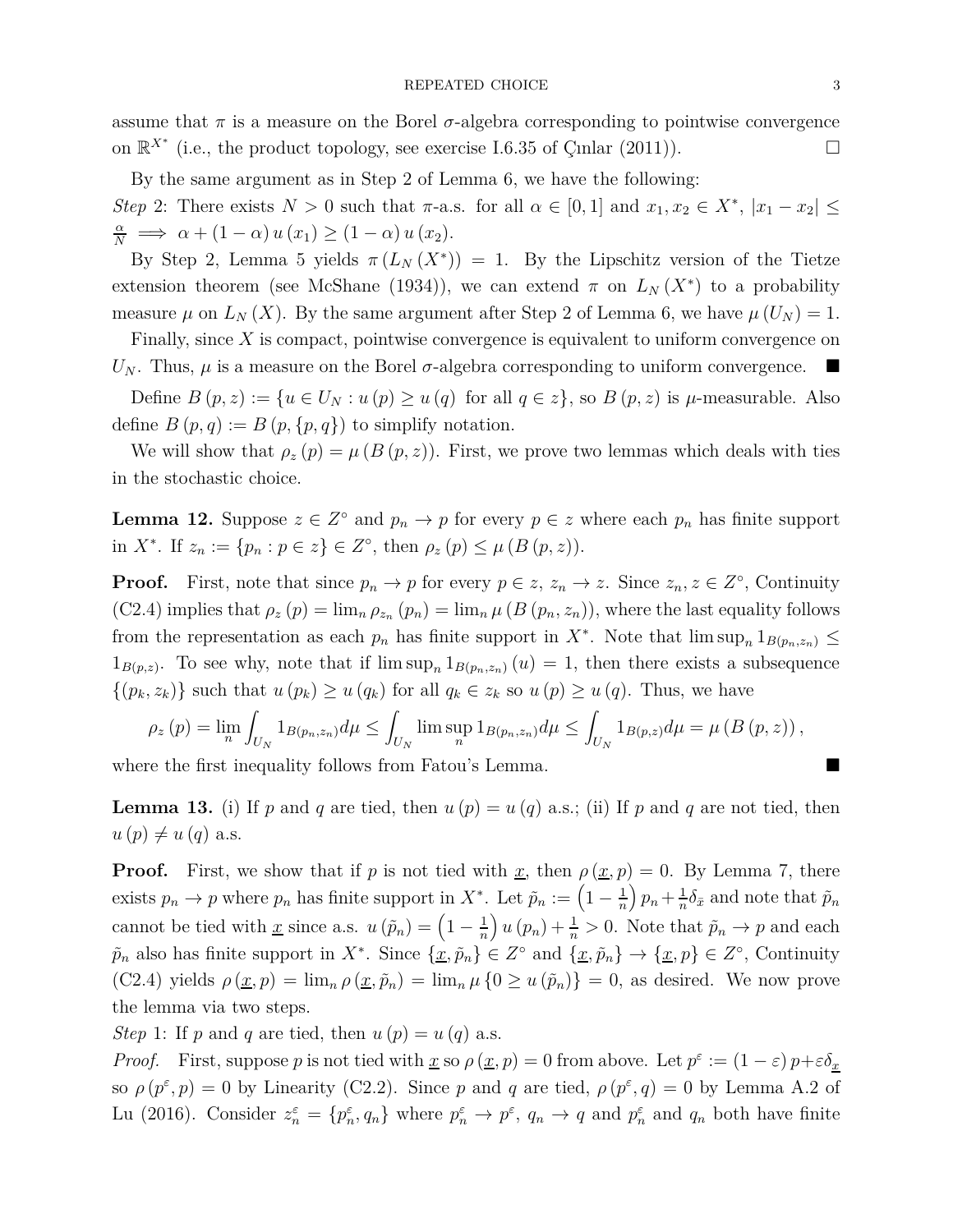support in  $X^*$  as from Lemma 7. If  $p_n^{\varepsilon}$  is tied with  $q_n$ , let  $\tilde{p}_n^{\varepsilon} := \left(1 - \frac{1}{n}\right)$ *n*  $\left(p_n^{\varepsilon}+\frac{1}{n}\right)$  $\frac{1}{n}\delta_x$  and  $\tilde{q}_n := \left(1 - \frac{1}{n}\right)$ *n*  $\left(q_n + \frac{1}{n}\right)$  $\frac{1}{n}\delta_{\bar{x}}$ , so  $\{\tilde{p}_n^{\varepsilon}, \tilde{q}_n\} \in Z^{\circ}$ . Since  $\{\tilde{p}_n^{\varepsilon}, \tilde{q}_n\} \to \{p^{\varepsilon}, q\} \in Z^{\circ}$ , by Lemma 12, 1 =  $\rho(q, p^{\varepsilon}) \leq \mu(B(q, p^{\varepsilon})) = \mu\{u(q) \geq (1-\varepsilon)u(p)\}.$  Thus, a.s.  $u(p) - u(q) \geq -\varepsilon u(p) \geq -\varepsilon$ for all  $\varepsilon > 0$  so  $u(q) \geq u(p)$  a.s. By the symmetric reasoning, we have  $u(p) \geq u(q)$  a.s. Hence  $u(p) = u(q)$  a.s.

Finally, note that if *p* is tied with  $\delta_{\underline{x}}$ , then  $\frac{1}{2}p + \frac{1}{2}$  $\frac{1}{2}\delta_{\bar{x}}$  is tied with  $\frac{1}{2}\delta_{\underline{x}} + \frac{1}{2}$  $\frac{1}{2}\delta_{\bar{x}}$  where the latter is not tied with  $\delta_{\underline{x}}$ . Applying the above argument yields  $\frac{1}{2}u(p) + \frac{1}{2} = \frac{1}{2}$  $\frac{1}{2}$  a.s. or  $u(p) = 0$  a.s. as desired.  $\Box$ 

*Step* 2: If *p* and *q* are not tied, then  $u(p) \neq u(q)$  a.s.

*Proof.* Let *p* and *q* be not tied. Consider  $p^{\varepsilon} := (1 - \varepsilon) p + \varepsilon \delta_x$  and  $q^{\varepsilon} := (1 - \varepsilon) q + \varepsilon \delta_x$  for  $\varepsilon >$ 0. Note that if  $p^{\varepsilon}$  and  $q^{\varepsilon}$  are tied, then from (i), we have a.s.  $u(p) = u(q) + \frac{\varepsilon}{1-\varepsilon}$ . Thus, we can choose  $\varepsilon \to 0$  such that  $p^{\varepsilon}$  and  $q^{\varepsilon}$  are not tied. Consider  $z_n^{\varepsilon} = \{p_n^{\varepsilon}, q_n^{\varepsilon}\}\$  where  $p_n^{\varepsilon} \to p^{\varepsilon}$ ,  $q_n^{\varepsilon} \to q^{\varepsilon}$ and  $p_n^{\varepsilon}$  and  $q_n$  both have finite support in  $X^*$  as above. Again, let  $\tilde{p}_n^{\varepsilon} := \left(1 - \frac{1}{n}\right)$ *n*  $\left(p_n^{\varepsilon}+\frac{1}{n}\right)$  $rac{1}{n}\delta_x$ and  $\tilde{q}_n^{\varepsilon} := \left(1 - \frac{1}{n}\right)$ *n*  $\int q_n^{\varepsilon} + \frac{1}{n}$  $\frac{1}{n}\delta_{\bar{x}},$  so  $\{\tilde{p}_n^{\varepsilon}, \tilde{q}_n^{\varepsilon}\}\in Z^{\circ}$ . Since  $\{\tilde{p}_n^{\varepsilon}, \tilde{q}_n^{\varepsilon}\}\to \{p^{\varepsilon}, q^{\varepsilon}\}\in Z^{\circ}$ , by Lemma 12,  $\rho(p^{\varepsilon}, q^{\varepsilon}) \leq \mu(B(p^{\varepsilon}, q^{\varepsilon})) = \mu\left\{u(p) - u(q) \geq \frac{\varepsilon}{1 - \varepsilon}\right\}$ 1−*ε*  $\Big\}$ . As  $\varepsilon \searrow 0$ ,  $\{p^{\varepsilon}, q^{\varepsilon}\} \rightarrow \{p, q\} \in$ *Z*<sup>°</sup> so by Continuity (C2.4),  $\rho(p,q) = \lim_{\varepsilon \searrow 0} \rho(p^{\varepsilon}, q^{\varepsilon}) \leq \lim_{\varepsilon \searrow 0} \mu\left\{u(p) - u(q) \geq \frac{\varepsilon}{1-\varepsilon} \right\}$ 1−*ε*  $\} =$  $\mu\{u(p) > u(q)\}.$  By symmetric reasoning, we have  $\rho(q, p) \leq \mu\{u(p) > u(q)\}\,$ , so 1 =  $\rho(p,q) + \rho(q,p) \leq \mu \{u(p) > u(q)\} + \mu \{u(p) > u(q)\}.$  Thus,  $u(p) = u(q)$  has  $\mu$ -measure zero.  $\Box$ 

We now complete the proof of Theorem 6. Let  $z \in Z^{\circ}$  and  $p_n \to p$  for every  $p \in z$  where each  $p_n$  has finite support in  $X^*$ . Note that  $z_n := \{p_n : p \in z\} \to z$ . Suppose there exists an infinite subsequence such that  $z_n \notin Z^{\circ}$ . Thus, there must be a subsequence  $p_n, q_n \in z_n$  that are tied for each *n*. By Lemma 13,  $u(q_n) = u(p_n)$  a.s. so  $u(q) = u(p)$  a.s. By Lemma 13 again, this means *p* and *q* are tied, contradicting  $z \in Z^{\circ}$ . Thus, we can assume that  $z_n \in Z^{\circ}$ so by Lemma 12, we have  $\rho_z(p) \leq \mu(B(p, z))$ .

 $\blacksquare$ 

Finally, let  $z_0 \text{ }\subset z$  be such that  $z_0 \in Z^{\circ}$  so  $\rho_{z_0}(p) \leq \mu (B(p, z_0))$ . Suppose  $\rho_{z_0}(p)$  $\mu(B(p, z_0))$  for some  $p \in z_0$ . Thus,  $1 = \sum_{p \in z_0} \rho_{z_0}(p) < \sum_{p \in z_0} \mu(B(p, z_0)) \le 1$ , where the last inequality follows from Lemma 13 and the fact that  $z_0$  has no ties. Since this yields a contradiction, it must be that  $\rho_{z_0}(p) = \mu(B(p, z_0))$  for all  $p \in z_0$ . Now, for any  $p \in z$ , we can find some  $p_0 \in z_0$  tied with *p*. By Lemma A.2 from Lu (2016), we have  $\rho_z(p) = \rho_{z_0}(p_0) = \mu(B(p_0, z)) = \mu(B(p, z))$ , as desired.

## Appendix S.3. Proof of Lemma 5

Suppose (i) is true. Fix some  $\bar{\alpha} < 1$  and consider  $x_1, x_2 \in X^*$ . First suppose  $|x_1 - x_2|$   $N =$  $\alpha \leq \bar{\alpha} < 1$ . We thus have  $\alpha v(\underline{x}) + (1 - \alpha) v(x_2) \leq \alpha v(\bar{x}) + (1 - \alpha) v(x_1)$ .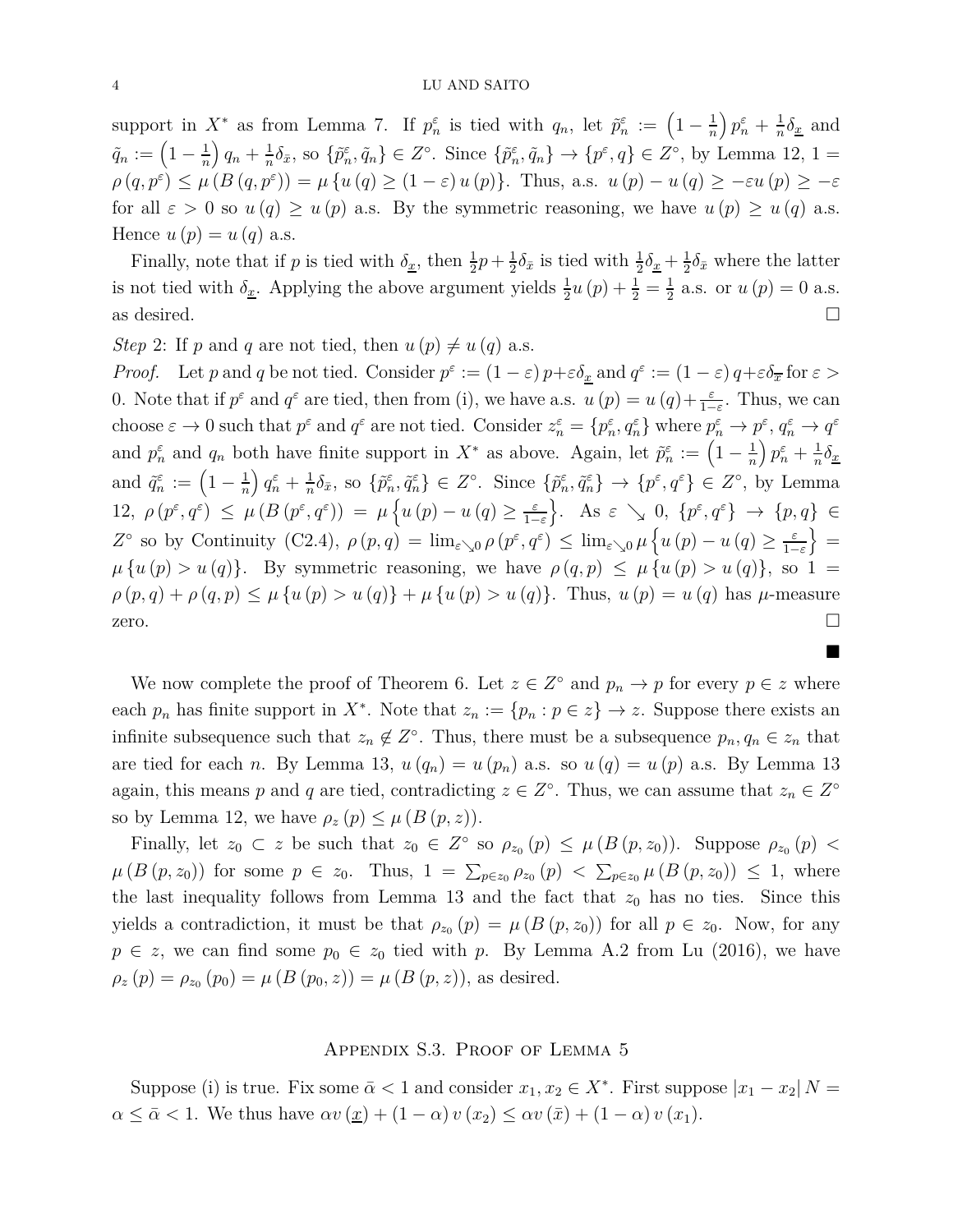#### ${\bf \texttt{REPEATED CHOICE}} \hspace{5cm} 5$

Hence,  $v(x_2) - v(x_1) \le \frac{\alpha}{1-\alpha} = \frac{N}{1-\alpha}$  $\frac{N}{1-\alpha}|x_1-x_2| \le \frac{N}{1-\bar{\alpha}}|x_1-x_2|$ . Now suppose  $|x_1-x_2|$  *N* =  $\alpha > \bar{\alpha}$ .

Since *X* is a convex metric space, we can find  $y_i := \left(1 - \frac{i}{n}\right)$ *n*  $\int x_1 + \frac{i}{n}$  $\frac{i}{n}$ *x*<sub>2</sub> ∈ *X* for *i* ∈  $\{0, 1, \ldots, n\}$  such that  $|y_{i+1} - y_i| = \frac{1}{n}$  $\frac{1}{n}|x_1 - x_2| < \frac{\bar{\alpha}}{N}$  $\frac{\bar{\alpha}}{N}$ . Since  $X^*$  is dense in *X* and the metric mapping is continuous, we can choose *n* large enough such that for each  $\varepsilon > 0$ , we can find  $y_i^* \in X^*$  such that  $|y_i - y_i^*| \leq \varepsilon$  and  $|y_{i+1}^* - y_i^*| < \frac{\bar{\alpha}}{N}$  $\frac{\alpha}{N}$  for all *i*. From the argument above, we have  $v(y_{i+1}^*) - v(y_i^*) \leq \frac{N}{1 - k}$ 1−*α*¯  $|y^*_{i+1} - y^*_i| \leq \frac{N}{1 - i}$ 1−*α*¯  $(|y_{i+1}-y_i| + |y_{i+1}^* - y_{i+1}| + |y_i^* - y_i|) \leq$ *N*  $\frac{N}{1-\bar{\alpha}}$  (| $y_{i+1} - y_i$ | + 2 $\varepsilon$ ) =  $\frac{N}{1-\bar{\alpha}}$  $\sqrt{1}$  $\frac{1}{n}|x_1 - x_2| + 2\varepsilon$ .

Since we can let  $y_0^* = y_0 = x_1$  and  $y_n^* = y_n = x_2$ , this implies that  $v(x_2) - v(x_1) \le$  $\sum_{i \leq i \leq n} \left| v\left( y^*_i \right) - v\left( y^*_{i-1} \right) \right| \leq \frac{N}{1-N}$  $\frac{N}{1-\bar{\alpha}}(|x_1-x_2|+2n\varepsilon)$ . Taking  $\varepsilon \to 0$  yields  $v(x_2)-v(x_1) \leq$ *N*  $\frac{N}{1-\bar{\alpha}}|x_1-x_2|$ . Since  $\frac{N}{1-\bar{\alpha}} \to N$  as  $\bar{\alpha} \to 0$ , this means that  $|v(x_2)-v(x_1)| \le N |x_1-x_2|$  for all  $x_1, x_2 \in X^*$ . Thus, *v* is Lipschitz continuous with bound *N* as desired.

Now, suppose (ii) is satisfied. Note that if  $\alpha = 1$ , then the result is trivial so assume  $\alpha$  < 1. Suppose that  $|x_1 - x_2| \leq \frac{\alpha}{N}$  and since  $v \in L_N(X^*)$ ,  $v(x_2) - v(x_1) \leq N |x_1 - x_2| \leq$ *N*  $\frac{N}{1-\alpha}|x_1-x_2| \leq \frac{\alpha}{1-\alpha}$ . Rearranging yields  $\alpha v(x_1) + (1-\alpha)v(x_2) \leq \alpha v(x_1) + (1-\alpha)v(x_1)$ , as desired.

# Appendix S.4. Stochastic Epstein-Zin and RI

Under stochastic Epstein-Zin, non-standard intertemporal preferences manifest themselves in spurious violations of the classic independence axiom. Recall from Theorem 3 that RI along with IRU characterize ICM. For an Epstein-Zin agent, PEU (i.e.,  $\psi_s \leq RRA_s$ ) or PLU (i.e.,  $\psi_s \geq RRA_s$ ) can be detected by how RI is violated. Let  $\geq_{FOSD}$  denote first-order stochastic dominance.

**Proposition 5.** Suppose  $\rho$  is stochastic Epstein-Zin. For 1-period  $z \in Z^*$  and  $p_1 \geq_{FOSD} r$  $\int$  for all  $p \in z$ , (i)  $\psi_s \leq RRA_s$  a.s. implies  $\rho_z\left(\delta_{(c,z)}\right) \leq \rho_{az\otimes(1-a)r}\left(a\delta_{(c,z)}\otimes(1-a)r\right);$  (ii)  $\psi_s \geq RRA_s$  a.s. implies  $\rho_z\left(\delta_{(c,z)}\right) \geq \rho_{az\otimes(1-a)r}\left(a\delta_{(c,z)}\otimes(1-a)r\right).$ 

**Proof.** First, suppose  $\psi_s \leq RRA_s$  a.s. Let  $y = az \otimes (1 - a)r$ . Since  $p_1 \geq_{FOSD} r$  for all  $p \in$  $z, v_{s_t}(z) = \mathbb{E}_{s_t} \left[ \sup_{q \in z} u_{s_{t+1}}(q) \right] \geq \mathbb{E}_{s_t} \left[ \sup_{q \in y} u_{s_{t+1}}(q) \right] = v_{s_t}(y)$ . Let  $v_2 = v_s(z)$  and  $v_1 = v_s(z)$  $v_s(z)$  so  $v_2 \le v_1$ . Now, for any  $p \in z$ ,  $u_s(\delta_{(c,z)}) \ge u_s(p) \Leftrightarrow \phi_s(c,v_1) \ge \int_M \phi_s(d,v_1) dp_1$ . On the other hand,  $u_s ig( a \delta_{(c,z)} \otimes (1-a) r ig) \ge u_s (ap \otimes (1-a) r) \Leftrightarrow au_s (c, y) + (1-a) \int_M u_s (c', y) dr$  $\geq a \int_M u_s(c', y) dp_1 + (1 - a) \int_M u_s(c', y) dr \Leftrightarrow \phi_s(c, v_2) \geq \int_M \phi_s(c', v_2) dp_1$ 

Since  $\psi_s \leq RRA_s$ ,  $\phi_s(\cdot, v_1)$  is more convex than  $\phi_s(\cdot, v_2)$  as in the proof of Proposition 1. Thus, for every  $p \in z$ ,  $u_s(\delta_{(c,z)}) \ge u_s(p)$  implies  $u_s(a\delta_{(c,z)} \otimes (1-a)r) \ge u_s(ap \otimes (1-a)r)$ so the conclusion follows. The case for  $\psi_s \geq RRA_s$  a.s. is symmetric.

Proposition 5 illustrates the type of permissible violation of the classic independence axiom in the repeated choice setup. For example, under strict PEU, if *z* consists of a risky and a